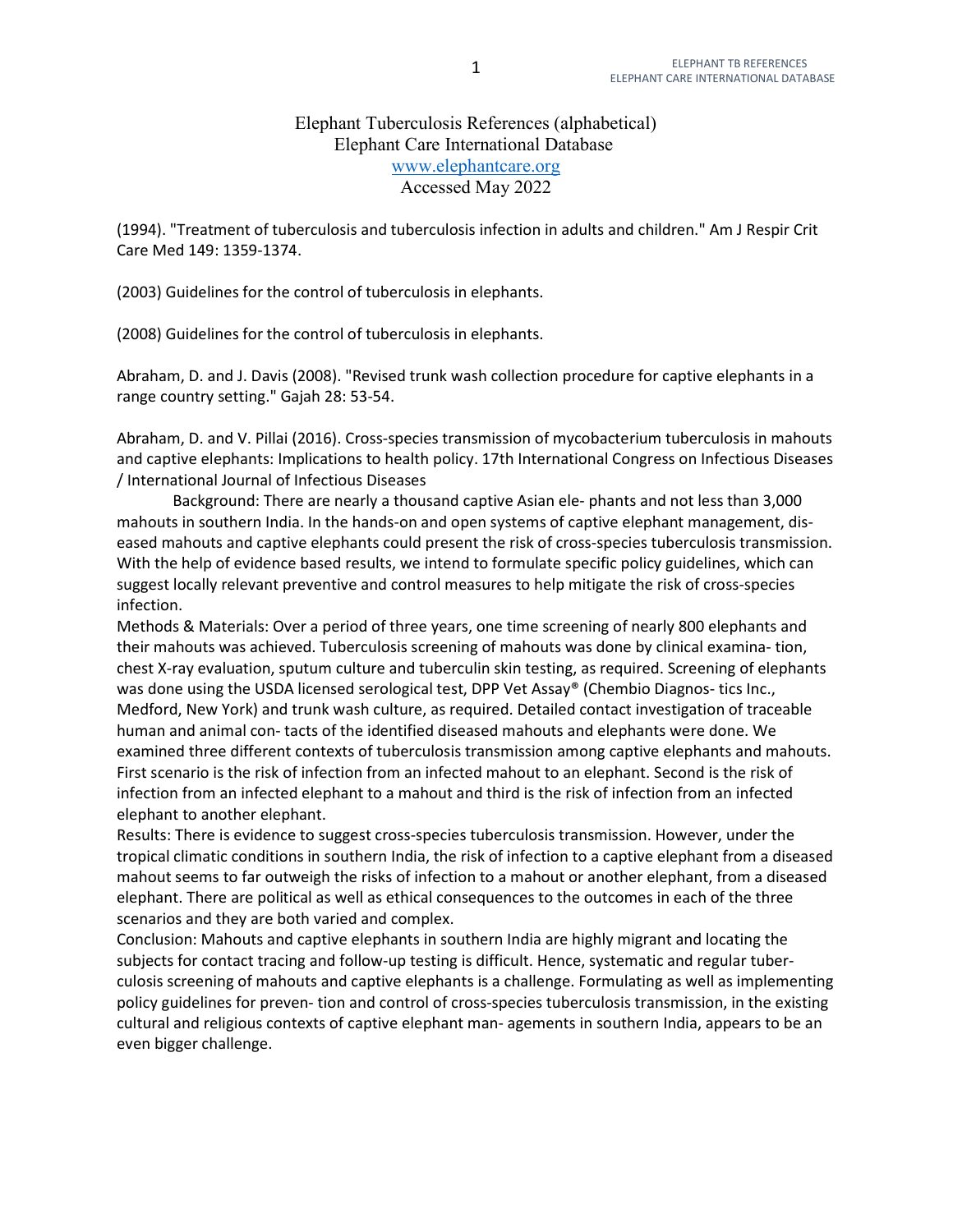Alexander, K. A., P. N. Laver, A. L. Michel, M. Williams, P. D. van Helden, R. M. Warren and N. C. G. van Pittius (2010). "Novel mycobacterium tuberculosis complex pathogen, M. Mungi." Emerging Infectious Diseases 16(8): 1296-1299.

 Seven outbreaks involving increasing numbers of banded mongoose troops and high death rates have been documented. We identified a Mycobacterium tuberculosis complex pathogen, M. mungi sp. nov., as the causative agent among banded mongooses that live near humans in Chobe District, Botswana. Host spectrum and transmission dynamics remain unknown.

Alexander, K. A., E. Pleydell, M. C. Williams, E. P. Lane, J. F. C. Nyange and A. L. Michel (2002). "Mycobacterium tuberculosis: An Emerging Disease of Free-Ranging Wildlife." Emerging Infectious Diseases 8(6): 598-601.

 Expansion of ecotourism-based industries, changes in land-use practices, and escalating competition for resources have increased contact between free-ranging wildlife and humans. Although human presence in wildlife areas may provide an important economic benefit through ecotourism, exposure to human pathogens

may represent a health risk for wildlife. This report is the first to document introduction of a primary human pathogen into free-ranging wildlife. We describe outbreaks of Mycobacterium tuberculosis, a human pathogen, in free-ranging banded mongooses (Mungos mungo) in Botswana and suricates (Suricata suricatta) in South Africa. Wildlife managers and scientists must address the potential threat that humans pose to the health of free-ranging wildlife.

Angkawanish, T., D. Morar, P. van Kooten, I. Bontekoning, J. Schreuder, M. Maas, W. Wajjwalku, A. Sirimalaisuwan, A. Michel, E. Tijhaar and V. Rutten (2013). "The elephant interferon gamma assay: a contribution to diagnosis of tuberculosis in elephants." Transbound Emerg Dis 60 Suppl 1: 53-59.

 Mycobacterium tuberculosis (M. tb) has been shown to be the main causative agent of tuberculosis in elephants worldwide. M. tb may be transmitted from infected humans to other species including elephants and vice versa, in case of prolonged intensive contact. An accurate diagnostic approach covering all phases of the infection in elephants is required. As M. tb is an intracellular pathogen and cell-mediated immune (CMI) responses are elicited early after infection, the skin test is the CMI assay of choice in humans and cattle. However, this test is not applicable in elephants. The interferon gamma (IFN-gamma) assay is considered a good alternative for the skin test in general, validated for use in cattle and humans. This study was aimed at development of an IFN-gamma assay applicable for diagnosis of tuberculosis in elephants. Recombinant elephant IFN-gamma (rEpIFNgamma) produced in eukaryotic cells was used to immunize mice and generate the monoclonal antibodies. Hybridomas were screened for IFN-gamma-specific monoclonal antibody production and subcloned, and antibodies were isotyped and affinity purified. Western blot confirmed recognition of the rEpIFN-gamma. The optimal combination of capture and detection antibodies selected was able to detect rEpIFN-gamma in concentrations as low as 1 pg/ml. The assay was shown to be able to detect the native elephant IFN-gamma, elicited in positive-control cultures (pokeweed mitogen (PWM), phorbol myristate acetate plus ionomycin (PMA/I)) of both Asian and African elephant whole-blood cultures (WBC). Preliminary data were generated using WBC from non-infected elephants, a M. tb infection-suspected elephant and a culture-confirmed M. tb-infected elephant. The latter showed measurable production of IFN-gamma after stimulation with ESAT6/CFP10 PPDB and PPDA in concentration ranges as elicited in WBC by Mycobacterium tuberculosis complex (MTBC)-specific antigens in other species. Hence, the IFN-gamma assay presented potential as a diagnostic tool for the detection of elephant tuberculosis. Validation of the assay will require its application in large populations of non-infected and infected elephants.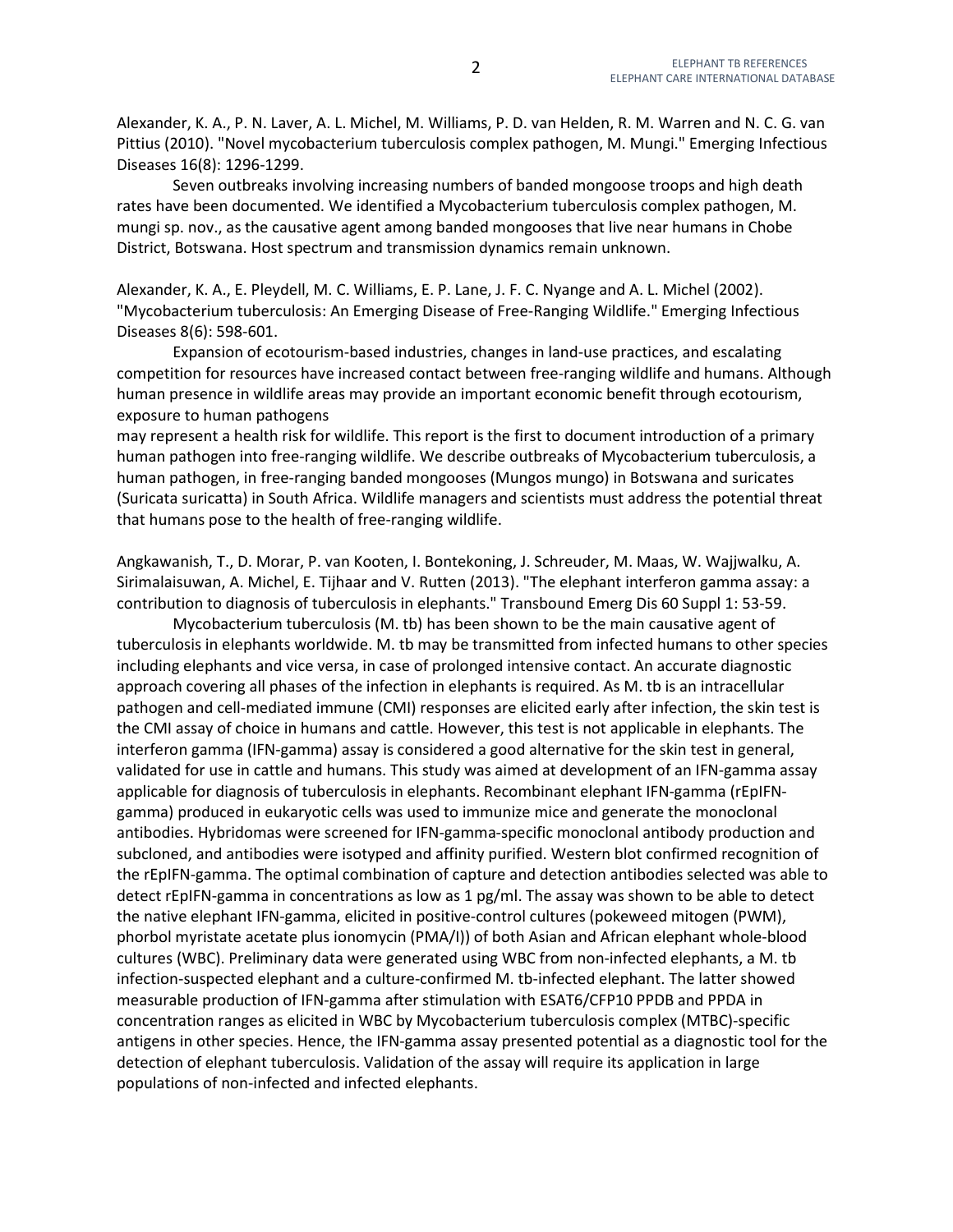Angkawanish, T., W. Wajjwalku, A. Sirimalaisuwan, S. Mahasawangkul, T. Kaewsakhorn, K. Boonsri and V. P. M. G. Rutten (2010). "Mycobacterium tuberculosis infection of domesticated Asian elephants, Thailand." Emerg Infect Dis 16(12): 1949-1951.

Anonymous (1998). "TB in elephants." Communique 18.

Arora, B. M. (1986). Tuberculosis in wildlife in India. Summer Institute on Health, Production and Management in Wildlife, Indian Veterinary Institute.

Auclair, B., S. Mikota, C. A. Peloquin, R. Aguilar and J. N. Maslow (2002). "Population pharmacokinetics of antituberculous drugs and treatment of Mycobacterium bovis infection in Bongo Antelope (Tragelaphus eurycrus isaaci )." Journal of Zoo and Wildlife Medicine 33(3): 193-203.

Baldrey, F. S. H. (1930). "Tuberculosis in an elephant." J. R. Army Vet. Corp 1: 252.

Ball, R. L., G. Dumonceaux, J. H. Olsen, M. S. Burton and K. Lyashchenko (2006). Comparison of trunk wash results matched to multiantigen print immunoassay (MAPIA) in a group of captive Asian elephants (Elephas maximus). 2006 Proceedings American Association of Zoo Veterinarians.

 Introduction: Between 1994 and June 2005, there were 34 confirmed cases of tuberculosis in elephants in the U.S. population. Thirty-one Asian (Elephas maximus) and three African (Loxodonta africana) elephants were affected. Mycobacterium tuberculosis was the etiologic agent in 33 cases and M. bovis in one case. Cases of tuberculosis caused by an unusual nontuberculous mycobacteria, M. szulgai have recently occurred as well. Currently, TB in elephants remains a diagnostic dilemma. The sensitivity of trunk wash culture, the currently recommended test for diagnosis, is unknown. False negatives have been documented (trunk wash negative elephants that were subsequently found to be culture positive at necropsy). Other non-culture techniques for TB diagnosis include ELISA, and PCR. A novel technology, MultiAntigen Print ImmunoAssay (MAPIA) and lateral-flow technology (Rapid Test) has been evaluated and used to diagnose tuberculosis in captive elephants with encouraging results. One concern with this serologic testing is the possibility of Mycobacterium other than tuberculosis (MOTT) cross-reacting with the antigen used in the Rapid Test or the MAPIA and leading to a false positive. With numerous MOTT routinely cultured from trunk washes, this is a valid concern. Methods and Materials: A retrospective analysis was done at Busch Gardens Tampa Bay and Chembio, Inc. that matched trunk wash results to serum samples. All serum was collected within 7 days of the trunk wash and analyzed with the Rapid Test and MAPIA. Four Asian elephants with a total of 18 samples met this criteria and had serum submitted for testing. Results and Discussion: Table 1 lists the results and the organisms cultured. While the sampling is limited in this pilot project, it appears that MOTT does not evoke a response when assayed with the Rapid Test or MAPIA. The recent cases of M. szulgai do demonstrate the potential usefulness for this test when a disease develops from MOTT. The usefulness of this new technology, taken in conjunction with other clinical data including trunk washes when indicated, is a valuable tool in the healthcare of captive elephants.

# LITERATURE CITED

1 Lacasse, C., K.C. Gamble, K. Terio, L.L. Farina, D.A. Travis, and M.Miller. 2005. Mycobacterium szulgai osteroarthritis and pneumonia in an African elephant (Loxdonta africana). Proc. Am. Assoc. Zoo Vet. Ann. Meet. Pp. 170-172.

2 Larsen, R.S., M.D. Salman, S.K. Mikota, R. Isaza, R.J. Montali, and J. Triantis. 2000. Evaluation of a multiple-antigen enzyme-linked immunosorbent assay for detection of Mycobacterium tuberculosis infection in captive elephants. J. Zoo Wildl. Med. 31:291-302.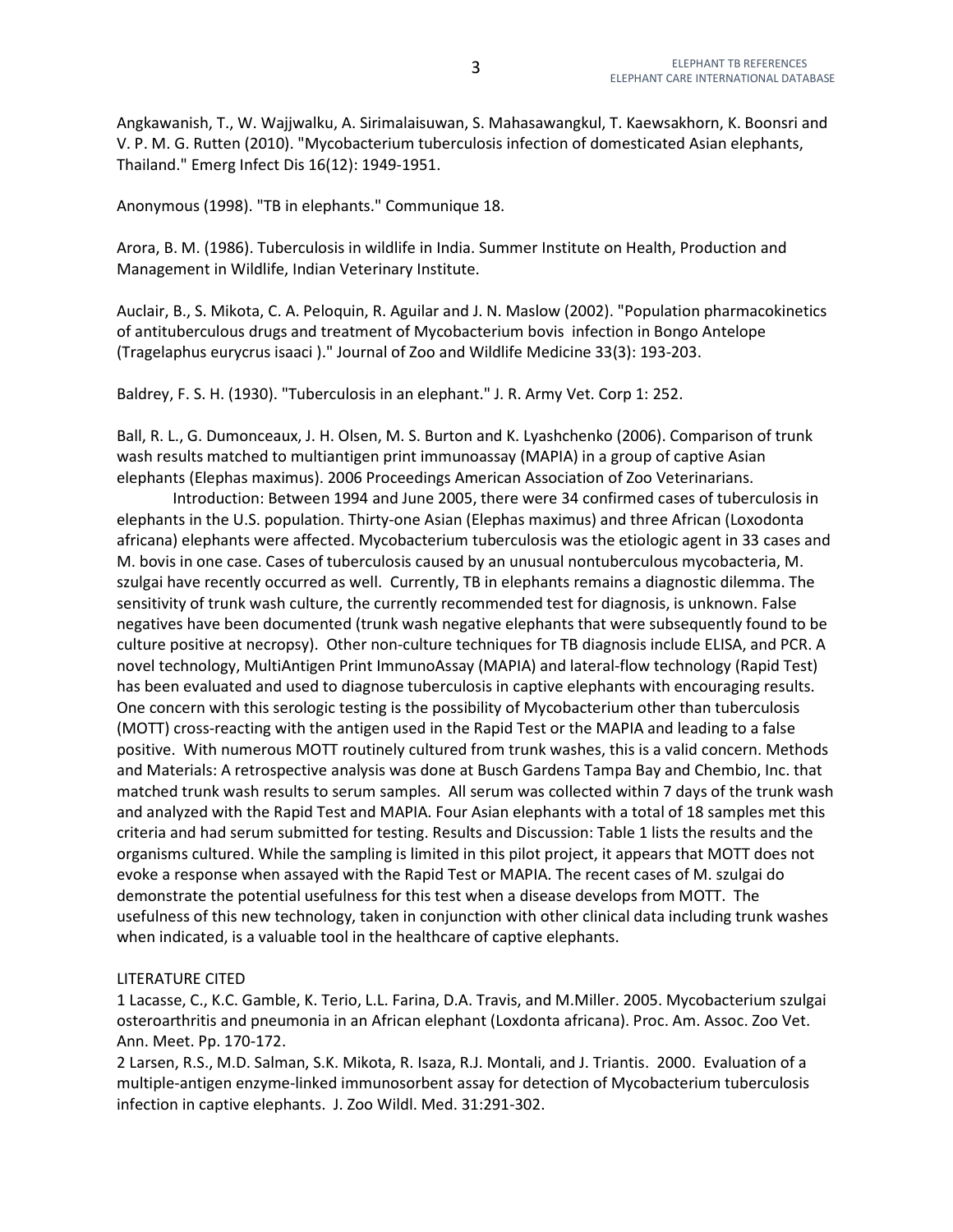3 Lyashchenko, K., et al. 2000. A multiantigen print immunoassay for the serological diagnosis of infectious diseases. J. Immunol. Methods 242:91-100

4 Lyashchenko, K., M. Miller, and W.R. Waters. 2005. Application of multiple antigen print immunoassay and rapid lateral flow technology for tuberculosis testing of elephants. Proc. Am. Assoc. Zoo Vet. Ann. Meet. Pp. 64-65

Barandongo, Z. R., J. K. E. Mfune and W. C. Turner (2018). "DUST-BATHING BEHAVIORS OF AFRICAN HERBIVORES AND THE POTENTIAL RISK OF INHALATIONAL ANTHRAX." J Wildl Dis 54(1): 34-44.

 : Anthrax in herbivorous wildlife and livestock is generally assumed to be transmitted via ingestion or inhalation of Bacillus anthracis spores. Although recent studies have highlighted the importance of the ingestion route for anthrax transmission, little is known about the inhalational route in natural systems. Dust bathing could aerosolize soilborne pathogens such as B. anthracis, exposing dust-bathing individuals to inhalational infections. We investigated the potential role of dust bathing in the transmission of inhalational anthrax to herbivorous wildlife in Etosha National Park, Namibia, an area with endemic seasonal anthrax outbreaks. We 1) cultured soils from dust-bathing sites for the presence and concentration of B. anthracis spores, 2) monitored anthrax carcass sites, the locations with the highest B. anthracis concentrations, for evidence of dust bathing, including a site where a zebra died of anthrax on a large dust bath, and 3) characterized the ecology and seasonality of dust bathing in plains zebra ( Equus quagga), blue wildebeest ( Connochaetes taurinus), and African savanna elephant ( Loxodonta africana) using a combination of motion-sensing camera traps and direct observations. Only two out of 83 dust-bath soils were positive for B. anthracis, both with low spore concentrations  $\langle \langle 2 \rangle$  colony-forming units per gram). We also detected no evidence of dust baths occurring at anthrax carcass sites, perhaps due to carcass-induced changes in soil composition that may deter dust bathing. Finally, despite observing some seasonal variation in dust bathing, preliminary evidence suggests that the seasonality of dust bathing and anthrax mortalities are not correlated. Thus, although dust bathing creates a dramatic cloud of aerosolized soil around an individual, our microbiologic, ecologic, and behavioral results in concert demonstrate that dust bathing is highly unlikely to transmit inhalational anthrax infections.

Bhat, M. N., R. Manickam and J. Ramkrishna (1999). "Screening of captive wild animals for tuberculosis." Indian Veterinary Journal 76(11): 959-961.

 The passive haemagglutination (PHA) test was used to test 109 captive elephants (Elephas maximus), and spotted deer (Cervus axis), blackbuck (Antilope cervicapra) and common langurs (Semnopithecus entellus?) (4 of each) for tuberculosis; 51 of the elephants and the 4 langurs were also assessed by the tuberculin test. PHA titres of 1:16 or 1:32 were found in 4 elephants, 1 deer and 2 langurs, but all were apparently healthy except 1 langur that had clinical signs indicative of tuberculosis. There were 4 positive reactors in the tuberculin tests, all elephants, but these animals did not have significant PHA titres. It is concluded that the procedures and reagents used for the diagnosis of tuberculosis in domestic animals are not reliable for testing wild animals.

Biberstein, E. L. and D. C. Hirsch (1999). Mycobacterium species: The agents of animal tuberculosis. Veterinary Microbiology. Maiden, MA, Blackwell Science: 158-172.

Binkley, M. (1997). Tuberculosis in captive elephants. Proceedings American Association of Zoo Veterinarians.

Boomershine, C. S. and B. S. Zwilling (2000). "Stress and the pathogenesis of tuberculosis." Clinical Microbiology Newsletter 22(23): 177-182.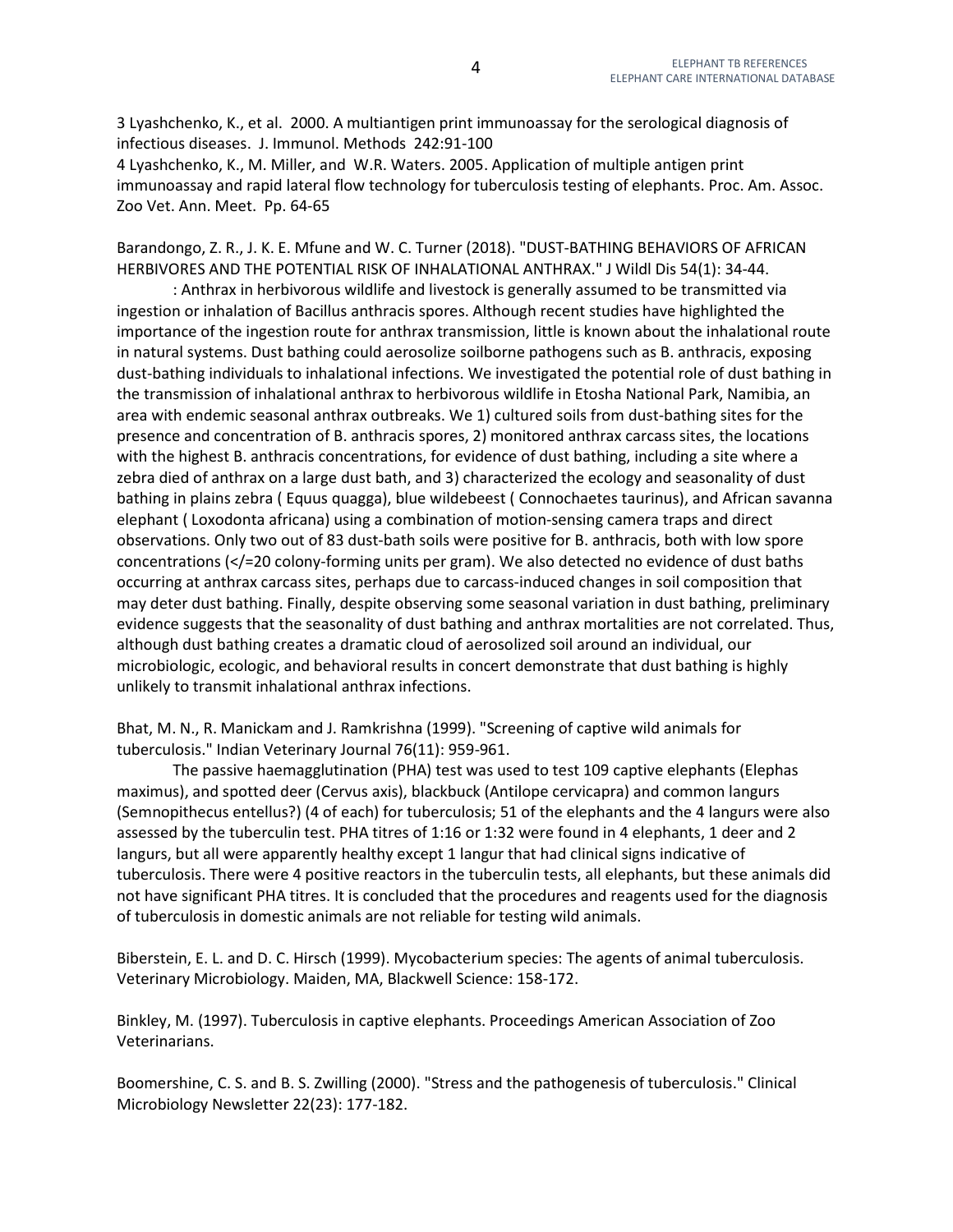Bopayya, A. B. (1928). "Tuberculosis in an elephant." Indian Veterinary Journal 5: 142-145.

Brenner, E. P., S. A. Hadi, B. Harris, S. Robbe-Austerman and S. Sreevatsan (2021). "Genome Sequences of Mycobacterium Strains Recovered from Captive Elephants with Tuberculosis." Microbiol Resour Announc 10(36): e0067121.

 Members of the Mycobacterium tuberculosis complex cause tuberculosis, infamous for enormous impacts on human health. As zoonoses, they also threaten endangered species like African/Asian elephants. We report the whole-genome sequences of Mycobacterium tuberculosis bv. tuberculosis and Mycobacterium tuberculosis bv. bovis from two zoo elephants in the United States.

Budvytiene, I. and N. Banaei (2020). "Simple processing of formalin-fixed paraffin-embedded tissue for accurate testing with the xpert MTB/RIF assay." Journal of Clinical Microbiology 58(3).

Chakraborty, A. (2003). "Diseases of elephants (Elephas maximus) in India-A Review." Indian Wildlife Year Book 2: 74-82.

Chambers, M. A. (2009). "Review of the diagnosis and study of tuberculosis in non-bovine wildlife species using immunological methods." Transboundary and Emerging Diseases 56: 215-227.

Chandrasekharan, K. (1979). Common diseases of elephants. State Level Workshop on Elephants, College of Veterinary and Animal Sicences, Kerala Agricultural University.

Chandrasekharan, K. (1992). Prevalence of infectious diseases in elephants in Kerala and their treatment. The Asian Elephant: Ecology, Biology, Diseases, Conservation and Management (Proceedings of the National Symposium on the Asian Elephant held at the Kerala Agricultural University, Trichur, India, January 1989). E. G. Silas, M. K. Nair and G. Nirmalan. Trichur, India, Kerala Agricultural University: 148-155.

Chandrasekharan, K. (2002). "Specific diseases of Asian elephants." Journal of Indian Veterinary Association Kerala 7(3): 31-34.

 The earliest writing describing the diseases of elephants in ancient literature said to be the works on "Gajasastra" (Elephantology) written in Sanskrit by authors like Gautama, Narada, Mrigacharma, Rajaputra and Vyasa. "Hasthyayurveda" a legendary book in Sanskrit written by a safe Palakapya deals with some diseases, treatment, desirable and undesirable points of selection, management practices and some mythological aspects on the origin of elephants. The earliest book in English dealing with diseases of elephants seems to be that of W. Gilchrist "A practical treatise on the treatment of diseases of elephants" published in 1848. Later Slym (1873), Sanderson (1878), Steel (1885), Evans (1910), Herpburn (1913), Milroy (1922), Ptaff (1940), Ferrier (1947), Utoke Gale (1974), Chandrasekharan (1979) and Panicker (1985) have documented their findings on the incidence, etiology and control of diseases of Asian elephants.

Chandrasekharan, K., K. Radhakrishnan, J. V. Cheeran, K. N. M. Nair and T. Prabhakaran (1995). Review of the Incidence, Etiology and Control of Common Diseases of Asian Elephants with Special Reference to Kerala. A Week with Elephants; Proceedings of the International Seminar on Asian Elephants. J. C. Daniel. Bombay, India, Bombay Natural History Society; Oxford University Press: 439-449.

 Incidence, etiology, symptoms and control of specific and non-specific diseases of captive and wild elephants have been reviewed. Asian elephants have been observed to be susceptible to various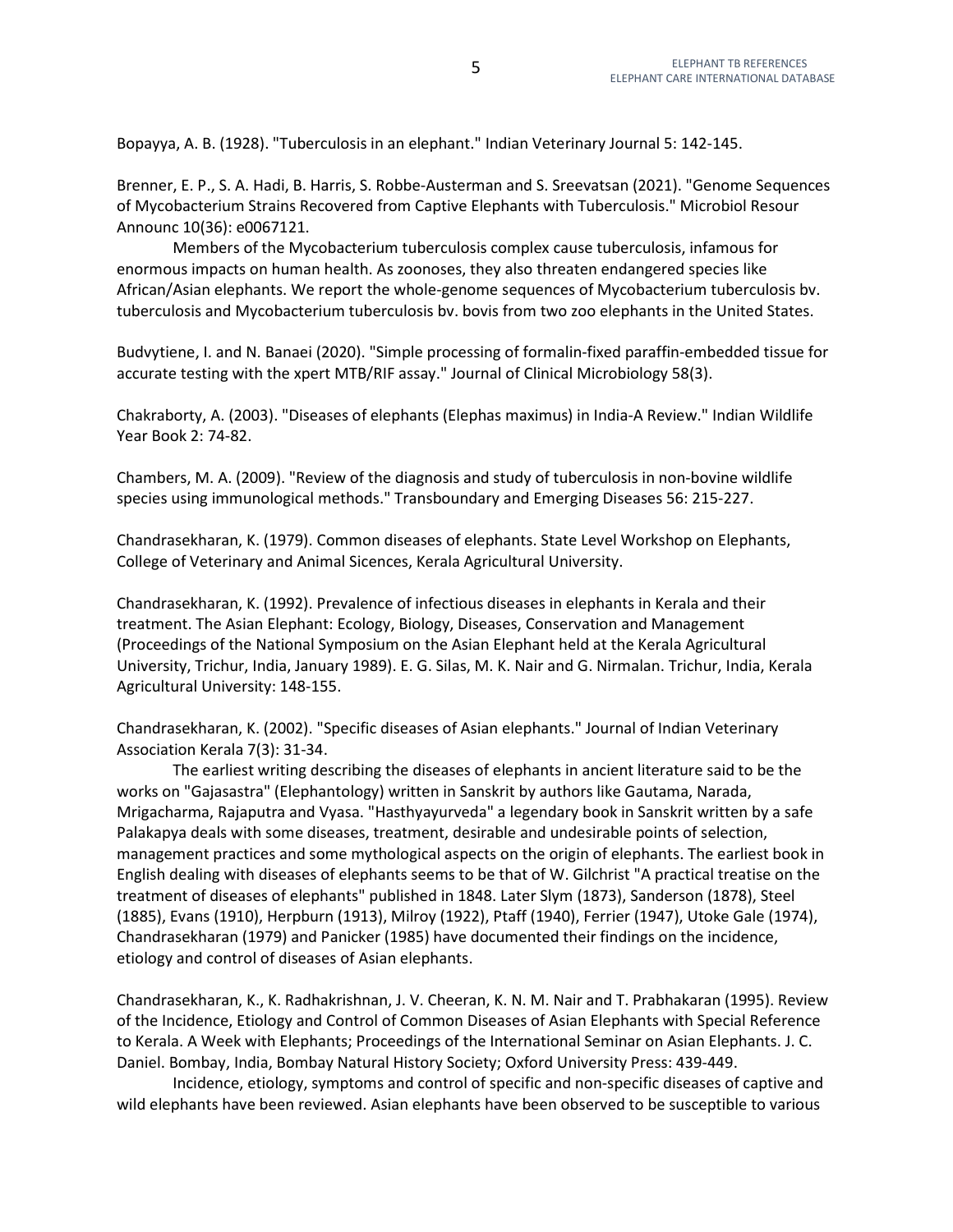parasitic diseases such as helminthiasis, trypanosomiasis and ectoparasitic infestations, bacterial diseases such as tetanus, tuberculosis, haemorrhagic septicemia, salmonellosis and anthrax, viral diseases such as foot and mouth disease, pox and rabies and non-specific diseases like impaction of colon, foot rot and corneal opacity. A detailed study extending over two decades on captive and wild elephants in Kerala, revealed high incidence of helminthiasis (285), ectoparasitic infestation (235), impaction of colon (169) and foot rot (125). Diseases such as trypanosomiasis (21), tetanus (8), tuberculosis (5) pox (2) and anthrax (1) were also encountered. The line of treatment against the diseases mentioned, have been discussed in detail.

Chaney, S. B., D. McAloose, R. Greenwald, K. P. Lyashchenko and P. P. Calle (2021). "ASSESSMENT OF MULTIANTIGEN PRINT IMMUNOASSAY AND RAPID LATERAL-FLOW TEST FOR THE DETECTION OF MYCOBACTERIUM BOVIS INFECTION IN MALAYAN TAPIR (TAPIRUS INDICUS)." J Zoo Wildl Med 52(4): 1257-1262.

 A multiantigen print immunoassay (MAPIA) and rapid test (RT) developed and validated for detection of mycobacterial antibodies in elephants (Elephas maximus and Loxodonta africana) was assessed in Malayan tapir (Tapirus indicus). Retrospective analysis of banked serum from one Mycobacterium bovis infected and seven presumably uninfected tapir was performed by MAPIA and RT. A sample collected 2 mon prior to the death of a culture-confirmed M. bovis-infected tapir served as a positive control. Seroreactivity of this sample was demonstrated via both MAPIA and RT testing. Seven uninfected animals, including four without postmortem evidence of mycobacterial disease and three that remain healthy, were negative controls; none demonstrated seroreactivity to key antigens with either test. These results suggest that MAPIA and RT have potential utility for rapid detection of M. bovis infection in Malayan tapir.

Che-Amat, A. and B. L. Ong (2018). "Wildlife Tuberculosis in Southeast Asia: A Less Known Potential Hot-Spots and Issues in Disease Surveillance and Management." Journal of Dairy and Veterinary Science 6(2: 555683.).

Clifton-Hadley, R. S., C. M. Sauter-Louis, I. W. Lugton, R. Jacson, P. A. Durr and J. W. Wilesmith (2001). Mycobacterial diseases. Infectious Diseases of Wild Mammals. E. S. Williams. Ames, Iowa, Iowa State University Press,: 340-361.

Cousins, D. V. and N. Florisson (2005). "A review of tests available for use in the diagnosis of tuberculosis in non-bovine species." Rev Sci Tech Off Int Epiz 24(3): 1039-1059.

 Bovine tuberculosis is an important disease that has impacts on regional and international trade. The disease can affect both social and economic stability and have a deleterious affect on species diversity. The intradermal tuberculin test has been in use for almost a century and, despite the technological advances of the last two decades, is still the only prescribed test for the diagnosis of tuberculosis in cattle. Many other species of animal, including humans, can be infected with Mycobacterium bovis. This paper reviews the various tests that have been used by researchers for detecting infection with M. bovis in a variety of animal species, and attempts to prioritise or comment on the importance of having appropriately validated diagnostics for the different species. The difficulties of test validation using small numbers of animals, especially when tuberculosis occurs in only a few instances or the species of animal affected is rare and/or valuable, are discussed.

Curasson, G. (1936). Treatise on the pathology of exotic animals. Paris, Vigot Freres,.

Curasson, G. (1942). Traite de pathologie exotique veterinaire et comparee. Paris, Vigot Freres.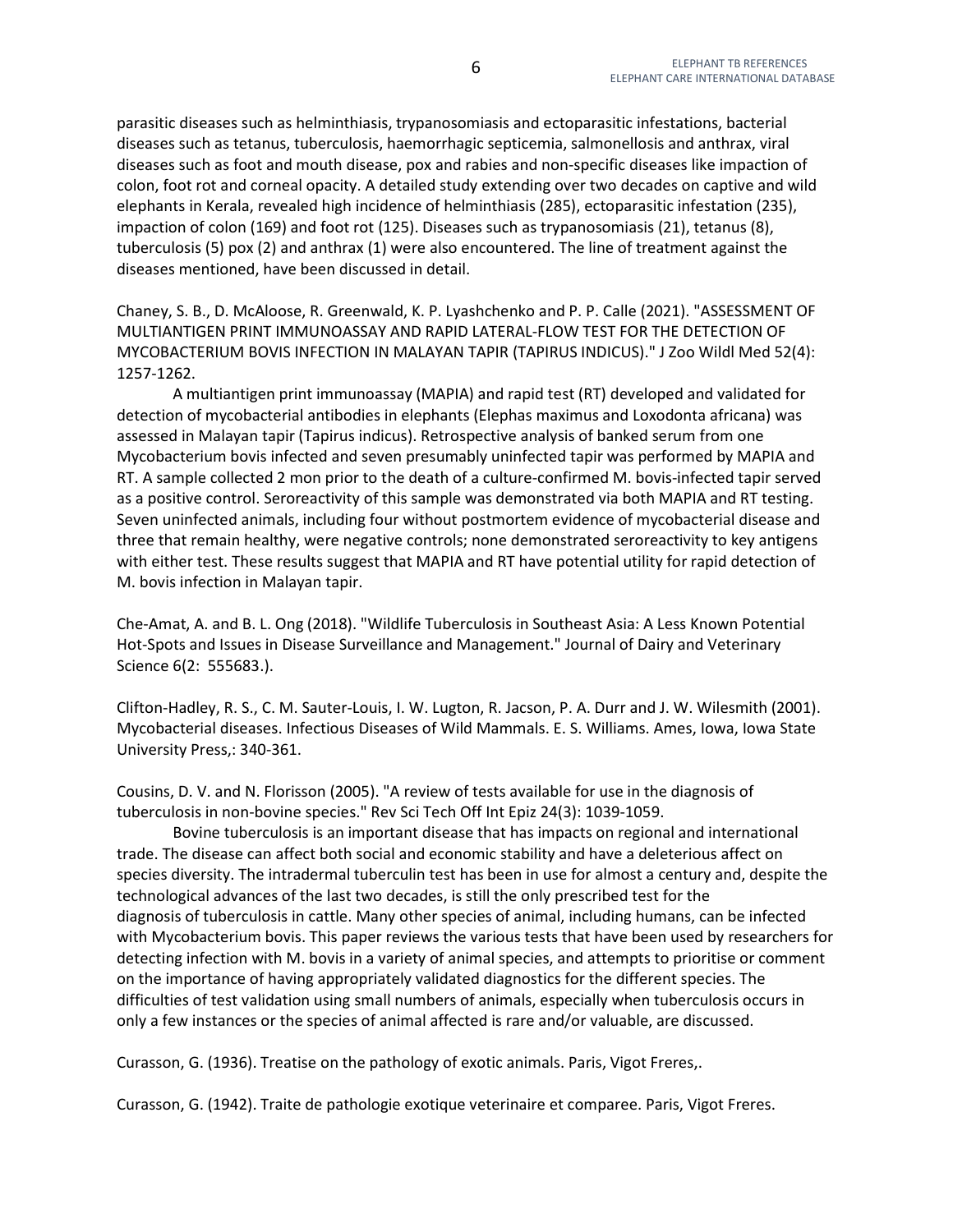Dalovision, J. R., S. Montenegro-James, S. A. Kemmerly, C. F. Genre, R. Chambers, G. A. Pankey, D. M. Failla, K. G. Haydel, L. Hutchinson, M. F. Lindley, A. Praba, K. D. Eisenach and E. S. Cooper (1996). "Comparison of the amplified Mycobacterium tuberculosis (MTB) direct test, aplicor MTB PCR and IS6, 110-PCR for detection of MTB in respiratory specimens." Clin. Infect. Dis 23: 1099-1106.

Damman and Stedefeder (1909). Tuberculosis diseases in elephants with human type mycobacterium. Deutsche Tierarztliche Wochenschrift

Tuberkulose erkankung elefanten hervorgerufen durch Bazillen des sogenannten typus humanus. 17: 345.

Datta, S. C. A. (1934). "Report of the pathology section." Ann. Rep. Imp. Inst. Vet. Research Muktesar: 25-33.

Davis, M. (2001). "Mycobacterium tuberculosis risk for elephant handlers and veterinarians." Appl Occup Environ Hyg 16(3): 350-353.

Devine, J. E., W. J. Boever and E. Miller (1983). "Isoniazid therapy in an Asiatic elephant (Elephas maximus)." Journal of Zoo and Wildlife Medicine 14: 130-133.

Dumonceaux, G. and S. Mikota (2006). "Tuberculosis treatment protocols and complications for elephants." Proceedings International Elephant Conservation and Research Symposium: 84-85.

Dunker, F. and M. Rudovsky (1998). Management and treatment of a Mycobacterium tuberculosis positive elephant at the San Francisco Zoo. Proceedings AAZV and AAWV Joint Conference.

Essey, M. A. and J. P. Davis (1997). Status of the National cooperative state-federal bovine tuberculosis eradication program fiscal year 1997. Proceedings United States Animal Health Association.

Feldman, M., R. Isaza, C. Prins and J. Hernandez (2013). "Point prevalence and incidence of Mycobacterium tuberculosis complex in captive elephants in the United States of America." Veterinary Quarterly 33: 25-29.

Fowler, M. E. (1991). Tuberculosis in zoo ungulates. Bovine tuberculosis in cervidae: Proceedings of a symposium, United States Department of Agriculture Miscellaneous Publication No. 1506.

Furley, C. W. (1997). "Tuberculosis in elephants." Lancet British edition 350(9072): 224.

 Tests on 171 elephants in zoos and circuses in the USA revealed that 33% were positive to one or more skin tests and 11% were positive by ELISA. As there is no standard procedure for testing elephants caution should be used when interpreting the results.

Garrod, A. H. (1875). "Report on the Indian elephant which died in the society's gardens on July 7th, 1875." Proc. Zool. Soc. Lond 1875: 542-543.

Gavier-Widen, D., C. Hard Af Segerstad, B. Roken, T. Moller, G. Bolske and S. Sternberg (2002). Mycobacterium tuberculosis infection in Asian elephants (Elephas maximus) in Sweden. European Association of Zoo and Wildlife Veterinarians 4th Scientific Meeting.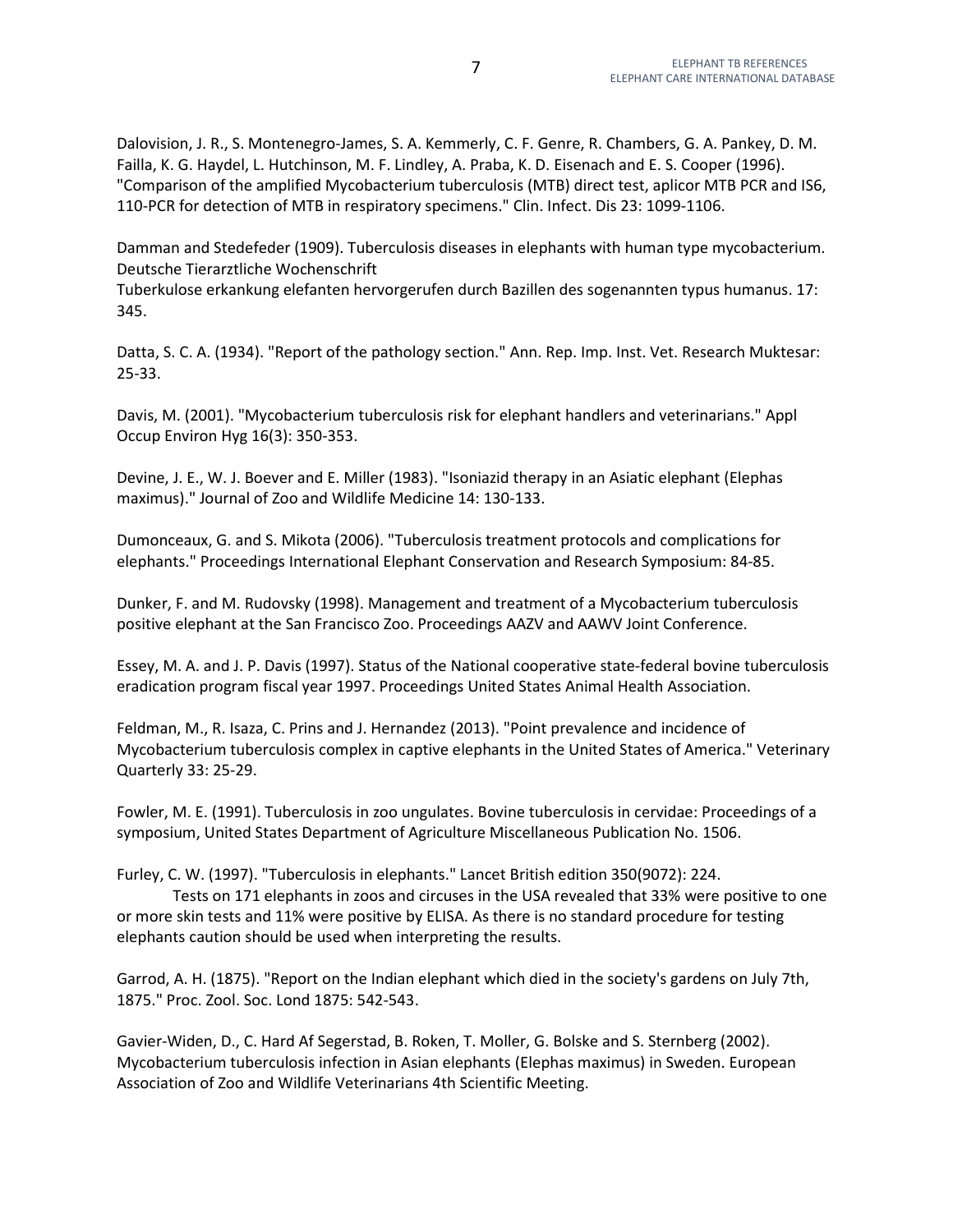Gerston, K. F., L. Blumberg, V. A. Tshabalala and J. Murray (2004). "Viability of mycobacteria in formalin-fixed lungs." Hum Pathol 35(5): 571-575.

Ghielmetti, G., M. Coscolla, M. Ruetten, U. Friedel, C. Loiseau, J. Feldmann, H. W. Steinmetz, D. Stucki and S. Gagneux (2017). "Tuberculosis in Swiss captive Asian elephants: microevolution of Mycobacterium tuberculosis characterized by multilocus variable-number tandem-repeat analysis and whole-genome sequencing." Sci Rep 7(1): 14647.

 Zoonotic tuberculosis is a risk for human health, especially when animals are in close contact with humans. Mycobacterium tuberculosis was cultured from several organs, including lung tissue and gastric mucosa, of three captive elephants euthanized in a Swiss zoo. The elephants presented weight loss, weakness and exercise intolerance. Molecular characterization of the M. tuberculosis isolates by spoligotyping revealed an identical profile, suggesting a single source of infection. Multilocus variablenumber of tandem-repeat analysis (MLVA) elucidated two divergent populations of bacteria and mixed infection in one elephant, suggesting either different transmission chains or prolonged infection over time. A total of eight M. tuberculosis isolates were subjected to whole-genome sequence (WGS) analysis, confirming a single source of infection and indicating the route of transmission between the three animals. Our findings also show that the methods currently used for epidemiological investigations of M. tuberculosis infections should be carefully applied on isolates from elephants. Moreover the importance of multiple sampling and analysis of within-host mycobacterial clonal populations for investigations of transmission is demonstrated.

Giri, K., G. E. Kaufman and I. P. Dhakal (2011). "The relationship between blood parameter and mycobacterium culture status in captive elephants of Nepal." Nepalese Vet J 30: 1190-1120.

Goosen, W. J., T. J. Kerr, L. Kleynhans, P. Buss, D. Cooper, R. M. Warren, P. D. van Helden, B. Schröder, S. D. C. Parsons and M. A. Miller (2020). "The VetMAX™ M. tuberculosis complex PCR kit detects MTBC DNA in antemortem and postmortem samples from white rhinoceros (Ceratotherium simum), African elephants (Loxodonta africana) and African buffaloes (Syncerus caffer)." BMC Vet Res 16(1): 220.

 BACKGROUND: Bovine tuberculosis and tuberculosis are chronic infectious diseases caused by the Mycobacterium tuberculosis complex members, Mycobacterium bovis and Mycobacterium tuberculosis, respectively. Infection with M. bovis and M. tuberculosis have significant implications for wildlife species management, public health, veterinary disease control, and conservation endeavours. RESULTS: Here we describe the first use of the VetMAX™ Mycobacterium tuberculosis complex (MTBC) DNA quantitative real-time polymerase chain reaction (qPCR) detection kit for African wildlife samples. DNA was extracted from tissues harvested from 48 African buffaloes and MTBC DNA was detected (test-positive) in all 26 M. bovis culture-confirmed animals with an additional 12 PCR-positive results in culture-negative buffaloes (originating from an exposed population). Of six MTBC-infected African rhinoceros tested, MTBC DNA was detected in antemortem and postmortem samples from five animals. The PCR was also able to detect MTBC DNA in samples from two African elephants confirmed to have M. bovis and M. tuberculosis infections (one each). Culture-confirmed uninfected rhinoceros and elephants' samples tested negative in the PCR assay. CONCLUSIONS: These results suggest this new detection kit is a sensitive screening test for the detection of MTBC-infected African buffaloes, African elephants and white rhinoceros.

Goosen, W. J., T. J. Kerr, L. Kleynhans, R. M. Warren, P. D. van Helden, D. H. Persing, S. D. C. Parsons, P. Buss and M. A. Miller (2020). "The Xpert MTB/RIF Ultra assay detects Mycobacterium tuberculosis complex DNA in white rhinoceros (Ceratotherium simum) and African elephants (Loxodonta africana)." Sci Rep 10(1): 14482.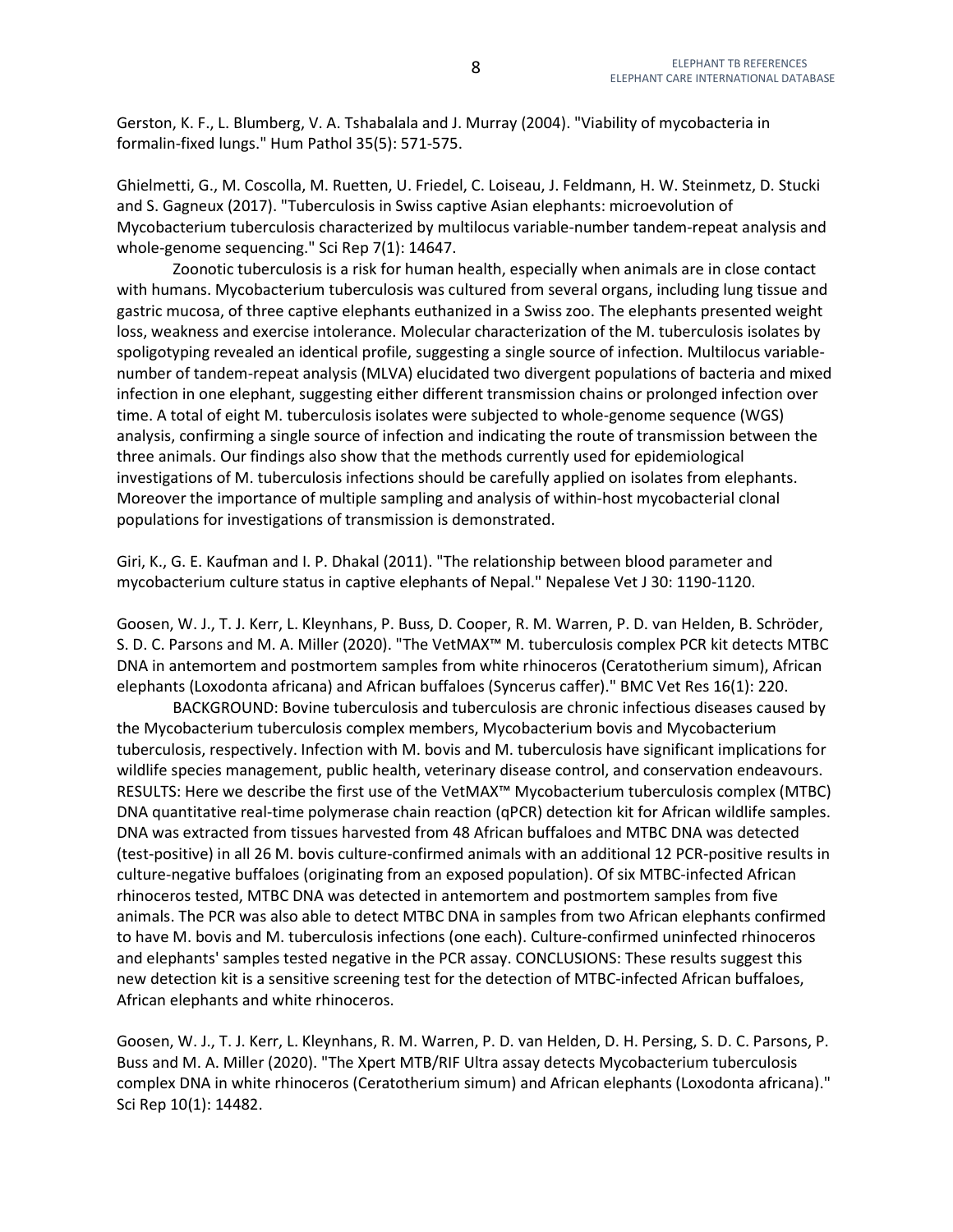The study describes the novel use of the Xpert MTB/RIF Ultra assay for detection of Mycobacterium tuberculosis complex (MTBC) DNA in samples from white rhinoceros (Ceratotherium simum) and African elephants (Loxodonta africana). Culture negative respiratory sample matrices were spiked to determine if the Ultra could detect MTBC DNA in rhinoceros and elephant samples. Rhinoceros bronchial alveolar lavage fluid (BALF) was found to have an inhibitory effect on the Ultra. In this study, the limit of detection (LOD) of M. tuberculosis H37Rv in all spiked animal samples were 2 CFU/ml compared to 15.6 CFU/ml for humans, while the LOD for M. bovis SB0121 was 30 CFU/ml compared to 143.4 CFU/ml for M. bovis BCG in humans. Screening was performed on stored tissue and respiratory samples from known MTBC-infected animals and MTBC DNA was detected in 92% of samples collected from six rhinoceros and two elephants. Conversely, 83% of culture-negative tissue and respiratory samples from uninfected animals tested negative on the Ultra. In conclusion, the Ultra assay appears to be a sensitive and rapid diagnostic test for the detection of MTBC DNA from tissue and respiratory samples collected from African elephants and rhinoceros. Furthermore, the Ultra assay could provide a new tool for the detection of MTBC in various sample types from other wildlife species.

Goosen, W. J., L. Kleynhans, T. J. Kerr, P. D. van Helden, P. Buss, R. M. Warren and M. A. Miller (2022). "Improved detection of Mycobacterium tuberculosis and M. bovis in African wildlife samples using cationic peptide decontamination and mycobacterial culture supplementation." J Vet Diagn Invest 34(1): 61-67.

 In South Africa, mycobacterial culture is regarded as the gold standard for the detection of Mycobacterium tuberculosis complex (MTBC) infection in wildlife even though it is regarded as "imperfect." We compared a novel decontamination and mycobacterial culture technique (TiKa) to the conventional mycobacterium growth indicator tube (MGIT) system using known amounts of bacilli and clinical samples from MTBC-infected African buffaloes (Syncerus caffer), white rhinoceros (Ceratotherium simum), and African elephants (Loxodonta africana). Use of the TiKa-KiC decontamination agent on samples spiked with 10,000 to 10 colony forming units (cfu) of M. bovis (SB0121) and M. tuberculosis (H37Rv) had no effect on isolate recovery in culture. In contrast, decontamination with MGIT MycoPrep resulted in no growth of M. bovis samples at concentrations < 1,000 cfu and M. tuberculosis samples < 100 cfu. Subsequently, we used the TiKa system with stored clinical samples (various lymphatic tissues) collected from wildlife and paucibacillary bronchoalveolar lavage fluid, trunk washes, and endotracheal tube washes from 3 species with known MTBC infections. Overall, MTBC recovery by culture was improved significantly (p < 0.01) by using TiKa compared to conventional MGIT, with 54 of 57 positive specimens versus 25 of 57 positive specimens, respectively. The TiKa mycobacterial growth system appears to significantly enhance the recovery of MTBC members from tissue and paucibacillary respiratory samples collected from African buffaloes, African elephants, and white rhinoceros. Moreover, the TiKa system may improve success of MTBC culture from various sample types previously deemed unculturable from other species.

Gorovitz, C. (1962). "Tuberculosis in an African elephant." Nord Vet Med 14(Supl 1): 351-352.

Gorovitz, C. (1969). "Tuberculosis in an African elephant." Am. Assoc. Zoo Vet. Newsletter January 20.

Greenberg, H. B., R. C. Jung and A. E. Gutter (1981). "Hazel Elephant is dead (of tuberculosis) (letter)." Am. Rev. Respir. Dis 124(3): 341.

 Full text. Hazel Elephant was only 35 years old (by our estimate) when she died. She was cooperative and trusting to the last. Had we known about her illness sooner, we could have saved her. The Mycobacterium tuberculosis, var hominis that killed Hazel was sensitive to our drugs at the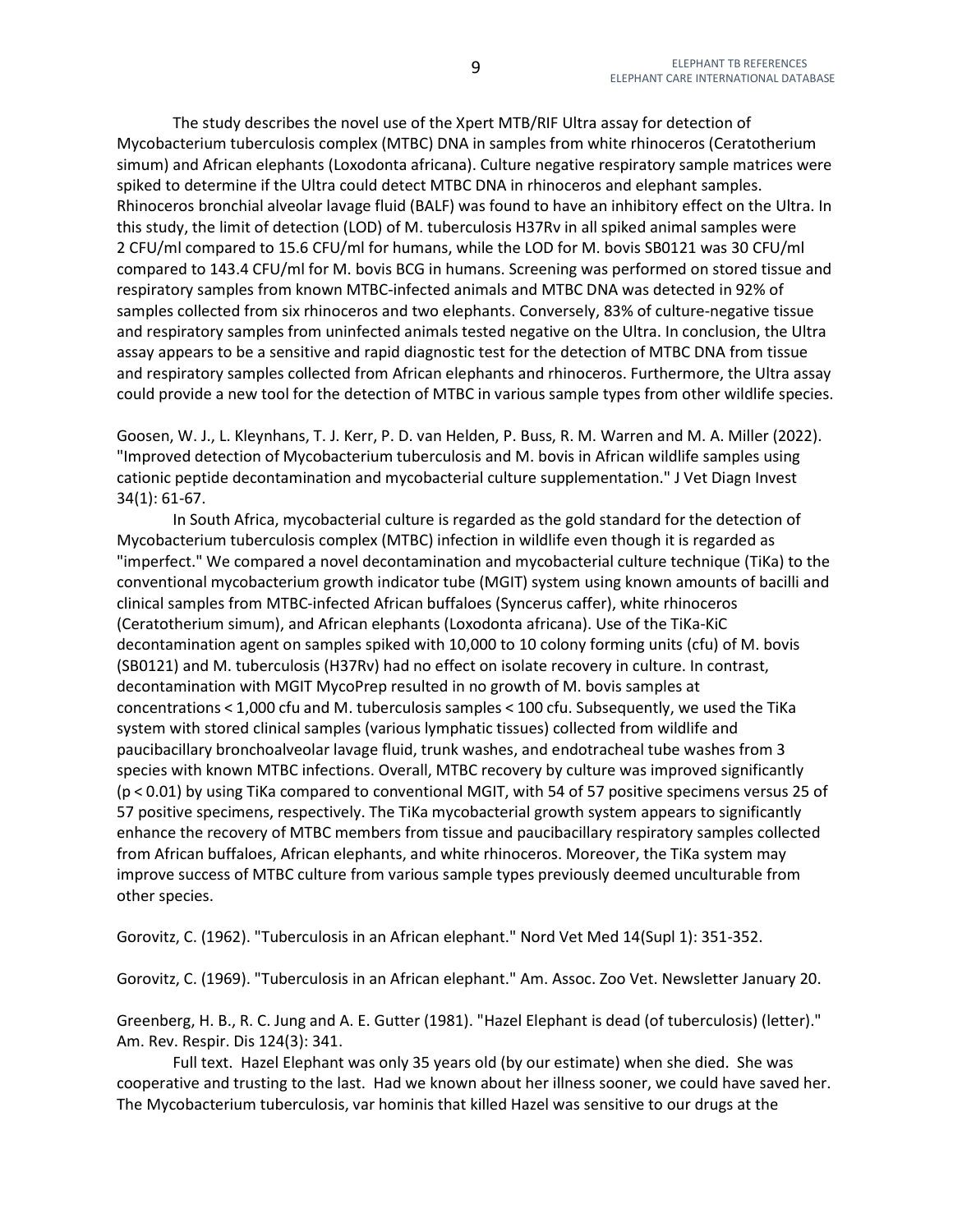following levels: INH to 0.2mcg/ml; PAS to 2 mcg/ml; R to 1 mcg/ml; and MAB to 5 mcg/ml. Hazel worked and performed for a travelling circus. Ordinarily good-humored and loving, she had been off her feed for weeks. She became listless and apathetic, her eyes lost their sparkle, and she lacked her customary elan. Nonetheless, Hazel continued to perform for the children and do her other chores until she came to New Orleans. When Hazel got to New Orleans, she could barely move. The circus's bosses called for help. The brought her to the hospital at the Audubon Park and Zoological Garden. As soon as we saw Hazel, we admitted her to the isolation ward. We have her fluids, electrolytes, and antibiotics. We got cultures and other clinical laboratory tests. We comforted Hazel and tried to put her at ease. It was too late. She fell to the ground, her rheumy eyes gazed at us pitifully, her respirations failed, and she died. Hazel's postmortem examination took six hours. She was an emaciated Asian elephant whose lungs were filled with caseating granulomata. Since microscopy showed myriads of acid-fast bacilli, we examined everyone who had, or who thought they had, contact with Hazel. We found three persons with positive tuberculin skin test results. None had tuberculous disease. Fortunately, Hazel had been kept away from other animals. Hazel's circus did not wait for the results of our autopsy. It left Louisiana. The U.S. Public Health Service tracked it down and found the man, an animal trainer with cavitary tuberculosis, who probably gave Hazel her fatal disease. Now another health department will have to deal with the circus and its animals.

Greenwald, R., O. Lyashchenko, J. Esfandiari, M. Miller, S. Mikota, J. H. Olsen, R. Ball, G. Dumonceaux, D. Schmitt, T. Moller, J. B. Payeur, B. Harris, D. Sofranko, W. R. Waters and K. P. Lyashchenko (2009). "Highly accurate antibody assays for early and rapid detection of tuberculosis in African and Asian elephants." Clin Vaccine Immunol 16(5): 605-612.

 Tuberculosis (TB) in elephants is a reemerging zoonotic disease caused primarily by Mycobacterium tuberculosis. Current methods for screening and diagnosis rely on trunk wash culture, which has serious limitations due to low test sensitivity, slow turnaround time, and variable sample quality. Innovative and more efficient diagnostic tools are urgently needed. We describe three novel serologic techniques, the ElephantTB Stat-Pak kit, multiantigen print immunoassay, and dual-path platform VetTB test, for rapid antibody detection in elephants. The study was performed with serum samples from 236 captive African and Asian elephants from 53 different locations in the United States and Europe. The elephants were divided into three groups based on disease status and history of exposure: (i) 26 animals with culture-confirmed TB due to M. tuberculosis or Mycobacterium bovis, (ii) 63 exposed elephants from known-infected herds that had never produced a culture-positive result from trunk wash samples, and (iii) 147 elephants without clinical symptoms suggestive of TB, with consistently negative trunk wash culture results, and with no history of potential exposure to TB in the past 5 years. Elephants with culture-confirmed TB and a proportion of exposed but trunk wash culturenegative elephants produced robust antibody responses to multiple antigens of M. tuberculosis, with seroconversions detectable years before TB-positive cultures were obtained from trunk wash specimens. ESAT-6 and CFP10 proteins were immunodominant antigens recognized by elephant antibodies during disease. The serologic assays demonstrated 100% sensitivity and 95 to 100% specificity. Rapid and accurate antibody tests to identify infected elephants will likely allow earlier and more efficient treatment, thus limiting transmission of infection to other susceptible animals and to humans

Griffith, A. S. (1939). "Infections of wild animals with tubercle and other acid-fast bacilli." Proc. R. Soc. Med 32: 1405-1412.

Gutter, A. (1981). Mycobacterium tuberculosis in an Asian elephant. Proc.Am.Assoc.Zoo Vet.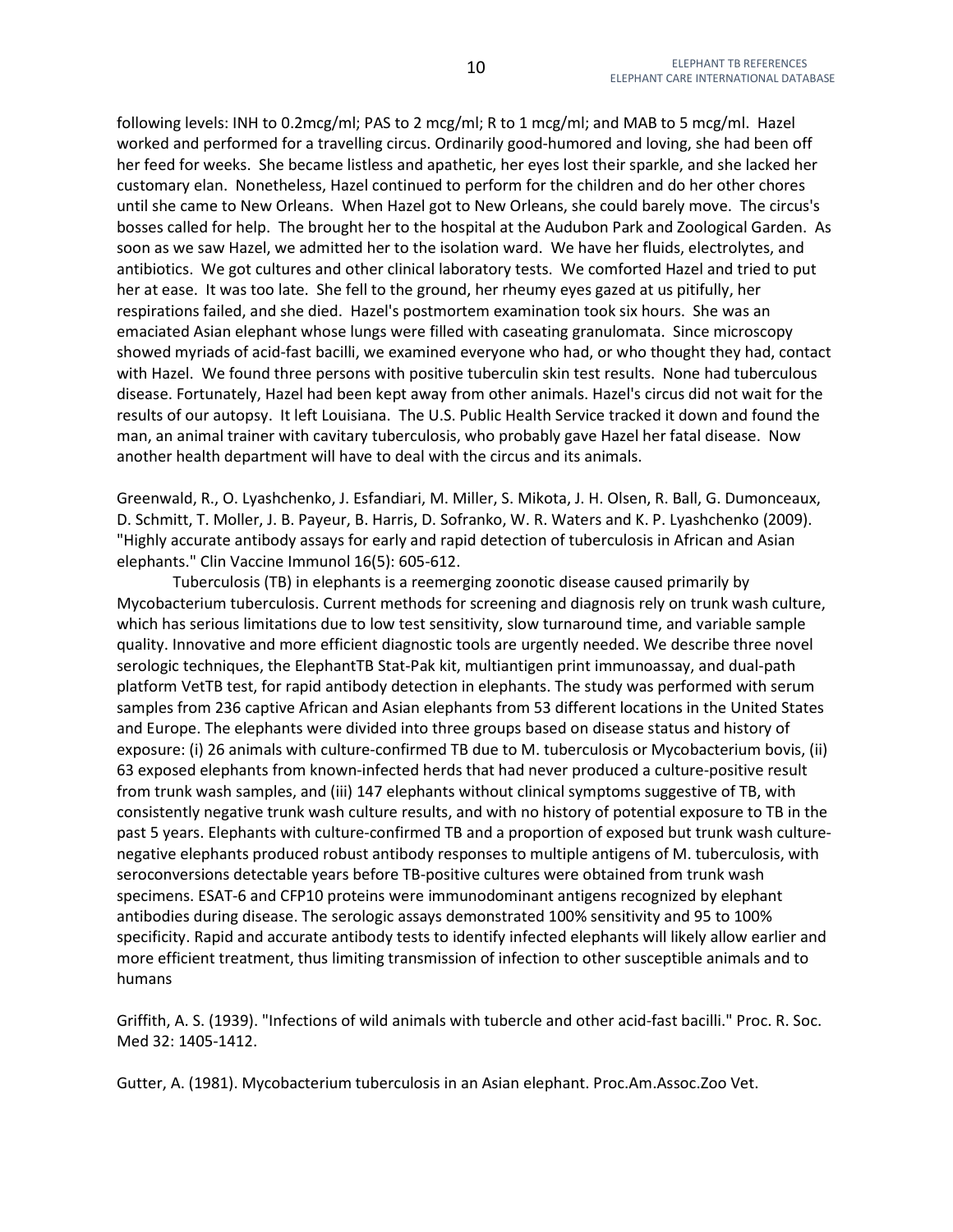Haagsma, J. and A. Eger (1990). ELISA for diagnosis of tuberculosis and chemotherapy in zoo and wildlife animals.

 The aim of this study was to improve the diagnosis of bovine tuberculosis in zoo and wildlife animals, in particular by using an Enzyme-Linked Immunosorbent Assay (ELISA). In addition, suspected cases of tuberculosis (TB) with a positive skin test and /or ELISA were treated with antituberculosis drugs. The diagnosis of TB in animals is based primarily on the intradermal tuberculin test, corresponding with cellular immune response. Although this test has practical disadvantages in zoo animals, the application is still of high value. For this purpose tuberculins with a well controlled high potency and specificity should be used. In order to diagnose hypergic or anergic animals it is recommended to use PPD tuberculin with double strength (2 mg tuberculoprotein per ml) or to double the dose (0.2 ml instead of 0.1 ml), so that about 10,000 I.U. are applied. A strict interpretation scheme can increase the efficacy of the test, in particular in the comparative test. In order to improve the diagnosis, we have studied for some years the use of the ELISA which corresponds with humoral immunity.

Halloran, P. O. (1955). "A bibliography of references to diseases in wild mammals and birds." Am. J. Vet. Res 16(part 2): 161.

Hamilton, K., S. K. Mikota, M. Miller, G. Dumonceaux, K. Giri, K. Gairhe, S. Paudel and G. Kaufman (2007). Evaluation of blood chemistry values for possible relationship to tuberculosis infection status in captive elephants in (Elephas maximus) Nepal. Proceedings AAZV,AAWV,AZA/NAG Joint Conference.

 One hundred fifteen captive elephants (Elephas maximus) were examined in Nepal as part of a tuberculosis (TB) survey in January 2006. Blood chemistry analysis was performed at Disney's Animal Kingdom laboratory (USA). Trunk wash cultures were performed both in Nepal and in the USA, and serologic TB tests were performed in the USA. Based on culture and serology results, the elephants were grouped as follows: Group 1 (high risk, suggestive or confirmatory for TB infection) and Group 2 (low risk, equivocal or negative for TB infection). Within these groups, subgroups were created based on specific tests results. Blood chemistry results were analyzed to reveal any relationships between these values and TB infection status. Student t-tests were performed on each value between Groups 1 and 2. The only significant difference was a higher BUN/creatinine ratio (p=0.047) in Group 1. ANOVA analysis was performed on each value between the various groups. Significant differences were found in the albumin level (p=0.015) within the Group 1 subgroups and in the albumin level (p=0.002), alpha globulin 1 level (p=0.030), and A/G ratio (p=0.012) within the Group 2 subgroups.

This study did not reveal an association between certain chemistry values and TB infection. However, this may be due to a variety of age, reproductive statuses, stages of infections, and other possible medical conditions. Future testing of this population will help better define the TB infection status of elephants and may provide additional information to more precisely determine any association between blood chemistry values and tuberculosis infection in Nepal elephants.

### ACKNOWLEDGMENTS

The authors gratefully acknowledge the cooperation of the Nepal Department of National Parks and Wildlife Conservation, support from the Abraham Foundation, the Mazuri Fund, the Walter J. Ernst Memorial Fund, the American Veterinary Medical Foundation, and the Dodge Foundation, and research contributions from Konstantin Lyashchenko, Dr. Scott Larsen, Dr. Janet Payeur, and Dr. Ray Waters.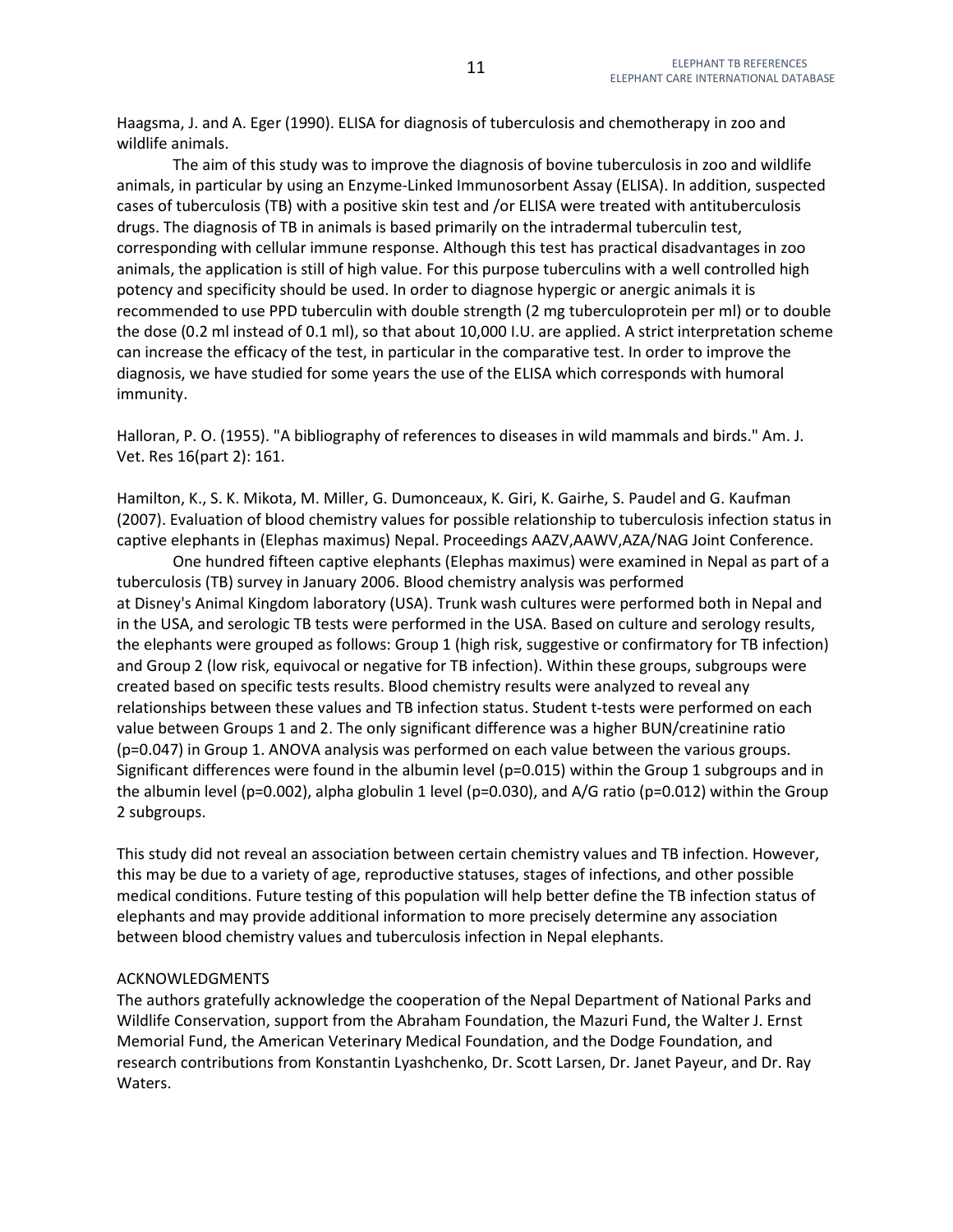Harr, K., R. Isaza and J. Harvey (2001). Clinicopathological findings in Mycobacterium tuberculosis culture-positive elephants (Elephas maximus) in comparison to clinically normal elephants. Proceedings American Association of Zoo Veterinarians, American Association of Wildlife Veterinarians, Association of Reptilian and Amphibian Veterinarians and the National Association of Zoo and Wildlife Veterinarians Joint Conference 2001, American Association of Zoo Veterinarians.

Hecht, J. (2001). Telltale bones. New Scientist: 14.

Hildebrandt, B., J. Saragusty, I. Moser, S. Holtze, T. Voracek, A. Bernhard, F. Goritz and R. Hermes (2016). Bronchalveloar lavage technique: a new approach for diagnosis of tuberculosis infection in elephants. Joint AAZV / EAZWV / IZW.

 Tuberculosis in pachyderms was put into the spotlight two decades ago when circus elephants in North America were diagnosed with Mycobacterium tuberculosis complex. Because of the close association between elephants and humans, zoonotic risk, and high susceptibility to Mycobacterium tuberculosis, periodic testing was enacted in many zoological institutions around the world.1,2 Presently the gold standard is bacterial culture of trunk wash. Trunk wash, however, puts the operator at risk, it is insensitive, and is prone to contamination. We describe here a new technique that increases the safety and sensitivity while reducing the risk of cross-contamination. It was applied in one male and five female African and one male and three female Asian elephants. The technique relies on performing standing sedation with butorphanol 0.1 mg/kg combined with detomedine hydrochloride 0.02 mg/kg i.m. and additional nerve blocks in four locations to the trunk base 10 ml per location lidocaine hydrochloride 2%. A customized 3.5-m long videochip endoscope is inserted through the trunk and up to the larynx or the trachea. A sterile newly developed 6-hole-TBH-catheter named after inventor Thomas Bernd Hildebrandt with a length of 6 m is then placed through the 4 mm working channel of the endoscope further into the respiratory system. The lavage is performed using up to 100 ml sterile saline solution. Collection of the sample is done in closed system. The technique is safe for the operator, and has higher probability of harvesting the bacteria when such are shed while keeping environmental and trunk-related contamination to a minimum.

Hirsch, D. C. and E. L. Biberstein (2004). Mycobacterium. Veterinary Microbiology. D. C. Hirsch, N. J. MacLachlan and R. L. Walker. Ames, Iowa, Blackwell: 223-234.

Hlokwe, T. M., P. van Helden and A. L. Michel (2014). "Evidence of increasing intra and inter-species transmission of Mycobacterium bovis in South Africa: Are we losing the battle?" Preventive Veterinary Medicine 115(1-2): 10-17.

 Tuberculosis caused by Mycobacterium bovis is recognized worldwide as a significant health risk in domestic cattle, farmed and wild animal species as well as in humans. We carried out spoligotyping and variable number of tandem repeat (VNTR) typing methods to characterize 490 M. bovis isolates from livestock (cattle, n=. 230; pig n=. 1) and wildlife species (. n=. 259) originating from different farms and regions in South Africa, with the aim to further establish the genetic diversity of the isolates, study the population structure of M. bovis and elucidate the extent of interspecies transmission of bovine tuberculosis. A total of ten spoligotype patterns were identified, two of which were novel (SB2199 and SB2200) and reported for the first time in the literature, while VNTR typing revealed a total of 97 VNTR profiles. Our results showed evidence of clonal expansion for some ancestral strains as well as co-infections with two or three M. bovis strains on some of the cattle and game farms, which suggested independent introductions of infected animals from epidemiologically unrelated sources. Five spoligotypes and nine VNTR profiles were shared between cattle and wildlife. Our findings showed that besides cattle, at least 16 different animal species in South Africa are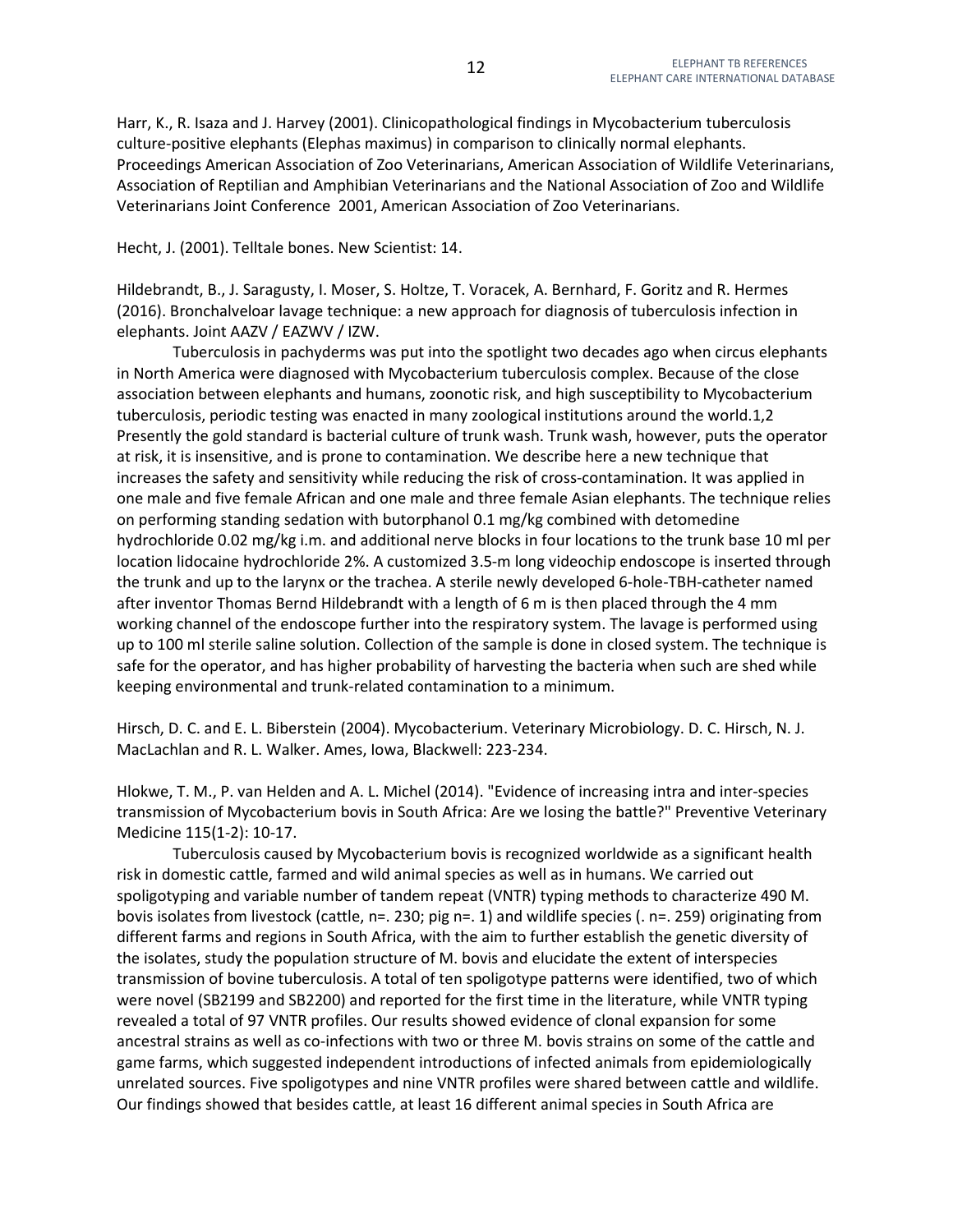infected with bovine tuberculosis, and highlight a strong evidence of inter and intra-species transmission of M. bovis. Infection of the blue wildebeest (. Connochaetes taurinus) with M. bovis is described for the first time in this report. This update in epidemiological information raises concerns that bovine tuberculosis has increased its spatial distribution in South Africa and is also affecting an increasing number of wildlife species compared to ten years ago. © 2014 Elsevier B.V.

Holmes, T. H. (1956). Multidiscipline studies of tuberculosis. Personality,stress, and tuberculosis. P. J. Sparer. New York, Int. Univ. Press: 65-125.

Ireton, G. C., R. Greenwald, H. Liang, J. Esfandiari, K. P. Lyashchenko and S. G. Reed (2010). "Identification of Mycobacterium tuberculosis antigens of high serodiagnostic value." Clinical and Vaccine Immunology 17(10): 1539-1547.

 Tuberculosis (TB) is a chronic infectious disease caused by Mycobacterium tuberculosis, with several million new cases detected each year. Current methods of diagnosis are time-consuming and/or expensive or have a low level of accuracy. Therefore, new diagnostics are urgently needed to address the global tuberculosis burden and to improve control programs. Serological assays remain attractive for use in resource-limited settings because they are simple, rapid, and inexpensive and offer the possibility of detecting cases often missed by routine sputum smear microscopy. The aim of this study was to identify M. tuberculosis seroreactive antigens from a panel of 103 recombinant proteins selected as diagnostic candidates. Initial library screening by protein array analysis and enzyme-linked immunosorbent assay (ELISA) identified 42 antigens with serodiagnostic potential. Among these, 25 were novel proteins. The reactive antigens demonstrated various individual sensitivities, ranging from 12% to 78% (specificities, 76 to 100%). When the antigens were analyzed in combinations, up to 93% of antibody responders could be identified among the TB patients. Selected seroreactive proteins were used to design 3 new polyepitope fusion proteins. Characterization of these antigens by multiantigen print immunoassay (MAPIA) revealed that the vast majority of the TB patients (90%) produced antibody responses. The results confirmed that due to the remarkable variation in immune recognition patterns, an optimal multiantigen cocktail should be designed to cover the heterogeneity of antibody responses and thus achieve the highest possible test sensitivity. Copyright © 2010, American Society for Microbiology. All Rights Reserved.

Isaza, R. (2001). The elephant trunk wash - An update. ProcElephant Mangers Association Annual Conference.

Isaza, R. and C. J. Ketz (1999). "A Trunk Wash Technique for the Diagnosis of Tuberculosis in Elephants." Verh. ber. Erkrg. Zootiere 39: 121-124.

Ishigami, T. (1918). "The influence of psychic acts on the progress of pulmonary tuberculosis." Am. Rev. Tuberc 2: 470-484.

Ishikawa, S., Y. Ozeki, S. Suga, Y. Mukai, H. Kobayashi, E. Inouchi, S. A. Kaboso, G. Gebretsadik, D. Dewi, A. Nishiyama, Y. Tateishi, H. Takihara, S. Okuda, S. Yoshida, N. Misawa and S. Matsumoto (2022). "Monitoring IgG against Mycobacterium tuberculosis " Sci Rep 12(1): 4310.

 Tuberculosis (TB) is fatal in elephants, hence protecting elephants from TB is key not only in the conservation of this endangered animal, but also to prevent TB transmission from elephants to humans. Most human TB cases arise from long-term asymptomatic infections. Significant diagnostic challenges remain in the detection of both infection and disease development from latency in elephants due to their huge bodies. In this study, we assessed cryopreserved sera collected for over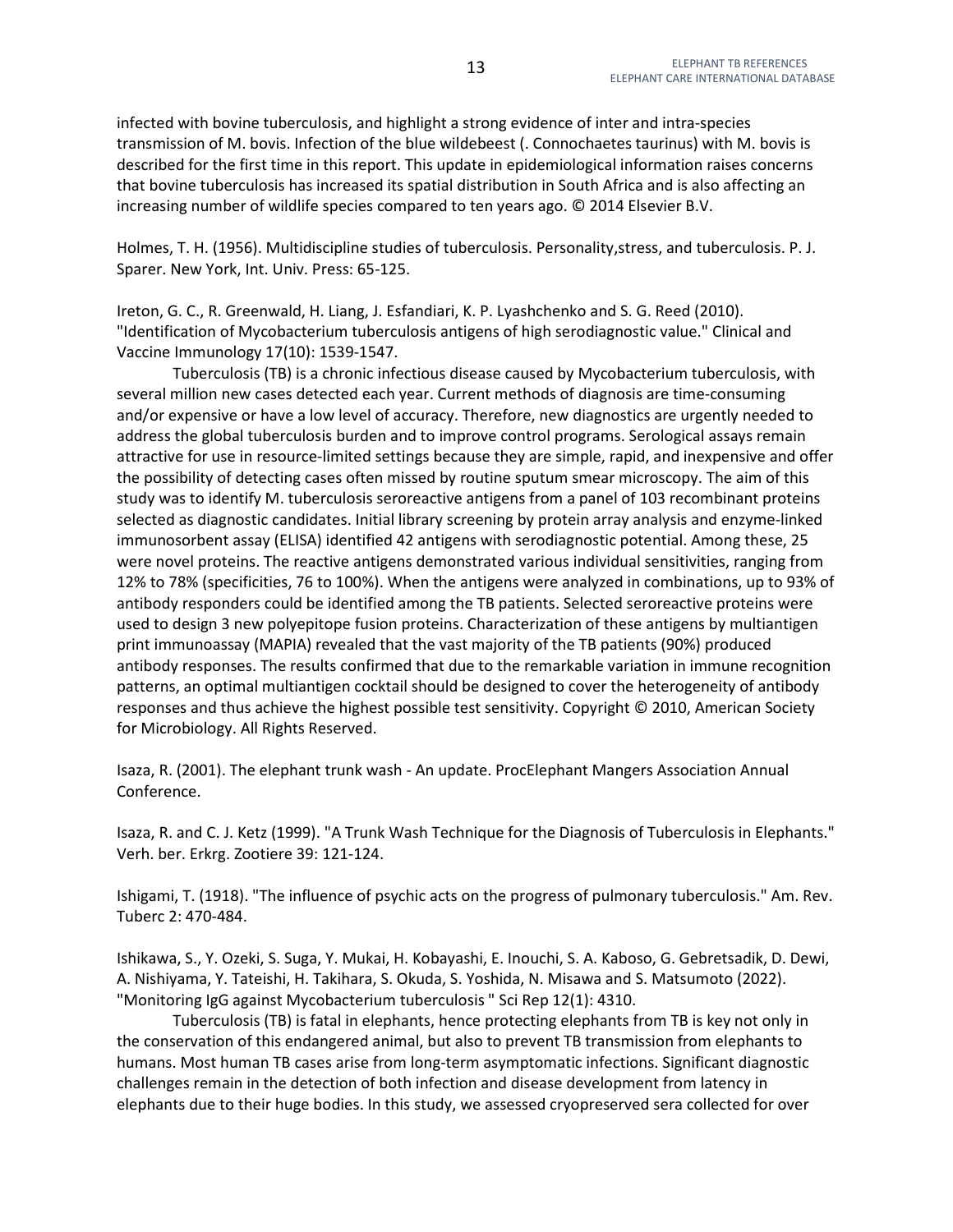16 years, from the first Japanese treatment case of elephant TB. Semi-quantification of IgG levels to 11 proteins showed high detection levels of 3 proteins, namely ESAT6/CFP10, MPB83 and Ag85B. The level of IgG specific to these 3 antigens was measured longitudinally, revealing high and stable ESAT6/CFP10 IgG levels regardless of onset or treatment. Ag85B-specifc IgG levels were largely responsive to onset or treatment, while those of MPB83 showed intermediate responses. These results suggest that ESAT6/CFP10 is immunodominant in both asymptomatic and symptomatic phases, making it useful in the detection of infection. On the other hand, Ag85B has the potential to be a marker for the prediction of disease onset and in the evaluation of treatment effectiveness in elephants.

Iyer, A. K. (1937). "Veterinary science in India, ancient and modern with special reference to tuberculosis." Agric. Livest. India 7: 718-724.

Janssen, D. L., J. E. Oosterhuis, J. Fuller and K. Williams (2004). Field technique: A method for obtaining trunk wash mycobacterial cultures in anesthetized free-ranging African elephants (Loxodonta africana). 2004 PROCEEDINGS AAZV, AAWV, WDA JOINT CONFERENCE.

 The Guidelines for the Control of Tuberculosis in Elephants 2003 (Guidelines) of the National tuberculosis Working Group for Zoo and Wildlife Species were written to protect the health and safety of captive elephants together with their handlers and the viewing public.1 The Guidelines specifically address the display and transport of captive elephants but do not address the unique situation of freeliving elephants being imported and subsequently displayed to the public.

Although the Guidelines describe a technique for collecting and handling a trunk wash in a trained, standing, non-anesthetized elephant, it does not describe a similar technique for anesthetized elephants in lateral recumbency. In an attempt to detect active mycobacterial infection in a group of 3 male and 8 female free-ranging African elephants scheduled for import into the United States, a technique was developed for collecting trunk washes in recumbent, anesthetized elephants for mycobacterial culture.

A South African game-capture crew, experienced in translocating elephants, anesthetized elephants in groups via remote drug delivery and from a helicopter. The ground crew accomplished multiple simultaneous procedures including anesthesia maintenance and monitoring, physical and reproductive examinations, collection of general diagnostic and investigative samples, and trunk washes for mycobacterial cultures. This was accomplished while the capture crew was preparing animals for loading into specially designed trailers for transport to a holding boma. Little time was available for any one of procedure with multiple

animals being attended to at one time.

Once an elephant was stable in lateral recumbency, a 3-m foal stomach tube, prepackaged and sterilized, was inserted into the dependent side of the trunk tip. It was then gently fed up the trunk approximately 2.5 m. A 50-ml sample suction trap was attached to the end of the foal tube.The suction trap was then attached to a battery powered, portable aspirator pump designed for emergency medical care. The aspiration pump was activated to collect secretions from the most proximal portion of the trunk. If little or no secretions were collected by this means, the system was disconnected between the sample trap and the foal tube. Then, 100 ml of sterile saline was placed into raised end of the foal tube allowing it to drain toward the tip through gravity. The suction trap and aspiration pump were reattached to collect a sample in the sample trap. Then, the sample trap was replaced with a new trap, and the foal tube was inserted into the oral pharynx for collection of a separate oropharyngeal sample. This same procedure was repeated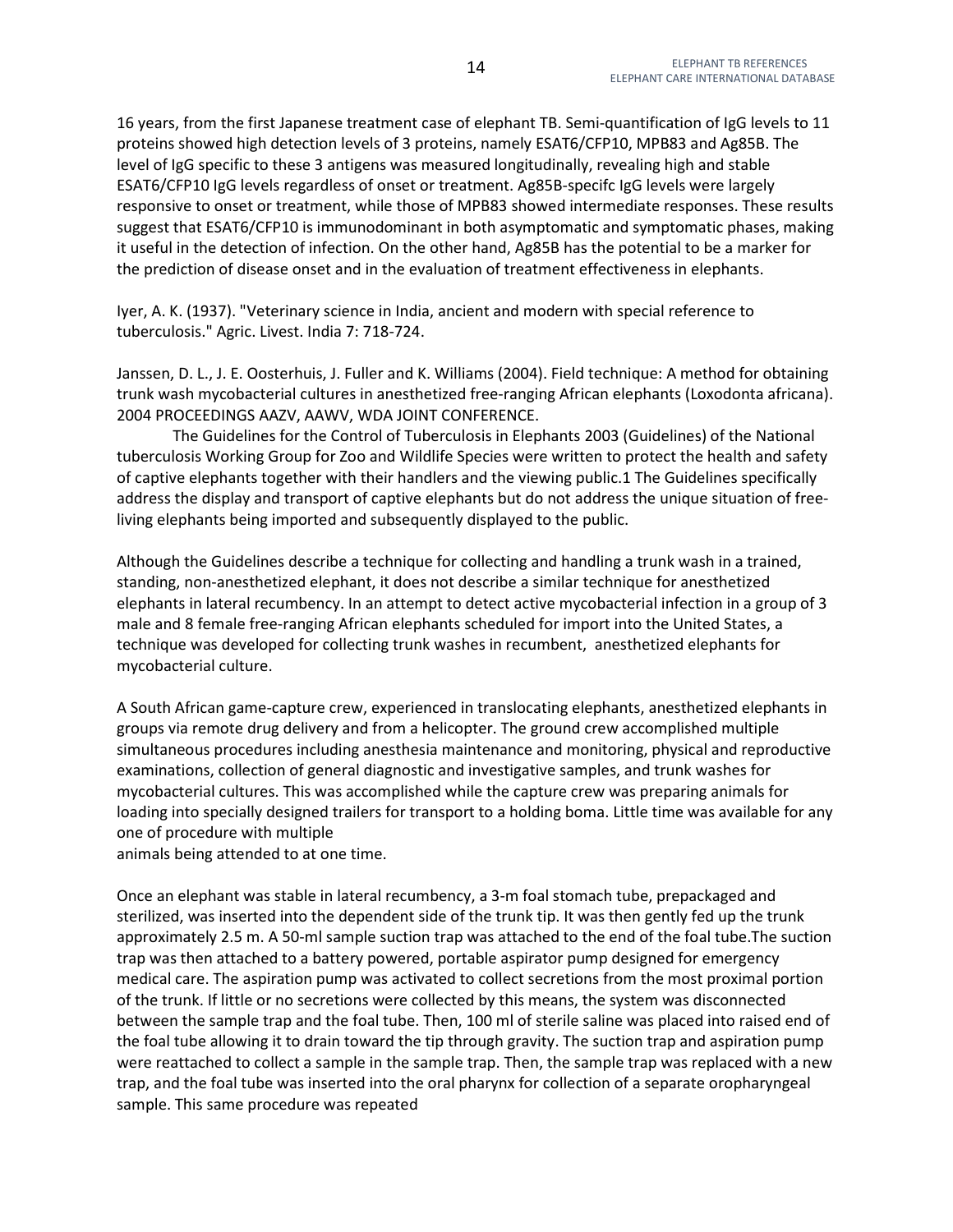### with each elephant.

### ACKNOWLEDGMENTS

So African veterinarians, Mike Bester, Larry Killmar, Janet Payeur, ARC/OVI, Thomas Hildebrant, Eric Zeehandelar, Kevin Reily, Denise SoFranko.

### LITERATURE CITED

1. National tuberculosis Working Group for Zoo and Wildlife Species. 2003. Guidelines for the Control of Tuberculosis in Elephants 2003. USDA-APHIS: http://www.aphis.usda.gov/ac/TBGuidelines2003.pdf

Jia, P., S. Dai, T. Wu and S. Yang (2021). "New Approaches to Anticipate the Risk of Reverse Zoonosis." Trends in Ecology and Evolution 36(7): 580-590.

 The coronavirus disease 2019 (COVID-19) pandemic can cause reverse zoonoses (i.e., human– animal transmission of COVID-19). It is vital to utilize up-to-date methods to improve the control, management, and prevention of reverse zoonoses. Awareness of reverse zoonoses should be raised at both individual and regional/national levels for better protection of both humans and animals. © 2021 Elsevier Ltd

John, M. C., S. Nedunchelliyan and N. Raghvan (1991). "Tuberculin testing in Indian elephants." Indian Journal of Veterinary Medicine 11(1-2): 48-49.

Jones, W. D., Jr. and R. C. Good (1982). "Hazel elephant redux (letter)." Am. Rev. Respir. Dis 125(2): 270.

 Full text. A recent letter from Greenberg, Jung and Gutter reported the untimely death of Hazel Elephant with Mycobacterium tuberculosis infection. The authors concluded that the animal trainer, who was found to have cavitary tuberculosis, was probably the source of infection. The conclusion was based on data available at the time. The isolates from Hazel Elephant and the animal trainer were submitted to us for further study the state health departments of Louisiana and Florida. Using the methodology and classification scheme previously described, we found that the cultures were of different phage types. The isolate from the elephant was type A0 (7), and the isolate from the trainer was type A1 (7,13,14). The isolates differed by lysis with one major phage (MTPH 5) and two auxiliary phages (MTPH 13 and 14). We have previously used phage typing of M. tuberculosis in several well-defined outbreaks as an adjunct to other epidemiologic procedures. The isolates were typed without the laboratory's knowing epidemiologic relationships between cases. The results indicated that M. tuberculosis transmitted from one individual to another retained the same phage-type characteristics. In the present study, our phage-type results suggest that the animal trainer and the elephant were infected from two different sources and that occurrence of disease in the animal and the trainer was coincidental. We are still evaluating page typing as a procedure for use in tuberculosis epidemiology and can accept selected cultures for phage typing in special situations if we are contacted before the cultures are submitted.

Kaneene, J. B. and C. Thoen (2004). "Tuberculosis." JAVMA 224(5): 685-691.

Kerr, T. J., C. R. de Waal, P. E. Buss, J. Hofmeyr, K. P. Lyashchenko and M. A. Miller (2019). "Seroprevalence of mycobacterium tuberculosis complex in free-ranging african elephants (Loxodonta africana) in Kruger national park, South Africa." Journal of Wildlife Diseases 55(4): 923-927.

 Tuberculosis (TB) is a pathogenic disease that affects a range of wildlife species, including African elephants (Loxodonta africana). The recent discovery of fatal disease caused by infection with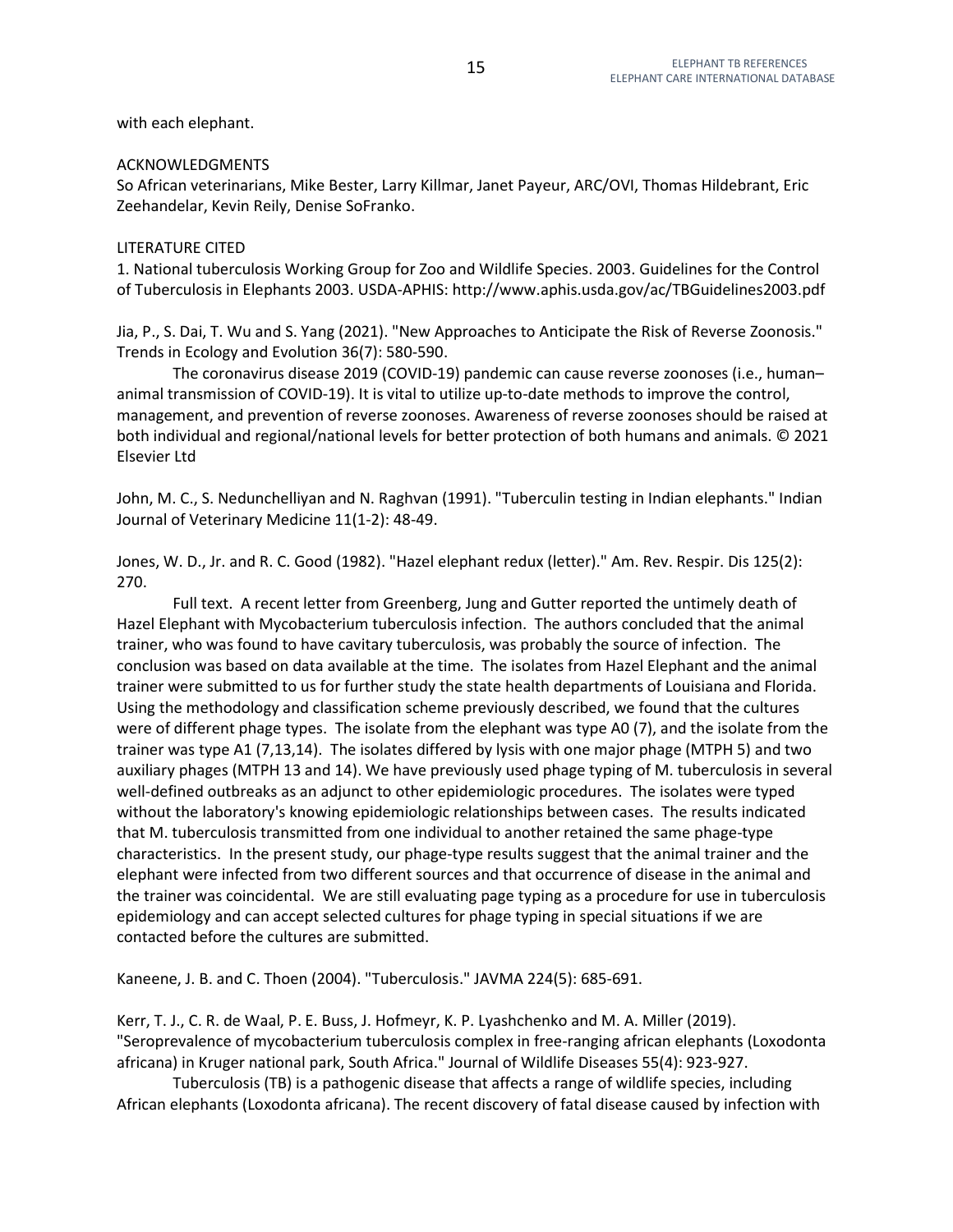Mycobacterium tuberculosis in a bull elephant in the Kruger National Park (KNP), which is a bovine TB endemic area, emphasizes the importance this disease could have on both wild and captive elephant populations globally. Elephants with culture-confirmed TB have previously been shown to produce strong antibody-responses before the mycobacteria can be isolated. Therefore, we used two serologic assays that detect TB antibodies to retrospectively screen a cohort of 222 free-ranging African elephants sampled between 2004 and 2018 in KNP. The estimated TB seroprevalence for this freeroam-ing elephant population was between 6% (95% confidence interval [CI], 2–12%) and 9% (95% CI, 6–15%) based on the two tests. Overall, males had a higher TB seroprevalence than females, and adults (≤25 yr) had a higher TB seroprevalence than younger elephants (≤24 yr) on both rapid tests. The relatively high TB seroprevalence that we found highlighted the value of conducting retrospective studies in free-ranging wildlife populations in order to better understand the potential risk of disease. © Wildlife Disease Association 2019.

Kock, R., A. L. Michel, D. Yeboah-Manu, E. I. Azhar, J. B. Torrelles, S. I. Cadmus, L. Brunton, J. M. Chakaya, B. Marais, L. Mboera, Z. Rahim, N. Haider and A. Zumla (2021). "Zoonotic Tuberculosis – The Changing Landscape." International Journal of Infectious Diseases 113: S68-S72.

 Despite slow reductions in the annual burden of active human tuberculosis (TB) cases, zoonotic TB (zTB) remains a poorly monitored and an important unaddressed global problem. There is a higher incidence in some regions and countries, especially where close association exists between growing numbers of cattle (the major source of Mycobacterium bovis) and people, many suffering from poverty, and where dairy products are consumed unpasteurised. More attention needs to be focused on possible increased zTB incidence resulting from growth in dairy production globally and increased demand in low income countries in particular. Evidence of new zoonotic mycobacterial strains in South Asia and Africa (e.g. M. orygis), warrants urgent assessment of prevalence, potential drivers and risk in order to develop appropriate interventions. Control of M. bovis infection in cattle through detect and cull policies remain the mainstay of reducing zTB risk, whilst in certain circumstances animal vaccination is proving beneficial. New point of care diagnostics will help to detect animal infections and human cases. Given the high burden of human tuberculosis (caused by M. tuberculosis) in endemic areas, animals are affected by reverse zoonosis, including multi-drug resistant strains. This, may create drug resistant reservoirs of infection in animals. Like COVID-19, zTB is evolving in an ever-changing global landscape. © 2021 The Author(s)

Lacasse, C., K. C. Gamble, K. Terio, L. L. Farina, D. A. Travis and M. Miller (2005). Mycobacterium szulgai osteoarthritis and pneumonia in an African elephant (Loxodonta Africana). 2005 Proceedings AAZV, AAWV, AZA Nutrition Advisory Group.

 Tuberculosis, particularly Mycobacterium bovis and M. tuberculosis, is an important health issue in zoological collections. Zoos are a particular public health concern because of the close contact between tuberculosis-susceptible animals and humans, specifically animal handlers and visitors.16 Evidence of M. tuberculosis transmission between humans and elephants, confirmed by DNA fingerprinting, has been reported.13 Between 1994 and 2001, M. tuberculosis was isolated from trunk washes of captive elephants from 11 herds in the United States.17 To date, most reported cases of tuberculosis have occurred in captive Asian elephants (Elephas maximus).14 In 1997, the National Tuberculosis Working Group for Zoo and Wildlife Species partnered with the USDA to formulate the "Guidelines for the Control of Tuberculosis in Elephants." 15 This document outlines criteria for the testing, surveillance, and treatment of tuberculosis in elephants. The guidelines recommend annual monitoring of elephants by mycobacterial culture of three direct trunk washes collected over 1 wk. Isolation of Mycobacterium avium and non-tuberculous mycobacteria from elephant trunk wash samples is common, but these organisms have not been associated with clinical disease.14,18 This case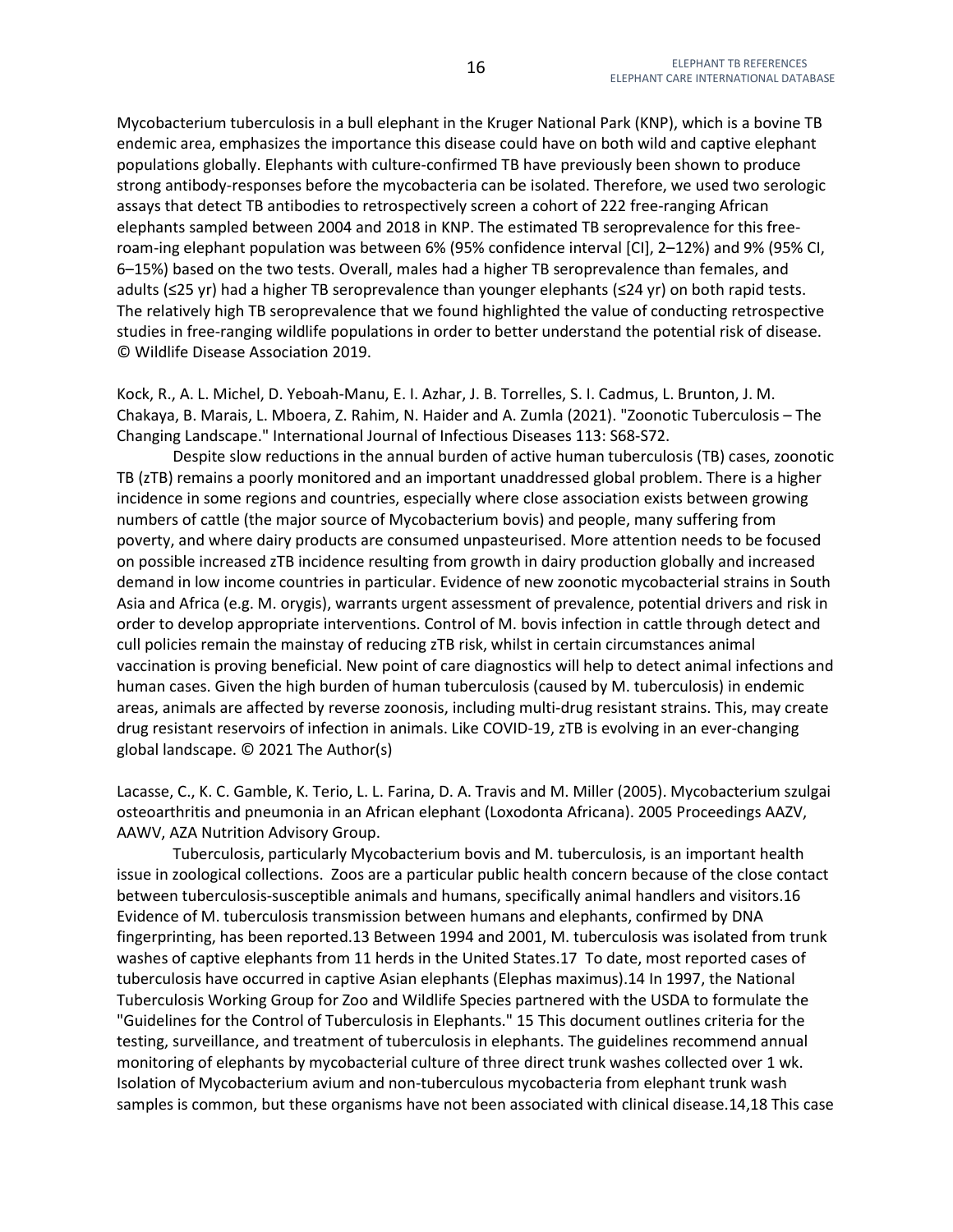report details clinical disease with fatal complications of an atypical mycobacterial infection in an African elephant (Loxodonta africana). In September 2003, an African elephant presented with acute, severe lameness of the left rear limb with subsequent swelling of the stifle. Diagnostic procedures included aspiration cytology of the swelling, radiographs, and thermographic imaging. The exact location of the injury could not be detected, but a lesion to the stifle or coxofemoral articulation was suspected. After 13 mo of treatment, including pulse therapy with a variety of nonsteroidal antiinflammatory drugs (NSAIDs), weekly to biweekly injections of polysulfated glycosaminoglycan, and intensive foot care efforts to treat secondary pedal lesions of both rearlimbs, the animal died acutely. Gross necropsy revealed granulomatous osteomyelitis with necrosis/loss of the femoral head and acetabulum and pulmonary granulomas. Both of these lesions contained acid-fast bacteria on cytology. While awaiting confirmatory culture results, quarantine procedures were established for the elephant facility and a program was established to screen all zoo personnel in close contact with the elephant or who participated in the necropsy. All personnel were tested by the Chicago Department of Public Health without documented conversion. Mycobacterium szulgai was ultimately cultured from both coxofemoral and pulmonary lesions. Mycobacterium szulgai is an uncommon nontuberculous mycobacterium that is usually isolated from pathologic lesions in humans.21 This bacterial species was first identified in 1972.11 The lungs are the main locality for pathologic manifestation in humans and several cases have been in patients with acquired immunodeficiency syndrome.9,20,21 Infection due to M. szulgai most frequently produces thin-walled cavities in lungs resembling tuberculosis.4 Other documented sites of infection include the skin, bone, and tendon sheath (causing a carpal tunnel syndrome).2,9,10,12,19,20 Intra-operative contamination from ice water has led to M. szulgai keratitis after laser-assisted ophthalmic surgeries.6 A case of disseminated disease in a previously healthy young human has been reported.5 No evidence of human-to-human transmission of this organism has been documented and human cases are believed to originate from environmental sources.12 The natural habitat of the organism is unknown, but previous reports suggest an association of the bacteria with water of swimming pools and fish tanks.1,21 The organism has been cultured from a snail and tropical fish.1,3 No standard recommendation for the treatment of M. szulgai infection currently exists. In general, triple antibiotic therapies used in standard mycobacterial treatments are reported with a low rate of relapses and sterilization of sputum cultures within a mean of 3 mo.3 Pulmonary lesions in this elephant were chronic; it was not possible to determine when initial infection occurred. Infection could have occurred in captivity or in the wild prior to captivity. Three trunk washes over the past year had been negative for mycobacterial culture. Osteomyelitis in the hip may have developed secondary to hematogenous spread from the lungs with the acute lameness resulting from a pathologic fracture associated with this infection. Alternatively, though considered less likely, a traumatic fracture of the hip could have occurred, with bacterial inoculation and secondary osteomyelitis as a result of increased blood flow to the site. The source of infection for this elephant remains unknown. Prevalence of this organism in the natural habitat or captive environment of the elephants has not been previously documented.

LITERATURE CITED

1 Abalain-Colloc, M.L., D. Guillerm, M. Salaun, S. Gouriou, V. Vincent, and B. Picard. 2003. Mycobacterium szulgai isolated from a patient, a tropical fish, and aquarium water. Eur. J. Clin. Microbiol. Infect. Dis. 22: 768-769.

2.Cross, G.M., M. Guill, and J.K. Aton. 1985. Cutaneous Mycobacterium szulgai infection. Arch. Dermatol. 121: 247-249.

3. Davidson, P.T. 1976. Mycobacterium szulgai: a new pathogen causing infection of the lung. Chest 69: 799- 801.

4. Dylewski, J.S., H.M. Zackon, A.H. Latour, and G.R. Berry. 1987. Mycobacterium szulgai: an unusual pathogen. Rev. Infect. Dis. 9: 578-580.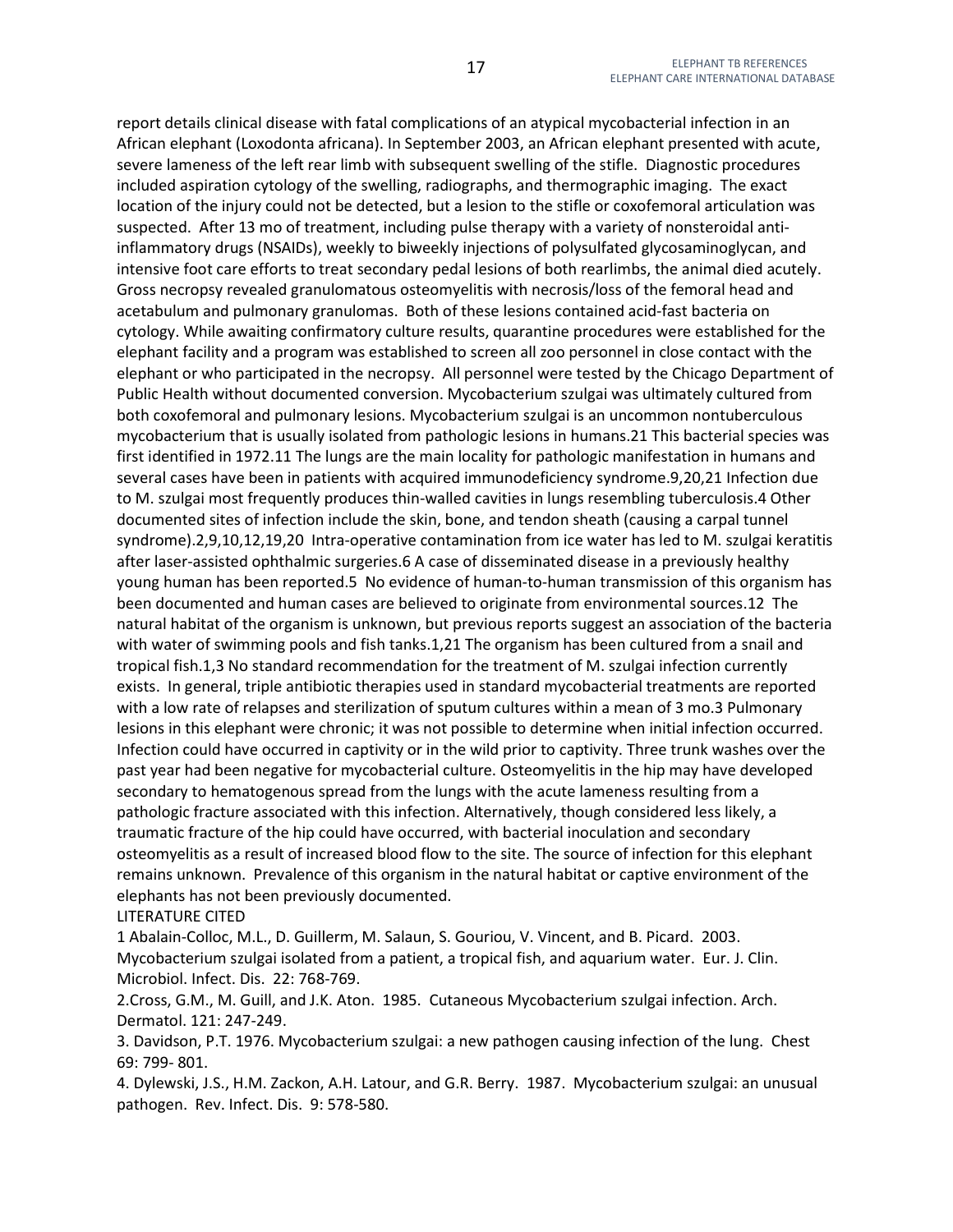5. Gur, H., S. Porat, H. Haas, Y. Naparstek, and M. Eliakim. 1984. Disseminated mycobacterial disease caused by Mycobacterium szulgai. Arch. Intern. Med. 144: 1861-1863.

6.Holmes, G.P., G. Bond, R.C. Fader, and S.F. Fulcher. 2002. A cluster of cases of Mycobacterium szulgai keratitis that occurred after laser-assisted in situ keratomileusis. Clin. Infect. Dis. 34: 1039- 1046.

7.Horusitzky, A., X. Puechal, D. Dumont, T. Begue, M. Robineau, and M. Boissier. 2000. Carpal tunnel syndrome caused by Mycobacterium szulgai. J. Rheumatol 27: 1299-1302.

8.Hurr, H., and T. Sorg. 1998. Mycobacterium szulgai osteomyelitis. J. Infect. 37: 191-192.

9.Luque, A.E., D. Kaminski, R. Reichman, and D. Hardy. 1998. Mycobacterium szulgai osteomyelitis in an AIDS patient. Scand. J. Infect. Dis. 30: 88-91.

10.Maloney, J.M., C.R. Gregg, D.S. Stephens, F.A. Manian, and D. Rimland. 1987. Infections caused by Mycobacterium szulgai in humans. Rev. Infect. Dis. 9: 1120-1126.

11.Marks, J., P.A. Jenkins, and M. Tsukamura. 1972. Mycobacterium szulgai: a new pathogen. Tubercle 53: 210.

12.Merlet, C., S. Aberrane, F. Chilot, and J. Laroche. 2000. Carpal tunnel syndrome complicating hand flexor tenosynovitis due to Mycobacterium szulgai. Joint Bone Spine 67: 247-248.

13.Michalak, K., C. Austin, S. Diesel, J.M. Bacon, P. Zimmerman, and J. N. Maslow. 1998.

Mycobacterium tuberculosis infection as a zoonotic disease: transmission between humans and elephants. Emerg. Infect. Dis. 4: 283-287.

14.Mikota, S.K., R.S. Larsen, and R.J. Montali. 2000. Tuberculosis in elephants in North America. Zoo Biol. 19: 393-403.

15.National Tuberculosis Working Group for Zoo and Wildlife Species. 2000. Guidelines for the control of tuberculosis in elephants. USDA Animal and Plant Health Inspection Services.

16.Oh, P., R. Granich, J. Scott, B. Sun, M. Joseph, C. Stringfield, S. Thisdell, J. Staley, D. Workman-Malcolm, L. Borenstein, E. Lehnkering, P. Ryan, J. Soukup, A. Nitta, and J. Flood. 2002. Human exposure following Mycobacterium tuberculosis infection of multiple animal species in a metropolitan zoo. Emerg. Infect. Dis. 8: 1290-1293.

17.Payeur, J.B., J.L. Jarnagin, J.G. Marquardt, and D.L. Whipple. 2002. Mycobacterial isolations in captive elephants in the United States. Ann. N.Y. Acad. Sci. 969: 256-258.

18.Shojaei, H., J.G. Magee, R. Freeman, M. Yates, N.U. Horadagoda, and M. Goodfellow. 2000. Mycobacterium elephantis sp. nov., a rapidly growing non-chromogenic Mycobacterium isolated from an elephant. Int. J. Syst. Evol. Microbiol. 50: 1817-1820.

19.Stratton, C.W., D.B. Phelps, and L.B. Reller. 1978. Tuberculoid tenosynovitis and carpal tunnel syndrome caused by Mycobacterium szulgai. Am. J. Med. 65: 349-351.

20.Tappe, D., P. Langmann, M. Zilly, H. Klinker, B. Schmausser, and M. Frosch. 2004. Osteomyelitis and skin ulcers caused by Mycobacterium szulgai in an AIDS patient. Scand. J. Infect. Dis. 36: 883-885. 21.Tortoli, E., G. Besozzi, C. Lacchini, V. Penati, M.T. Simonetti, and S. Emler. 1998. Pulmonary infection due to Mycobacterium szulgai, case report and review of the literature. Eur. Respir. J. 11: 975-977.

Landolfi, J. A., S. K. Mikota, J. Chosy, K. P. Lyaschenko, K. Giri, K. Gairhe and K. A. Terio (2010). "Comparison of systemic cytokine levels in Mycobacterium spp seropositive and seronegative Asian elephants (Elephas maximus)." Journal of Zoo and Wildlife Medicine 41(3): 445-455.

Mycobacterium spp. infection is an important health concern for Asian elephant (Elephas maximus) populations worldwide. The disease is of particular concern considering its potential to affect not only the individual animal but also herd and public health. Although elephant tuberculosis susceptibility is poorly understood, immune function alterations are central to disease pathogenesis in other species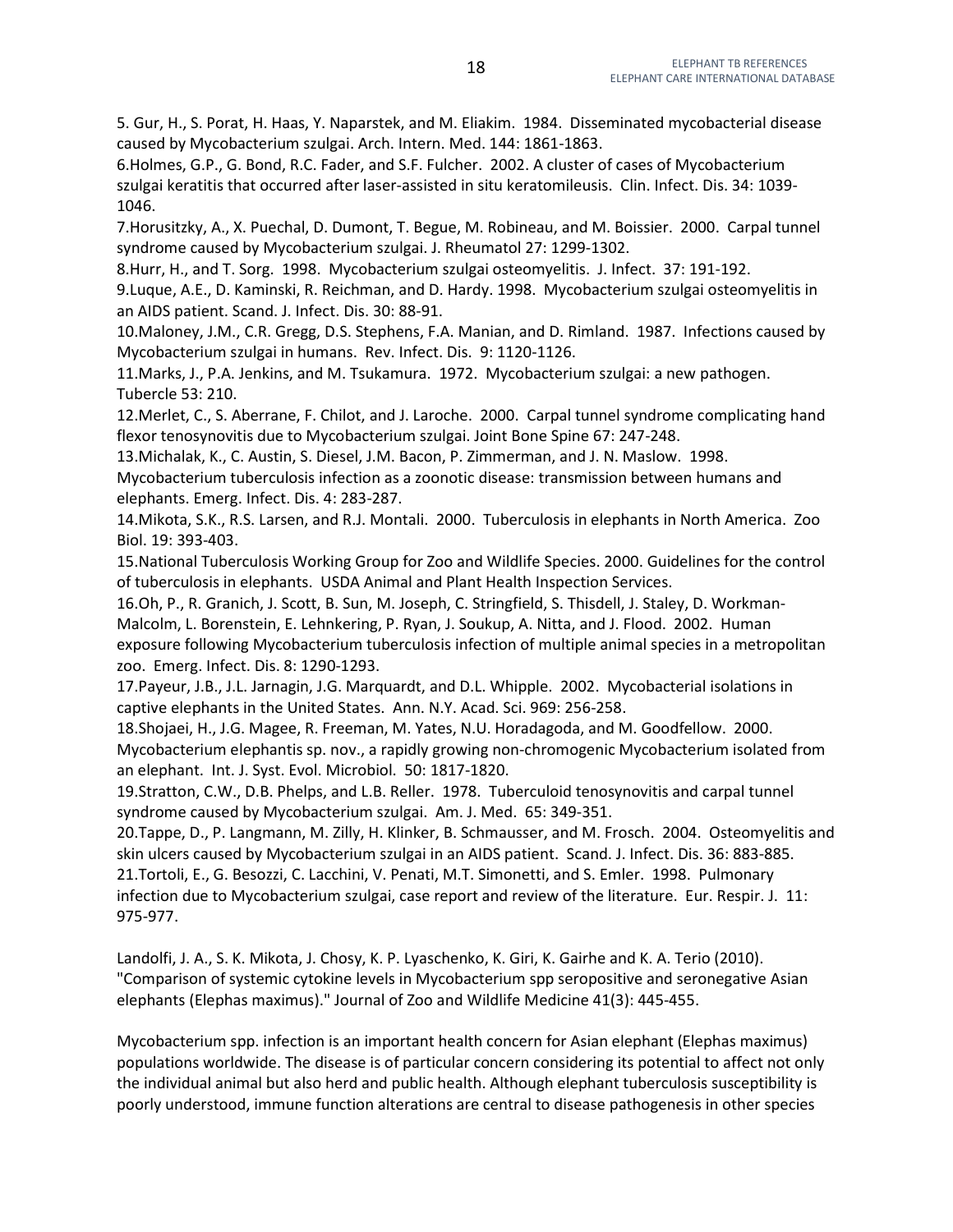and probably affect outcome of mycobacterial infections in elephants. Measurement of immune mediator (cytokine) levels within blood samples can provide information regarding immune function that may elucidate disease susceptibility. For this study, mRNA levels of interleukin (IL)-2, IL-4, IL-10, and IL-12; interferon (IFN)-c; tumor necrosis factor (TNF)-a; and transforming growth factor (TGF)-b were measured using elephant-specific, real-time reverse transcriptionpolymerase chain reaction (RT-PCR) assays in RNA-preserved whole blood samples from 106 Asian elephants, 15% of which were Mycobacterium tuberculosis complex seropositive. The Elephant TB STAT-PAKH (Chembio Diagnostics, Inc., Medford, New York 11763, USA), a novel lateral flow antibody detection assay developed for specific use in elephants, was used to determine serologic status for the study. Seropositive animals had higher levels of TNF-a and lower levels of TGF-b than seronegative animals; these differences between groups were statistically significant when levels were analyzed as categorical variables. Trends toward higher levels of IFN-c and IL-4 and slightly lower levels of IL-10 and IL-12 were noted in the seropositive group, although differences between groups were not statistically significant. Presence of other inflammatory conditions was found to be a significant confounding variable in the analysis of the relationship between tuberculosis status and TNF-a levels, necessitating its inclusion in statistical models. Age and sex were not found to significantly affect the relationship between tuberculosis status and any of the cytokines measured. Interleukin-2 levels were below the sensitivity of the realtime RT-PCR assay irrespective of tuberculosis status. These findings provide a foundation for future research intothe immunopathogenesis of elephant tuberculosis.

Larsen, R. S., M. Kay, J. Triantis and M. D. Salman (2005). Update on serological detection of Mycobacterium tuberculosis infection in Asian elephants. 2005 Proceedings AAZV, AAWV, AZA Nutrition Advisory Group.

 Tuberculosis has become an important disease in captive elephants, particularly Asian elephants (Elephas maximus). Diagnosing tuberculosis in elephants has been problematic as many tests have inadequate sensitivity or specificity.2-4 A multiple-antigen enzyme-linked immunosorbent assay (ELISA) was previously investigated for detecting infection in Asian elephants and African elephants (Loxodonta africana); this test had excellent sensitivity and specificity, but needed further evaluation.1 Modifications to the multiple-antigen ELISA panel have since been made. Valuable antigens were retained, other antigens were removed, and new ones were added. This modified ELISA was reevaluated, using serum from 68 Asian elephants. Sixteen had M. tuberculosis -positive trunk cultures, while 52 were either culture negative at necropsy or had a history of negative trunk cultures and no contact with infected elephants. Seven elephants were evaluated over time. The test was 100% (95% CI; 95-100%) specific and 94% (95% CI; 79-100%) sensitive using two of the six antigens (M. bovis strain AN5 culture filtrate and M. tuberculosis early secretory antigenic target 6). "Effectively-treated" elephants had decreasing seroreactivity, but those that were culture-positive post-treatment were more consistently seroreactive. Although "effectivelytreated" elephants had declining seroreactivity, they still usually had higher values than animals that had never been infected. Serology continues to show great promise in detecting tuberculosis in elephants, often detecting infection months-to-years sooner than trunk wash culture. Advances in techniques may soon make serology even more practical. While serology should not replace trunk-wash culture, it is a useful adjunct for early detection of infection in elephants and for monitoring treatment.

ACKNOLWEDGMENTS We thank the many veterinarians, owners, caretakers, and managers of elephant-owning institutions that participated in this investigation, as well as Drs. Michele Miller and Susan Mikota for helping to coordinate sample collection. We also thank Kimberly Deines and other laboratory personnel who processed ELISA samples. The study was partially funded by a grant from USDA, CSREES to Colorado State University Program of Economically Important Infectious Animal Diseases.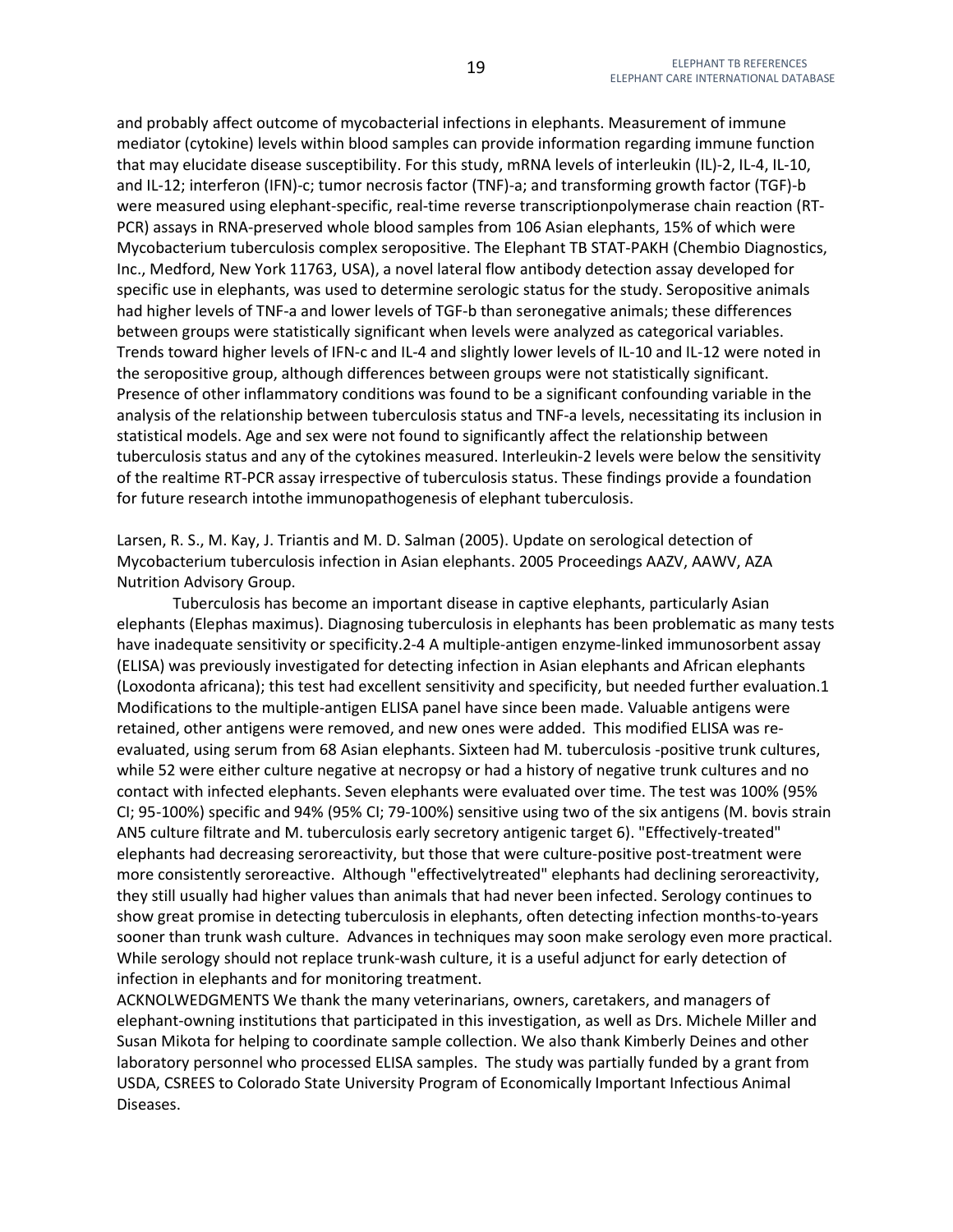### LITERATURE CITED

1.Larsen, R.S., M.D. Salman, S.K. Mikota, R. Isaza, R.J. Montali, and J. Triantis. 2000. Evaluation of a multiple-antigen enzyme-linked immunosorbent assay for detection of Mycobacterium tuberculosis in captive elephants. J. Zoo Wildl. Med. 31: 291-302.

2. Mikota, S.K., L. Peddie, J. Peddie, R. Isaza, F. Dunker, G. West, W. Lindsay, R.S. Larsen, M.D. Salman, D. Chatterjee, J. Payeur, D. Whipple, C. Thoen, D.S. Davis, R.J. Montali and J. Maslow. 2001. Epidemiology and diagnosis of Mycobacterium tuberculosis in six groups of elephants. J. Zoo Wildl. Med. 32: 1-16.

3. Mikota, S.K., R.S. Larsen, and R.J. Montali. 2000. Tuberculosis in elephants in North America. Zoo Biol. 19: 393-403.

4. U.S. Department of Agriculture. 2003. Guidelines for the control of tuberculosis in elephants. Animal and Plant Health Inspection Service; Animal Care. Washington, D.C. http://www.aphis.usda.gov/ac/TBGuidelines2003.pdf.

Larsen, R. S., M. D. Salman, S. K. Mikota, R. Isaza, R. J. Montali and J. Triantis (2000). "Evaluation of a multiple-antigen enzyme-linked immunosorbent assay for detection of Mycobacterium tuberculosis infection in captive elephants." Journal of Zoo and Wildlife Medicine 31(3): 291-302.

 Mycobacterium tuberculosis has become an important agent of disease in the captive elephant population of the United States, although current detection methods appear to be inadequate for effective disease management. This investigation sought to validate a multiple-antigen enzyme-linked immunosorbent assay (ELISA) for screening of M. tuberculosis infection in captive elephants and to document the elephant's serologic response over time using a cross-sectional observational study design. Serum samples were collected from 51 Asian elephants (Elephas maximus) and 26 African elephants (Loxodonta africana) from 16 zoos and circuses throughout the United States from February 1996 to March 1999. Infection status of each animal was determined by mycobacterial culture of trunk washes. Reactivity of each serum sample against six antigens was determined, and the linear combination of antigens that accurately predicted the infection status of the greatest number of animals was determined by discriminant analysis. The resulting classification functions were used to calculate the percentage of animals that were correctly classified (i.e., specificity and sensitivity). Of the 77 elephants sampled, 47 fit the criteria for inclusion in discriminant analysis. Of these, seven Asian elephants were considered infected; 25 Asian elephants and 15 African elephants were considered noninfected. The remaining elephants had been exposed to one or more infected animals. The specificity and sensitivity of the multiple-antigen ELISA were both 100% (91.9-100% and 54.4-100%, respectively) with 95% confidence intervals. M. bovis culture filtrate showed the highest individual antigen specificity (95%; 83.0-100%) and sensitivity (100%; 54.4-100%). Serum samples from 34 elephants were analyzed over time by the response to the culture filtrate antigen; four of these elephants were culture positive and had been used to calculate the discriminant function. Limitations such as sample size, compromised ability to ascertain each animal's true infection status, and absence of known-infected African elephants suggest that much additional research needs to be conducted regarding the use of this ELISA. However, the results indicate that this multiple-antigen ELISA would be a valuable screening test for detecting M. tuberculosis infection in elephant herds.

Larsen, R. S., M. D. Salman, S. K. Mikota, R. Isaza and J. Triantis (2000). Validation and use of a multipleantigen ELISA for detection of tuberculosis infections in elephants. Proc. AAZV and IAAAM Joint Conf.

Lassausaiae, J., A. Bret, X. Bouapao, V. Chanthavong, J. Castonguay-Vanier, F. Quet, S. K. Mikota, C. Theoret, Y. Buisson and B. Bouchard (2014). "Tuberculosis in Laos, who is at risk: the mahouts or their elephants?" Epidemiol Infect 143(5): 922-931.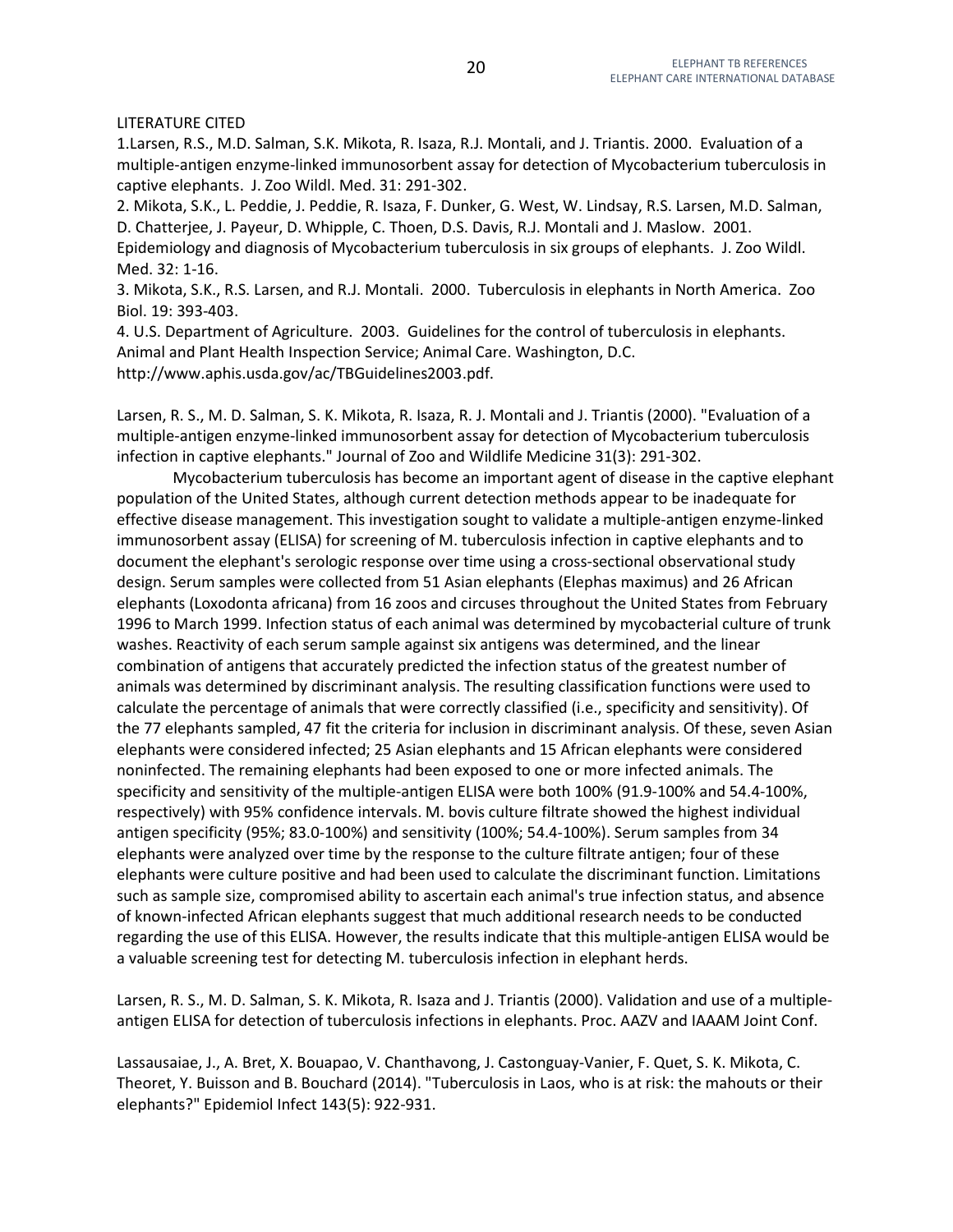Tuberculosis (TB) in elephants has the potential to infect humans and is an increasing public health concern. Lao PDR is one of the last countries where elephants are still used for timber extraction and where they live in close contact with their mahouts. There are 500 animals at work in the country, some interacting with wild herds. Although human TB prevalence is known to be high in Laos, studies on elephant TB had yet to be undertaken. From January to July 2012, screening was performed using the ElephantTB Stat-Pak assay on 80 elephants working around the Nam Pouy National Park in Sayaboury Province. This represents more than 18% of the total registered national working elephant population. Here we report that 36% of the elephants were seroreactive to the test. Of these, 31% had contacts with wild individuals, which suggests potential transmission of mycobacteria to the local wild herds. Clinical examination, chest X-rays, sputum microscopy and culture were performed on their 142 mahouts or owners. Despite high TB seroreactivity in elephants, no participant was smear- or culture-positive for Mycobacterium tuberculosis or M. bovis, although atypical mycobacteria were isolated from 4% of participants.

Lassausaie, J., A. Bret, X. Bouapao, V. Chanthavong, J. Castonguay-Vanier, F. Quet, S. K. Mikota, C. Theoret, Y. Buisson and B. Bouchard (2015). "Tuberculosis in Laos, who is at risk: the mahouts or their elephants?" Epidemiol Infect 143(5): 922-931.

 SUMMARY Tuberculosis (TB) in elephants has the potential to infect humans and is an increasing public health concern. Lao PDR is one of the last countries where elephants are still used for timber extraction and where they live in close contact with their mahouts. There are 500 animals at work in the country, some interacting with wild herds. Although human TB prevalence is known to be high in Laos, studies on elephant TB had yet to be undertaken. From January to July 2012, screening was performed using the ElephantTB Stat-Pak assay on 80 elephants working around the Nam Pouy National Park in Sayaboury Province. This represents more than 18% of the total registered national working elephant population. Here we report that 36% of the elephants were seroreactive to the test. Of these, 31% had contacts with wild individuals, which suggests potential transmission of mycobacteria to the local wild herds. Clinical examination, chest X-rays, sputum microscopy and culture were performed on their 142 mahouts or owners. Despite high TB seroreactivity in elephants, no participant was smear- or culture-positive for Mycobacterium tuberculosis or M. bovis, although atypical mycobacteria were isolated from 4% of participants.

Lekko, Y. M., A. Che-Amat, P. T. Ooi, S. Omar, D. T. Mohd-Hamdan, L. S. Linazah, Z. Zakaria, S. Z. Ramanoon, M. Mazlan, F. F. A. Jesse, M. F. A. Abdul-Razak, S. Jasni and N. Abdul-Hamid (2021). "Detection of Mycobacterium tuberculosis complex antibodies in free-ranged wild boar and wild macaques in selected districts in Selangor and reevaluation of tuberculosis serodetection in captive Asian elephants in Pahang, Peninsular Malaysia." J Vet Med Sci 83(11): 1702-1707.

 Tuberculosis (TB) is a chronic inflammatory and zoonotic disease caused by Mycobacterium tuberculosis complex (MTBC) members, affecting several domestic animals, wildlife species and humans. The preliminary investigation was aimed to detect antibody against MTBC among indigenous wildlife which are free-ranged wild boar, free-ranged wild macaques and captive Asian elephants in selected areas of Selangor and elephant conservation centre in Pahang, respectively. The results indicate that MTBC serodetection rate in wild boar was 16.7% (7.3-33.5 at 95% confidence interval (CI)) using an in-house ELISA bPPD IgG and 10% (3.5-25.6 at 95% CI) by DPP(®)VetTB assay, while the wild macaques and Asian elephant were seronegative. The univariate analysis indicates no statistically significant difference in risk factors for sex and age of wild boar but there was a significant positive correlation (P<0.05) between bovine TB in dairy cattle and wild boar seropositivity in the Sepang district.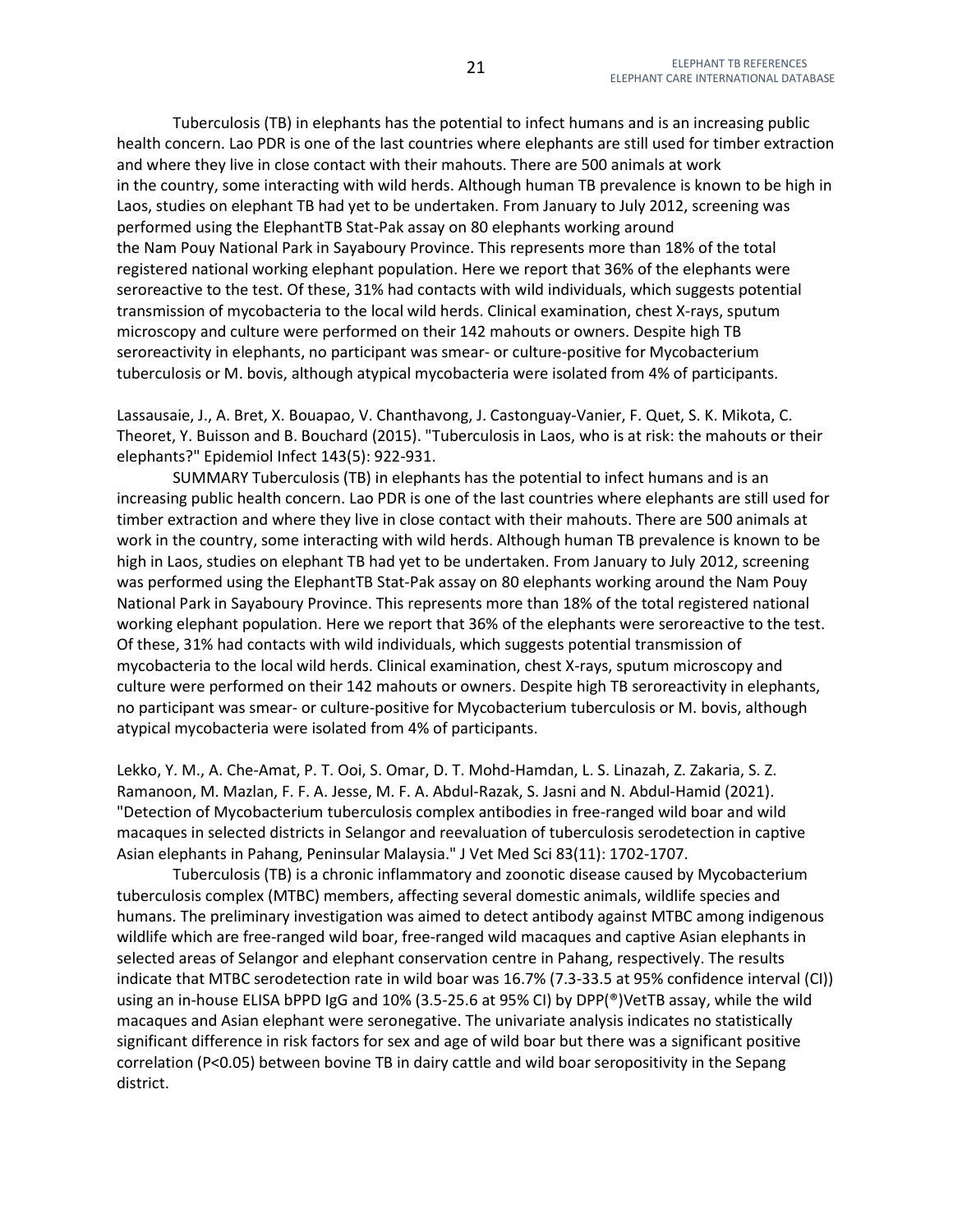Lewerin, S. S., S. L. Olsson, K. Eld, B. Roken, S. Ghebremichael, T. Koivula, G. Kallenius and G. Bolske (2005). "Outbreak of Mycobacterium tuberculosis infection among captive Asian elephants in a Swedish zoo." Vet. Rec 156(6): 171-175.

 Between 2001 and 2003, there was an outbreak of tuberculosis in a Swedish zoo which involved elephants, giraffes, rhinoceroses and buffaloes. Cultures of trunk lavages were used to detect infected elephants, tuberculin testing was used in the giraffes and buffaloes, and tracheal lavage and tuberculin testing were used in the rhinoceroses. The bacteria isolated were investigated by spoligotyping and restriction fragment length polymorphism. Five elephants and one giraffe were found to have been infected by four different strains of Mycobacterium tuberculosis.

Lipworth, S., R. Jajou, A. De Neeling, P. Bradley, W. Van Der Hoek, G. Maphalala, M. Bonnet, E. Sanchez-Padilla, R. Diel, S. Niemann, Z. Iqbal, G. Smith, T. Peto, D. Crook, T. Walker and D. Van Soolingen (2019). "SNP-IT tool for identifying subspecies and associated lineages of Mycobacterium tuberculosis complex." Emerging Infectious Diseases 25(3): 482-488.

 The clinical phenotype of zoonotic tuberculosis and its contribution to the global burden of disease are poorly understood and probably underestimated. This shortcoming is partly because of the inability of currently available laboratory and in silico tools to accurately identify all subspecies of the Mycobacterium tuberculosis complex (MTBC). We present SNPs to Identify TB (SNP-IT), a singlenucleotide polymorphism-based tool to identify all members of MTBC, including animal clades. By applying SNP-IT to a collection of clinical genomes from a UK reference laboratory, we detected an unexpectedly high number of M. orygis isolates. M. orygis is seen at a similar rate to M. bovis, yet M. orygis cases have not been previously described in the United Kingdom. From an international perspective, it is possible that M. orygis is an underestimated zoonosis. Accurate identification will enable study of the clinical phenotype, host range, and transmission mechanisms of all subspecies of MTBCin greater detail. © 2019, Centers for Disease Control and Prevention (CDC). All rights reserved.

Liu, C., Z. Zhao, J. Fan, C. J. Lyon, H. J. Wu, D. Nedelkov, A. M. Zelazny, K. N. Olivier, L. H. Cazares, S. M. Holland, E. A. Graviss and Y. Hu (2017). "Quantification of circulating Mycobacterium tuberculosis antigen peptides allows rapid diagnosis of active disease and treatment monitoring." Proceedings of the National Academy of Sciences of the United States of America 114(15): 3969-3974.

 Tuberculosis (TB) is a major global health threat, resulting in an urgent unmet need for a rapid, non–sputum-based quantitative test to detect active Mycobacterium tuberculosis (Mtb) infections in clinically diverse populations and quickly assess Mtb treatment responses for emerging drug-resistant strains. We have identified Mtb-specific peptide fragments and developed a method to rapidly quantify their serum concentrations, using antibody-labeled and energy-focusing porous discoidal silicon nanoparticles (nanodisks) and high-throughput mass spectrometry (MS) to enhance sensitivity and specificity. NanoDisk-MS diagnosed active Mtb cases with high sensitivity and specificity in a casecontrol study with cohorts reflecting the complexity of clinical practice. Similar robust sensitivities were obtained for cases of culture-positive pulmonary TB (PTB; 91.3%) and extrapulmonary TB (EPTB; 92.3%), and the sensitivities obtained for culture-negative PTB (82.4%) and EPTB (75.0%) in HIVpositive patients significantly outperformed those reported for other available assays. NanoDisk-MS also exhibited high specificity (87.1–100%) in both healthy and high-risk groups. Absolute quantification of serum Mtb antigen concentration was informative in assessing responses to antimycobacterial treatment. Thus, a NanoDisk-MS assay approach could significantly improve the diagnosis and management of active TB cases, and perhaps other infectious diseases as well. © 2017, National Academy of Sciences. All rights reserved.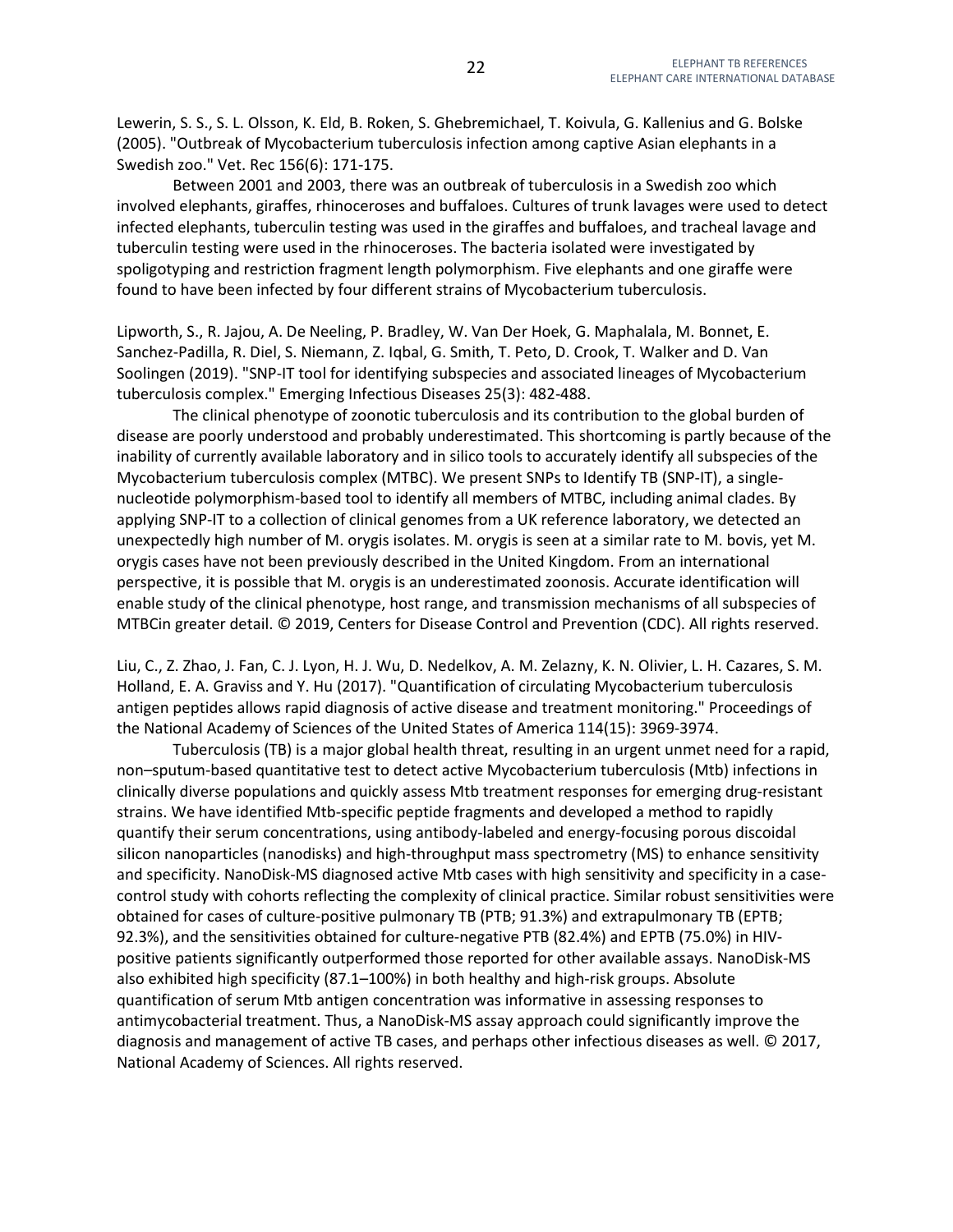Lyashchenko, K., M. Miller and W. R. Waters (2005). Application of MAPIA (Multiple antigen print immunoassay) and rapid lateral flow technology for tuberculosis testing of elephants. 2005 Proceedings AAZV, AAWV, AZA Nutrition Advisory Group.

 Tuberculosis (TB) remains a serious re-emerging disease in wildlife and zoo animals. Mycobacterium tuberculosis has been isolated from 30 captive Asian elephant (Elephas maximus within 14 herds in the United States (1994-2004) and Mycobacterium bovis has been isolated from one African elephant (Loxodonta africana) (Mikota, pers. comm.).3 There are several challenges with elephant TB diagnosis. Culture of trunk wash has relatively poor sensitivity and is subject to contamination. Skin test is not validated in elephants and there is little reliability in these results.4 Serologic tests are appealing because samples can be stored for future analysis, archived samples can be analyzed, various assay platforms can be directly compared, and these assays are amenable to serial analysis (e.g., to monitor therapy). There is currently a multiple antigen ELISA test available for experimental use in elephants.1

To improve tuberculosis control, new diagnostic tools should be rapid, accurate, and host speciesindependent. Two novel serologic methods, MultiAntigen Print ImmunoAssay (MAPIA) and lateral-flow technology (Rapid Test), have been adapted for use in white-tailed deer, European badger, cattle, and Asian and African elephants for the detection of TB-specific antibody. Serologic markers of diagnostic importance have been identified for each host tested so far. With MAPIA, a machine prints specific antigens horizontally on a nitrocellulose membrane which can be cut into strips and used in Western blot.2 Strips are incubated with test serum samples, then an anti-Ig conjugate and color developer. Using this assay, an antibody response to multiple mycobacterial antigens has been observed in sera from M. tb-infected elephants. No antibody response was detected to any antigens in non-infected elephant sera. Additionally, the kinetics of antibody responses by elephants undergoing antibiotic therapy indicates that the MAPIA could be used for monitoring treatment and to determine recrudescence of infection.

Using selected antigens, a lateral-flow test was developed for rapid antibody detection that can be used in multiple species. The Rapid Test can use serum, plasma, or whole blood and provides results within 15 min. These tests are similar to in-clinic tests for FIV/FeLV detection (snap test, IDDEX). If a band is present in the test strip, it indicates a positive reaction (antibody present). A panel of sera from healthy and TB infected elephants showed good correlation between the MAPIA and the rapid test (Table 1).

In summary, it appears that TB-infected elephants produce a robust antibody response that can be detected in serologic assays. Of special significance is the kinetics of the response, which may permit earlier detection of infection than current diagnostic methods. While initial results are promising, additional studies are required to validate these two assays. A relatively small set of serum samples from documented infected and non-infected elephants was used, and more samples are needed to further validate the tests. MAPIA has been used to optimize antigen selection in order to make the most sensitive and specific Rapid Test. This strategy may also allow for identification of "treatmentsensitive" antigens that could be used in the MAPIA format to monitor TB therapy. While elephants will be used as an initial "proof of concept" species for test development, additional samples from other species will also be evaluated to determine applicability to other species (i.e., a host speciesindependent test), thus benefiting other groups such as primates, rhinos, cervids, etc.

### ACKNOWLEDGMENTS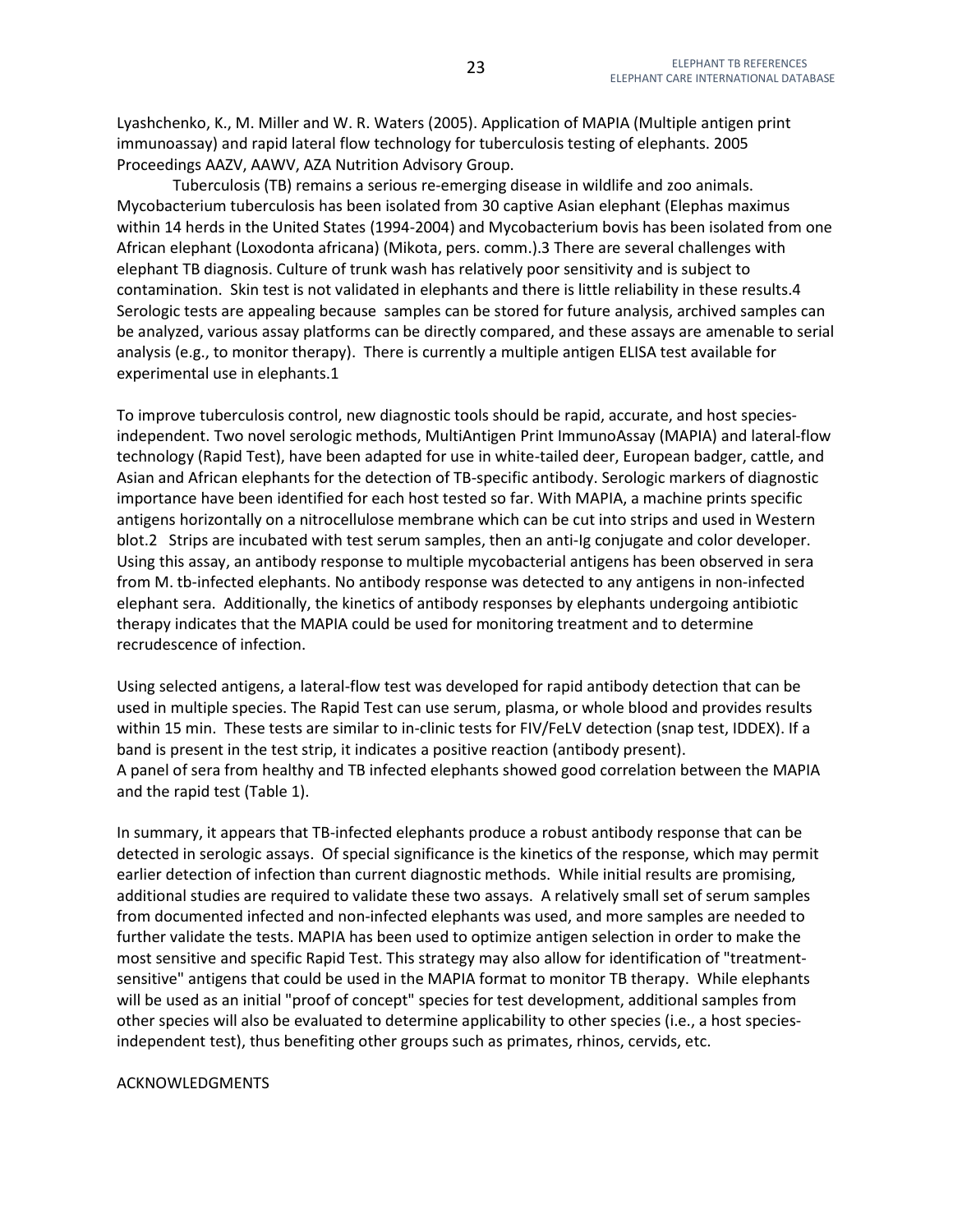The authors thank the zoos and individuals that have provided samples and assistance with this research, including Ray Ball, Carol Buckley, Jenifer Chatfield, Genny Dumonceaux, Javan Esfandiary, Rena Greenwald, Scott Larsen, Susan Mikota, Torsten Moller, Dick Montali, Mike Richards, Heidi Riddle, Mo Salman, Scott Terrell, and many others. This research was supported by Chembio Diagnostics, Inc.

# LITERATURE CITED

1 Larsen, R.S., M.D. Salman, S.K. Mikota, R. Isaza, R.J. Montali, and J. Triantis. 2000. Evaluation of a multiple-antigen enzyme-linked immunosorbent assay for detection of Mycobacterium tuberculosis infection in captive elephants. J. Zoo Wildl. Med. 31:291-302.

2 Lyashchenko, K., et al. 2000. A multiantigen print immunoassay for the serological diagnosis of infectious diseases. J. Immunol. Methods 242:91-100.

3 Mikota, S.K., and J. Maslow. 2002. Epidemiology and treatment of tuberculosis in elephants: 2002. Proc. Am. Assoc. Zoo Vet. Annu. Meet. Pp. 384-387.

Lyashchenko, K., M. Singh, R. Colangeli and M. L. Gennaro (2000). "A multi-antigen print immunoassay for the development of serological diagnosis of infectious disease." Journal of Immunological Methods 242: 91-100.

Lyashchenko, K. P., R. Greenwald, J. Esfandiari, S. Mikota, M. Miller, T. Moller, L. Volgelnest, K. Gairhe, S. Robbe-Austerman, J. Gai and W. R. Waters (2012). "Field application of serodiagnostics to identify elephants with tuberculosis prior to case confirmation by culture." Clinical and Vaccine Immunology 19(8): 1269-1275.

 Three serologic methods for antibody detection in elephant tuberculosis (TB), the multiantigen print immunoassay (MAPIA), ElephantTB STAT-PAK kit, and DPP VetTB test, were evaluated using serial serum samples from 14 captive elephants infected with Mycobacterium tuberculosis in 5 countries. In all cases, serological testing was performed prior to the diagnosis of TB by mycobacterial culture of trunk wash or tissue samples collected at necropsy. All elephants produced antibody responses to M.tuberculosis antigens, with 13/14 recognizing ESAT-6 and/or CFP10 proteins. The findings supported the high serodiagnostic test accuracy in detecting infections months to years before M. tuberculosis could be isolated from elephants. The MAPIA and/or DPP VetTB assay demonstrated the potential for monitoring antimycobacterial therapy and predicting TB relapse in treated elephants when continuously used in the posttreatment period. History of exposure to TB and past treatment information should be taken into consideration for proper interpretation of the antibody test results. Data suggest that the more frequent trunk wash culture testing of seropositive elephants may enhance the efficiency of the TB diagnostic algorithm, leading to earlier treatment with improved outcomes.

Lyashchenko, K. P., R. Greenwald, J. Esfandiari, J. H. Olsen, R. Ball, G. Dumonceaux, F. Dunker, C. Buckley, M. Richard, S. Murray, J. B. Payeur, P. Andersen, J. M. Pollock, S. Mikota, M. Miller, D. Sofranko and W. R. Waters (2006). "Tuberculosis in elephants: antibody responses to defined antigens of Mycobacterium tuberculosis, potential for early diagnosis, and monitoring of treatment." Clin. Vaccine Immunol 13(7): 722-732.

 Tuberculosis (TB) in elephants is a re-emerging zoonotic disease caused primarily by Mycobacterium tuberculosis. Current diagnosis relies on trunk wash culture, the only officially recognized test, which has serious limitations. Innovative and efficient diagnostic methods are urgently needed. Rapid identification of infected animals is a crucial prerequisite for more effective control of TB, as early diagnosis allows timely initiation of chemotherapy. Serology has diagnostic potential, although key antigens have not been identified and optimal immunoassay formats are not established. To characterize the humoral responses in elephant TB, we tested 143 serum samples collected from 15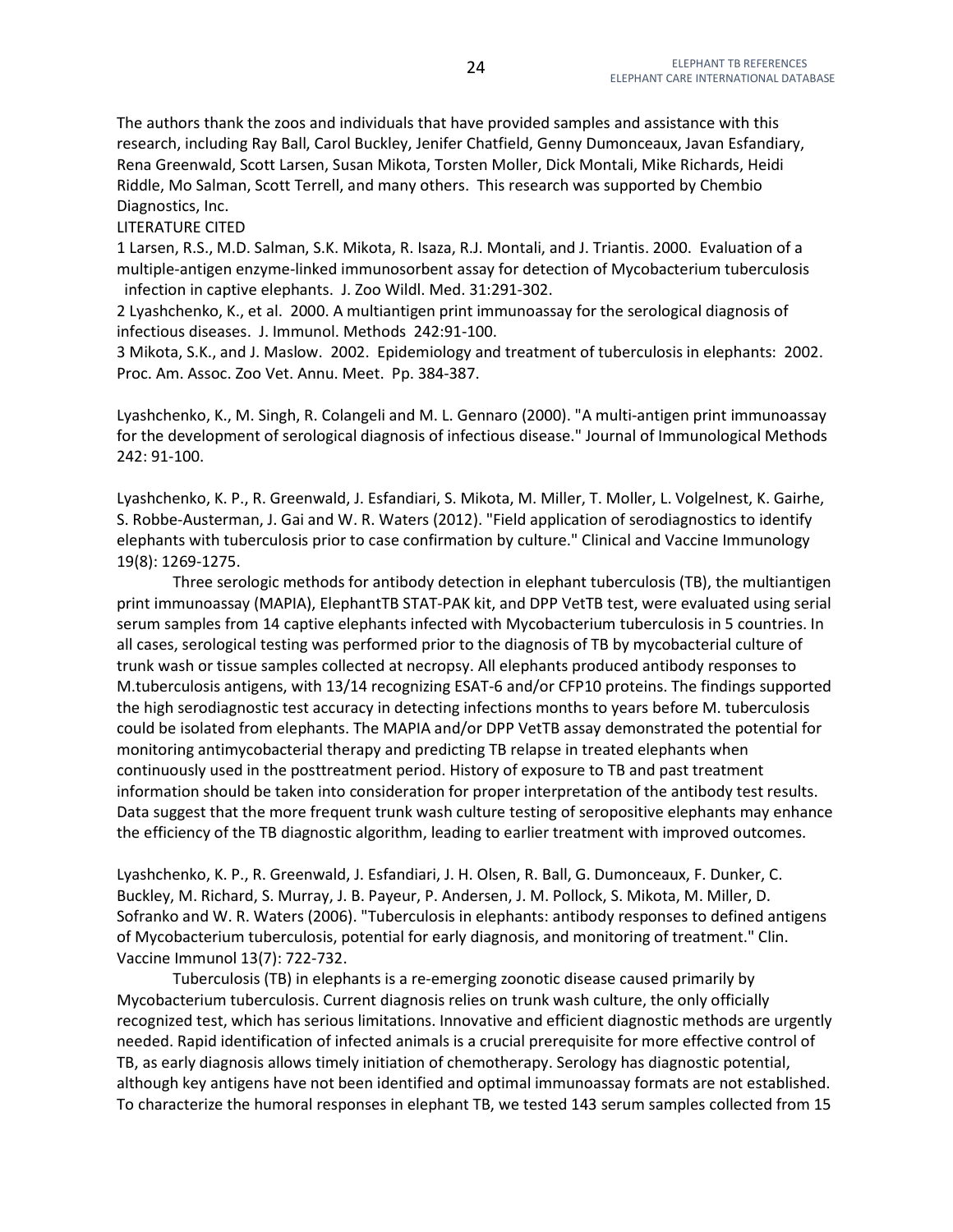elephants over time. These included 48 samples from five culture-confirmed TB cases, of which four were in Asian elephants infected with M. tuberculosis and one was in an African elephant with Mycobacterium bovis. Multiantigen print immunoassay (MAPIA) employing a panel of 12 defined antigens was used to identify serologic correlates of active disease. ESAT-6 was the immunodominant antigen recognized in elephant TB. Serum immunoglobulin G antibodies to ESAT-6 and other proteins were detected up to 3.5 years prior to culture of M. tuberculosis from trunk washes. Antibody levels to certain antigens gradually decreased in response to antitubercular therapy, suggesting the possibility of treatment monitoring. In addition to MAPIA, serum samples were evaluated with a recently developed rapid test (RT) based on lateral flow technology (ElephantTB STAT-PAK). Similarly to MAPIA, infected elephants were identified using the RT up to 4 years prior to positive culture. These findings demonstrate the potential for TB surveillance and treatment monitoring using the RT and MAPIA, respectively

Mahato, G., H. Rahman, K. K. Sharma and S. C. Pathak (1998). "Tuberculin testing in captive Indian elephants (Elephas maximus) of a national park." Indian Journal of Comparative Microbiology, Immunology and Infectious Diseases 19(1): 63.

 Full text:Tuberculosis, an important zoonotic disease, has been reported in wild African and Asian domestic elephants (Seneviratna and Seneviratna, 1966). Under this communication 25 cative Indian elephants of Kaziranga National Park, Assam, were tested for allergic reaction by injecting 0.1 ml PPD at the base of ear tip. The thickness of skin was measured after 48 and 72 h and an increase of 4 mm or more was taken as positive. Out of 25 elephants tested, 3 adults were found reactors. Base of the ear was found more appropriate site as it remained protected from rubbing against hard object due to irritation caused by the tuberculin and needle. The trunk also could not disturb this inoculation site.

Mangold, B. J., R. A. Cook, M. R. Cranfield, K. Huygen and H. P. Godfrey (1999). "Detection of elevated levels of circulating antigen 85 by dot immunobinding assay in captive wild animals with tuberculosis." Journal of Zoo and Wildlife Medicine 30(4): 477-483.

 Antemortem diagnosis of tuberculosis in captive wild animals is often difficult. In addition to the variability of host cellular immune response, which does not always indicate current active infection, reactivity to saprophytic or other mycobacteria is common and may interfere with the interpretation of the intradermal tuberculin skin test. Furthermore, the immobilization required for administrating the test and evaluating skin reactions in these animals may result in unacceptable levels of morbidity and mortality, of particular concern in individuals of rare or endangered species. Proteins of the antigen 85 (Ag85) complex are major secretory products of actively metabolizing mycobacteria in vitro. Production of these proteins by mycobacteria during growth in vivo could result in increases in circulating levels of Ag85 in hosts with active tuberculosis. A dot blot immunoassay has been used to detect and quantify circulating Ag85 in captive wild animals with tuberculosis. Elevated levels of Ag85 were observed in animals with active tuberculosis as compared with uninfected animals. Study populations included a herd of nyala (Tragelaphus angasi) (n=9) with no history of exposure to Mycobacterium bovis. Serum Ag85 levels ranged from <5 to 15 uU/ml (median, 5 uU/ml). The other group included 11 animals from a mixed collection with a documented history of an M. bovis outbreak. Animals with pulmonary granulomatous lesions (n=3) had serum Ag85 levels ranging from 320 to 1,280 uU/ml (median, 320 uU/ml). Animals with only chronic mediastinal or mesenteric lymphadenitis (n=4) had serum Ag85 levels ranging from <5 to 80 uU/ml (median, <5 uU/ml). This assay could provide an important adjunct to intradermal skin testing for antemortem diagnosis of tuberculosis in nondomestic species.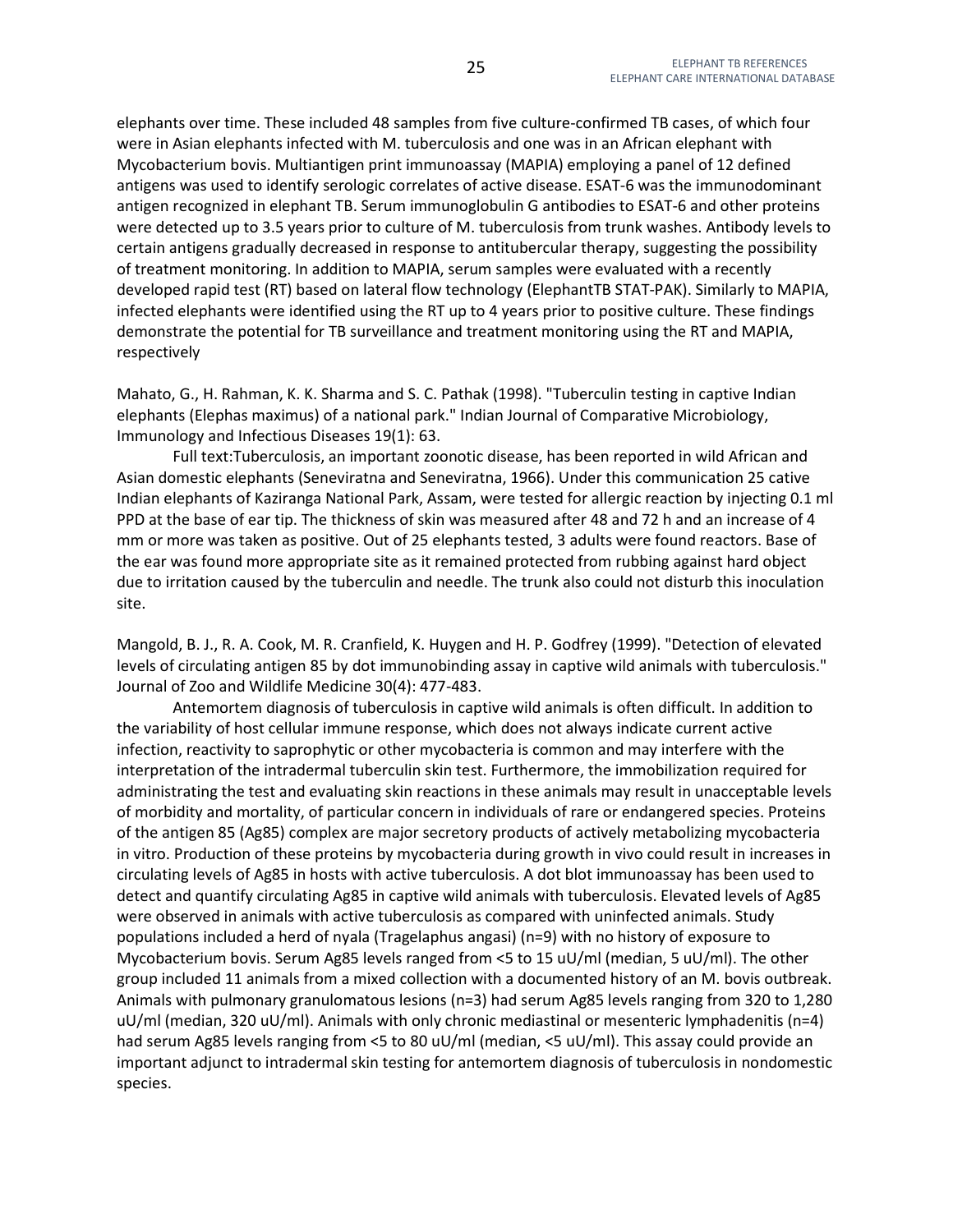Mann, P. C., M. Bush, D. L. Janssen, E. S. Frank and R. J. Montali (1981). "Clinicopathologic correlations of tuberculosis in large zoo mammals." J. Am. Vet. Med. Assoc 179(11): 1123-1129.

 In August 1978, a black rhinoceros at the National Zoological Park died with generalized tuberculosis caused by Mycobacterium bovis. A 2nd black rhinoceros was euthanatized 9 months after M bovis was cultured from its lungs. After these 2 deaths, numerous large zoo mammals that had been potentially exposed were subjected to various procedures to ascertain their status regarding tuberculosis. The procedures were: intradermal tuberculin testing, evaluation of delayed hypersensitivity reaction on biopsy specimens, enzyme-linked immunosorbent assay (ELISA) testing, and culture of various secretions and organs. Several of the animals in this series died during the study. These were necropsied and examined for evidence of mycobacterial infection. The results of tuberculin testing varied from species to species and from site to site within a species. Delayed hypersensitivity responses generally correlated well with the amount of swelling at the tuberculin site. In some cases, however, positive reactions were found without any delayed hypersensitivity response. Results of ELISA testing were confirmatory in tuberculous animals. Several species were judged to be nonspecific reactors, based on positive or suspect tuberculin test results, with negative ELISA results and necropsy findings.

Martinez, L., R. Verma, J. Croda, C. R. Horsburgh, Jr., K. S. Walter, N. Degner, K. Middelkoop, A. Koch, S. Hermans, D. F. Warner, R. Wood, F. Cobelens and J. R. Andrews (2019). "Detection, survival and infectious potential of Mycobacterium tuberculosis in the environment: a review of the evidence and epidemiological implications." The European respiratory journal 53(6).

 Much remains unknown about Mycobacterium tuberculosis transmission. Seminal experimental studies from the 1950s demonstrated that airborne expulsion of droplet nuclei from an infectious tuberculosis (TB) patient is the primary route of transmission. However, these findings did not rule out other routes of M. tuberculosis transmission. We reviewed historical scientific evidence from the late 19th/early 20th century and contemporary studies investigating the presence, persistence and infectiousness of environmental M. tuberculosis We found both experimental and epidemiological evidence supporting the presence and viability of M. tuberculosis in multiple natural and built environments for months to years, presumably following contamination by a human source. Furthermore, several studies confirm M. tuberculosis viability and virulence in the environment using guinea pig and mouse models. Most of this evidence was historical; however, several recent studies have reported consistent findings of M. tuberculosis detection and viability in the environment using modern methods. Whether M. tuberculosis in environments represents an infectious threat to humans requires further investigation; this may represent an untapped source of data with which to further understand M. tuberculosis transmission. We discuss potential opportunities for harnessing these data to generate new insights into TB transmission in congregate settings. Copyright ©ERS 2019.

Maslow, J. (1997). Tuberculosis and other mycobacteria as zoonoses. Proceedings American Association of Zoo Veterinarians.

 Mycobacterial infections are common among humans. Of theses, infection with Mycobacterium tuberculosis (TB) is the most common and of greatest concern. Non-tuberculous species of mycobacteria may also cause infections in man, especially among immunosuppressed individuals. Human TB is typically acquired by inhalation of aerosols carrying tubercle bacilli fowwoing exposure to a person with active pulmonary infection; non-tuberculous species of mycobacteria are acquired from environmental sources. Since zoonotic transmission of TB does occur, the identification of acid fast bacilli (AFB) in clinical specimens from animals is a cause of concern, unease, and occasionally misconception for animal care handlers and zoo personnel.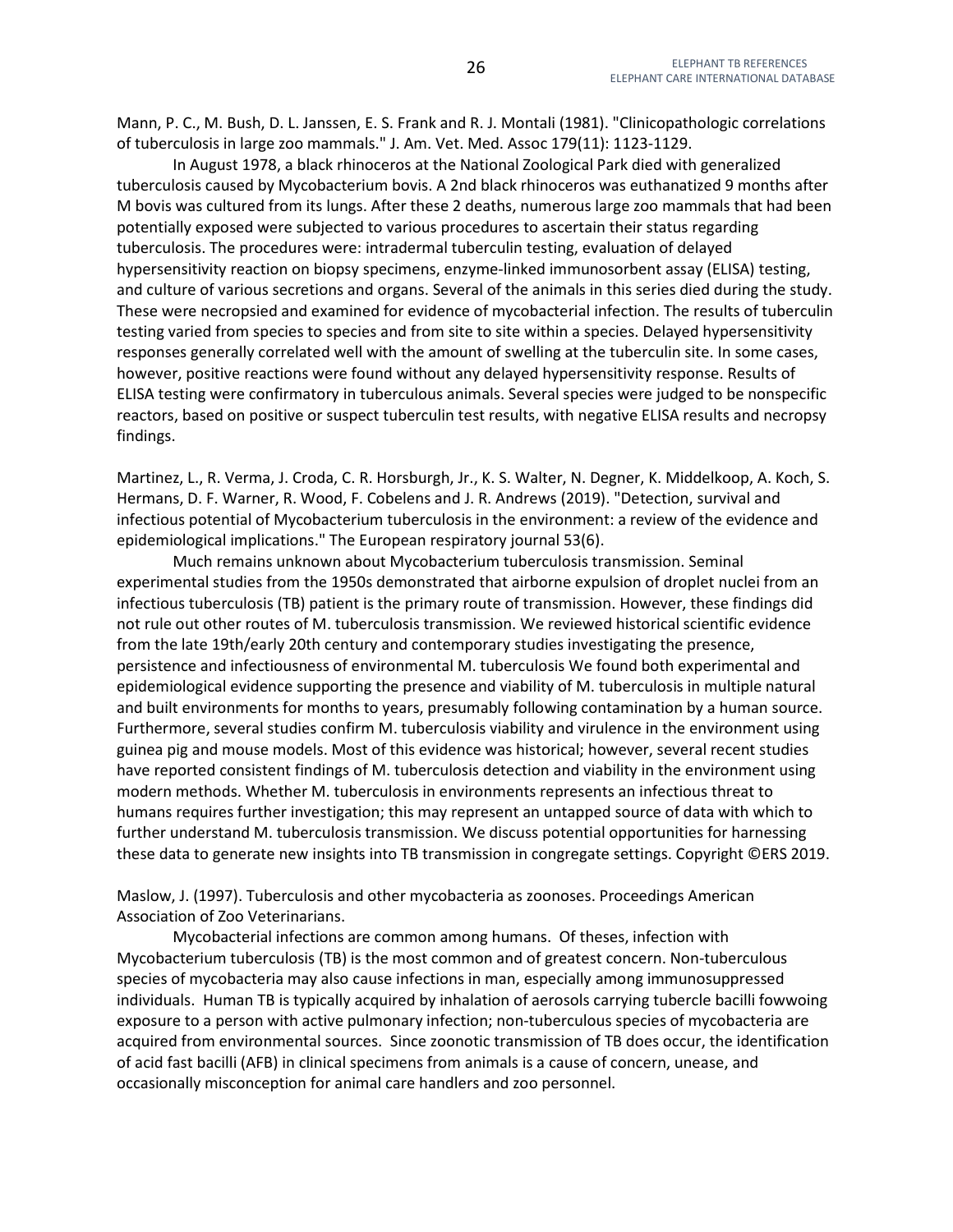Maslow, J. N., S. K. Mikota, M. Zhu, H. Riddle and C. A. Peloquin (2005). "Pharmacokinetics of ethambutol (EMB) in elephants." J Vet Pharmacol Ther 28(3): 321-323.

Michalak, K., C. Austin, S. Diesel, M. J. Bacon, P. Zimmerman and J. N. Maslow (1998). "Mycobacterium tuberculosis infection as a zoonotic disease: transmission between humans and elephants." Emerg Infect Dis 4(2): 283-287.

 Between 1994 and 1996, three elephants from an exotic animal farm in Illinois died of pulmonary disease due to Mycobacterium tuberculosis. In October 1996, a fourth living elephant was culture-positive for M. tuberculosis. Twenty-two handlers at the farm were screened for tuberculosis (TB); eleven had positive reactions to intradermal injection with purified protein derivative. One had smear-negative, culture-positive active TB. DNA fingerprint comparison by IS6110 and TBN12 typing showed that the isolates from the four elephants and the handler with active TB were the same strain. This investigation indicates transmission of M. tuberculosis between humans and elephants.

Michel, A. L., R. G. Bengis, D. F. Keet, M. Hofmeyr, L. M. de Klerk, P. C. Cross, A. E. Jolles, D. Cooper, I. J. Whyte, P. Buss and J. Godfroid (2006). "Wildlife tuberculosis in South African conservation areas:Implications and challenges." Veterinary Microbiology 112: 91-100.

 Tuberculosis, caused by Mycobacterium bovis, was first diagnosed in African buffalo in South Africa's Kruger National Park in 1990. Over the past 15 years the disease has spread northwards leaving only the most northern buffalo herds unaffected. Evidence suggests that 10 other small and large mammalian species, including large predators, are spillover hosts. Wildlife tuberculosis has also been diagnosed in several adjacent private game reserves and in the Hluhluwe-iMfolozi Park, the third largest game reserve in South Africa. The tuberculosis epidemic has a number of implications, for which the full effect of some might only be seen in the longterm. Potential negative long-term effects on the population dynamics of certain social animal species and the direct threat for the survival of endangered species pose particular problems for wildlife conservationists. On the other hand, the risk of spillover infection to neighboring communal cattle raises concerns about human health at the wildlife-livestock-human interface, not only along the western boundary of Kruger National Park, but also with regards to the joint development of the Greater Limpopo Transfrontier Conservation Area with Zimbabwe and Mozambique. From an economic point of view, wildlife tuberculosis has resulted in national and international trade restrictions for affected species. The lack of diagnostic tools for most species and the absence of an effective vaccine make it currently impossible to contain and control this disease within an infected free-ranging ecosystem. Veterinary researchers and policy-makers have recognized the need to intensify research on this disease and the need to develop tools for control, initially targeting buffalo and lion.

Michel, A. L., M. L. Coetzee, D. F. Keet, L. Mare, R. Warren, D. Cooper, R. G. Bengis, K. Kremer and P. van Helden (2009). "Molecular epidemiology of Mycobacterium bovis isolates from free-ranging wildlife in South African game reserves." Vet Microbiol 133: 335-343.

 Bovine tuberculosis is endemic in African buffalo and a number of other wildlife species in the Kruger National Park (KNP) and Hluhluwe-iMfolozi Park (HiP) in South Africa. It was thought that the infection had been introduced into the KNP ecosystem through direct contact between cattle and buffalo, a hypothesis which was confirmed in this study by IS6110 and PGRS restriction fragment length polymorphism (RFLP) typing. The molecular

characterisation of 189 Mycobacterium bovis isolates from nine wildlife species in the HiP, including three smaller associated parks, and the Kruger National Park with adjacent areas showed that the respective epidemics were each caused by an infiltration of a single M.bovis genotype. The two M.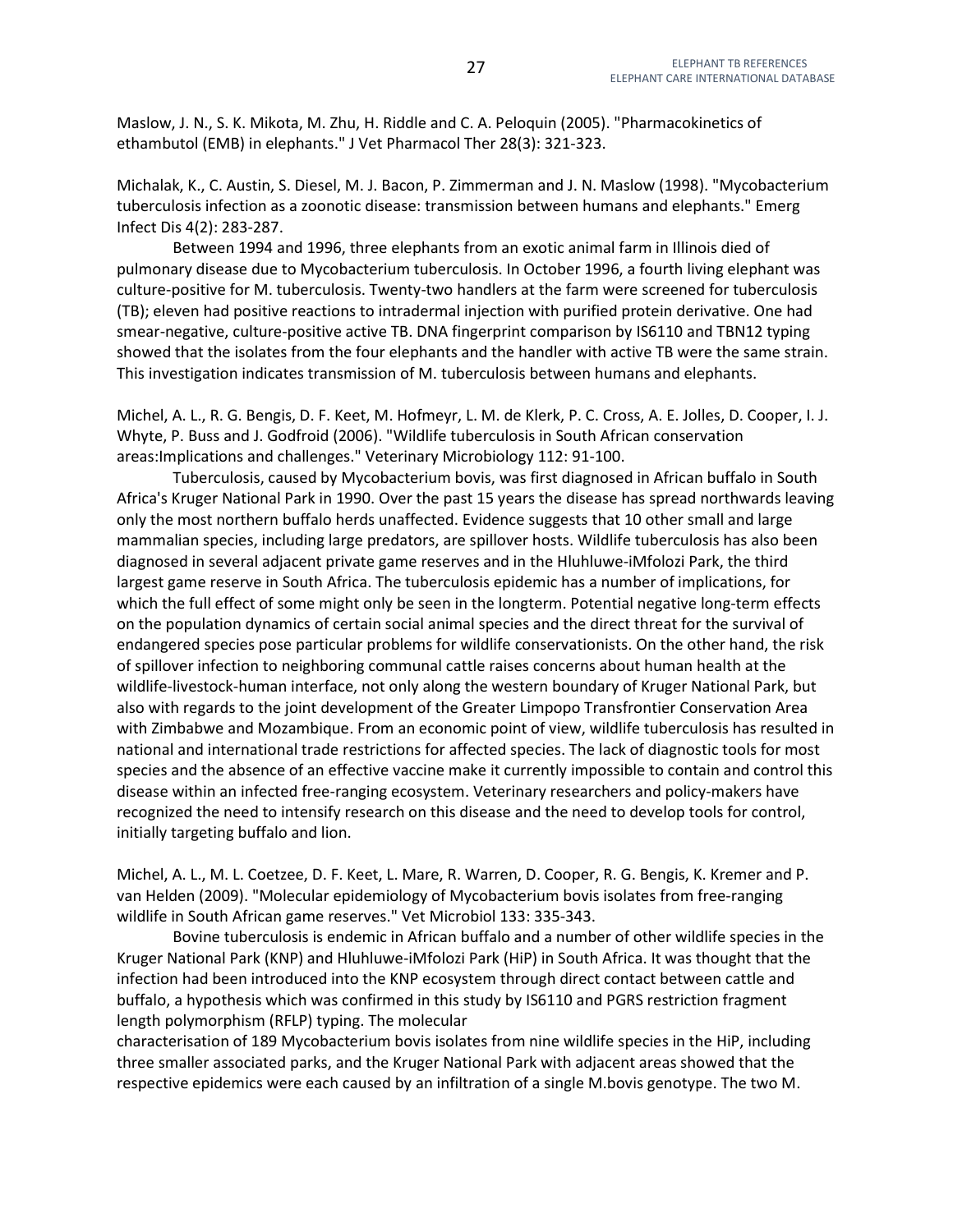bovis strains had different genetic profiles, as demonstrated by hybridisation with the IS6110 and PGRS RFLP probes, as well as with regard to evidence of

evolutionary changes to the IS profile. While the M. bovis type in HiP was transmitted between buffaloes and to at least baboon, bushpig and lion without obvious genetic changes in the RFLP patterns, in the KNP a dominant strain was represented in 73% of the M. bovis isolates, whilst the remaining 27% were variants of this strain. No species-specific variants were observed, except for one IS6110 type which was found only in a group of five epidemiologically related greater kudu. This finding was attributed to species-specific behaviour patterns rather than an advanced host-pathogen interaction.

Michel, A. L., B. Muller and P. D. van Helden (2010). "Mycobacterium bovis at the animal-human interface: A problem of not?" Veterinary Microbiology 140: 371-381.

 Mycobacterium bovis is a pathogen of significant importance in livestock and a wide range of wild animal species worldwide. It is also known to cause tuberculosis disease in humans, a fact which has raised renewed concerns regarding the zoonotic risk for humans, especially those living at the animal-human interface. This review consolidates recent reports in the literature mainly on animal and zoonotic tuberculosis with an emphasis on evolution, epidemiology, treatment and diagnosis. The information presented reveals thefundamental differences in the complexity and level at which the disease affects the economy, ecosystem and human population of regions where animal tuberculosis control is achieved and regions where little or no control is implemented. In conclusion the review suggests that bovine tuberculosis has essentially been reduced to a disease of economic importance in the developed world, while low-income countries are facing a multifaceted impact which potentially affects the health of livestock, humans and ecosystems and which is likely to increase in the presence of debilitating diseases such as HIV/AIDS and other factors which negatively affect human livelihoods.

Michel, A. L., L. Venter, I. W. Espie and M. L. Coetzee (2003). "Mycobacterium tuberculosis infections in eight species at the National Zoological Gardens of South Africa, 1991-2001." Journal of Zoo and Wildlife Medicine 34(4): 364-370.

 Between 1991 and 2001 a total of 12 cases of Mycobacterium tuberculosis infection in eight different species were recorded in the National Zoological Gardens of South Africa in Pretoria (Tshwane). The genetic relatedness between seven of the M. tuberculosis isolates was determined by IS6110 restriction fragment length polymorphism analysis. For the majority of the isolates that were analyzed, a high degree of polymorphism suggested different sources of infection. Evidence of M. tuberculosis transmission between animals is reported in two chimpanzees (Pan troglodytes) housed together, from which samples were collected for analysis 29 mo apart.

Mikota, S. K. (1999). "Diseases of the Elephant: A Review." Verh. ber. Erkrg. Zootiere 39: 1-15.

Mikota, S. K. (2008). "Review of tuberculosis in captive elephants and implications for wild populations." Gajah 28: 8-18.

Mikota, S. K. (2009). Stress, Disease, and Tuberculosis in Elephants. An Elephant in the Room. D. L. Forthman, L. F. Kane, D. Hancocks and P. F. Waldau. North Grafton, Center for Animals and Publci Policy, Cummings School of Veterinary Medicine, Tufts University: 74-84.

Mikota, S. K., G. Dumonceaux, M. Miller, K. Gairhe, K. Giri, J. V. Cheeran, D. Abraham, K. Lyashchenko, S. Larsen, J. Payeur, R. Waters, G. Kaufman and \ (2006). "Tuberculosis in elephants: An update on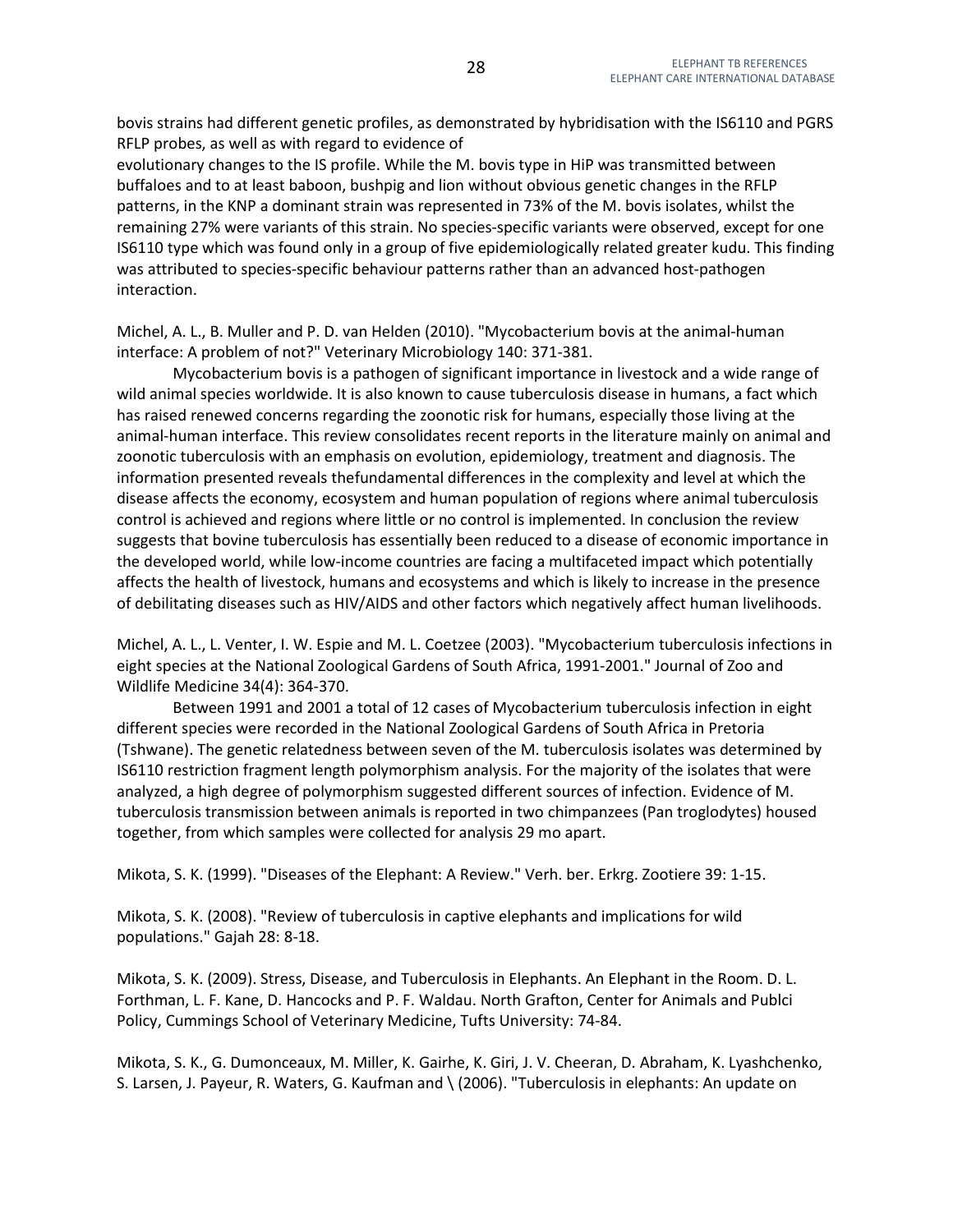diagnosis and treatment; implications for control in range countries." Proceedings International Elephant Conservation and Research Symposium: 109-118.

Mikota, S. K., K. Gairhe, K. Giri, K. Hamilton, M. Miller, S. Paudel, K. Lyashchenko, R. S. Larsen, J. B. Payeur, W. R. Waters, R. Greenwald, G. Dumonceaux and B. Vincent (2015). "Tuberculosis surveillance of elephants (Elephas maximus) in Nepal at the captive-wild interface." Eur J Wildl Res 61: 221-229.

 A comprehensive elephant tuberculosis (TB) survey using culture and four serological screening tests was conducted in Nepal in response to concern raised by wildlife officials that TB could threaten wild populations of elephants, rhinos, and other susceptible species. Captive elephants come into close contact with wild animals during conservation and tourism activities inside Nepal's national parks. Private and government-owned male and female captive Asian elephants (Elephas maximus) were included in the study. The mean reported age was 38 years (range 5-60 years). A total of 289 samples from 120 elephants were collected for mycobacterial culture. Culture samples were processed at the National Tuberculosis Centre (NTC) in Nepal and the National Veterinary Services Laboratories (NVSL) in Ames, IA. Acid-fast organisms were observed in 11 and 21 samples processed at NTC and NVSL, respectively, and nontuberculous mycobacteria (NTMs) were isolated from six elephants. There were no isolations of Mycobacterium tuberculosis or Mycobacterium bovis. Blood samples were also collected from 115 of the elephants for serological testing using the Chembio ElephantTB STAT-PAK®, the Chembio MultiAntigen Print Immunoassay test, a multi-antigen ELISA, and an immunoblot assay. Culture and serological results were variable and required careful interpretation to develop criteria to assess TB risk. Elephants were assigned to one of four disease risk groups (high, moderate, low, and undetermined), and management recommendations for each group were made to government authorities. Serological results were prioritized in developing recommendations because of culture limitations and inconclusive culture results. This strategy was based on evidence for the early predictive value of serological tests and the urgent need expressed by wildlife authorities in Nepal to protect their captive elephants, mitigate TB at the captive-wild interface, and safeguard tourism.

Mikota, S. K., G. Kaufman, I. P. Dhakal and B. D. Pandey (2009). Tuberculosis in Nepal: Elephants, Humans, Livestock, and Wildlife. Proceedings of the American Association of Zoo Veterinarians.

 Tuberculosis (TB) is endemic among humans in Nepal. Almost 50% of the > 28 million population are infected and up to 90,000 are active cases (http://www.who-int/infnew/tuber4.htm). Direct observed therapy short-course (DOTS) was instituted in 1996 and now reaches 75% of the population. Implementation of DOTS nation-wide is hampered by the logistics of reaching and servicing remote hill areas. Between 5,000 and 7,000 people die every

year despite DOTS therapy; some of these deaths may be due to multidrug-resistant (MDR) or extensively drug- resistant (XDR) TB. Four drug resistance surveys have been carried out since 2005. MDR-TB rates of 2.9% (1.8%-3.2%) among new cases and 11.7% (7.1%-18.3%) among re-treatment cases were reported at the end of the fourth survey

(http://www.searo.who.int/en/Section10/Section2097/Section2100\_14801.htm).

Nepal has a mixed farming system, including over four million buffaloes and almost seven million cattle. Sporadic studies have identified a TB prevalence of 0-24% among cattle and 4.5 to 41% among buffalo. In a recent study Mycobacterium bovis (M. bovis) was isolated from 17% of buffalo and 16% of cattle positive on the single intradermal cervical test.1 There is no formal TB surveillance or control program for cattle or buffalo in Nepal. Although the World Health

Organization recommends test and slaughter to eliminate bovine TB, Nepal is predominantly Hindu and the slaughter of cattle is forbidden.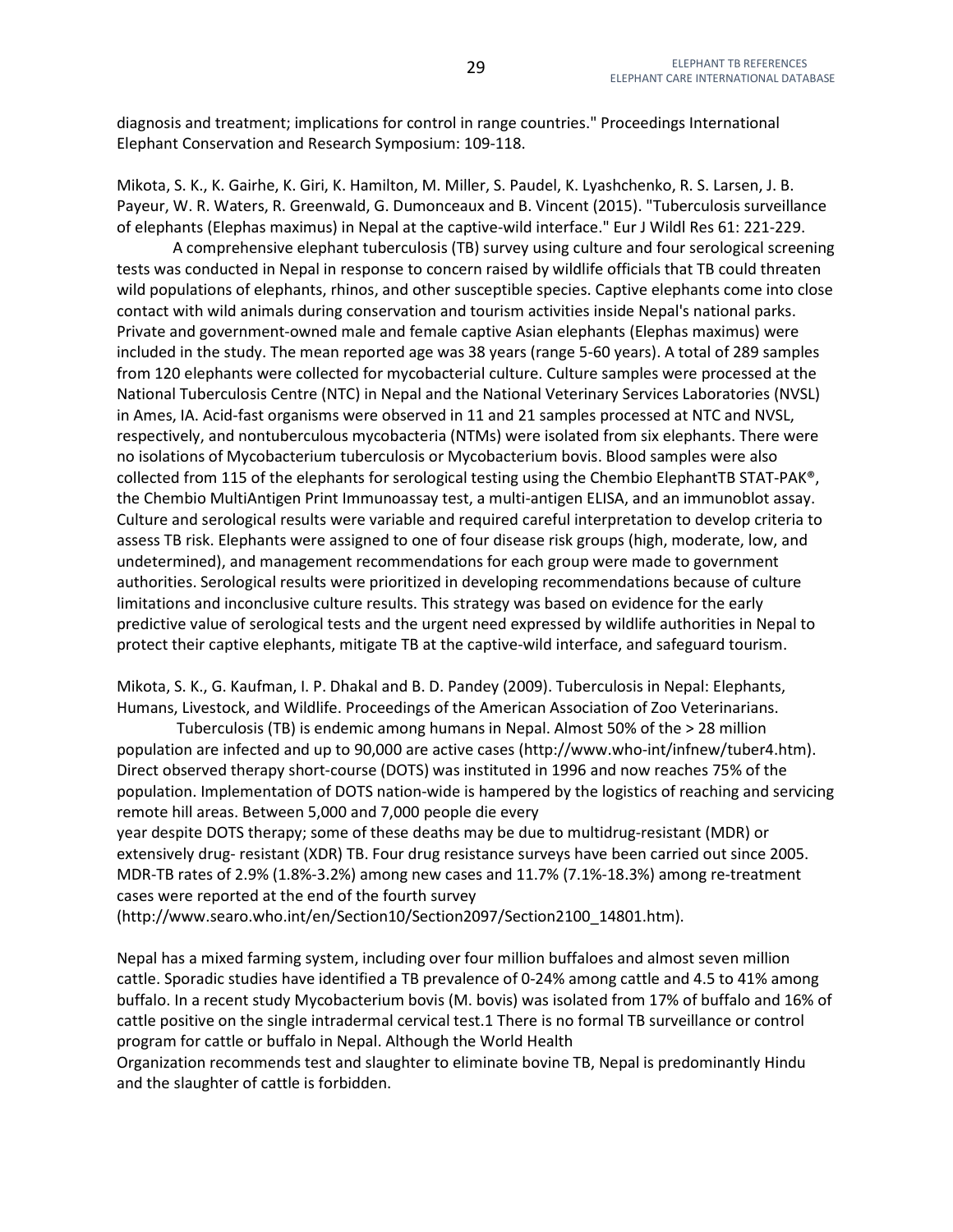The prevalence of M. bovis (BTB) infection in humans is unknown as TB diagnostic laboratories in Nepal (as in many countries) report positive culture results as "M. tuberculosis complex" but do not speciate. Risks of TB / BTB transmission from livestock to people exist through direct contact by farmers and slaughterhouse workers and consumption of contaminated meat and unpasteurized milk. Buffalo meat comprises over 64% of the total meat consumed in Nepal. In one study, tuberculosis was diagnosed in 14% of slaughtered buffaloes.2 Intensive livestock production is rare, and human beings live in close association with their farm animals providing increased opportunities for exposure.

Captive elephants in Nepal are cared for by humans, bred by wild elephant bulls, and graze with domestic livestock. Government-owned elephants patrol the Chitwan National Park (and other protected areas) and are essential for rhino counts and other conservation programs. Privately owned elephants used for safaris in the parks generate tourist dollars that support conservation and local businesses.

TB has not yet been diagnosed in wild elephants, rhinos, or other wild mammals in Nepal but poses a significant threat. Controlling TB at the captive elephant interface may decrease transmission to the wild where it would be difficult if not impossible to control. An elephant TB surveillance program was initiated in Nepal in 2006 following the postmortem diagnosis of TB in several captive elephants. To date, 164 captive elephants (79% of the population) have been tested using the ElephantTB STAT-PAK Assay® (Chembio Diagnostic Systems, Inc., 3661 Horseblock Road, Medford, NY 11763, USA). Nineteen elephants are

receiving treatment for TB; one elephant has completed treatment, and one old elephant is under permanent quarantine. Culture-confirmation of TB infection has been unrewarding due to 1) difficulty in performing the trunk wash procedure, 2) sample contamination, and 3) limited laboratory capacity to process elephant samples. Investigation of alternative direct methods for diagnosis are being pursued.3 TB has not been detected in currently employed elephant caretakers tested by the public health system.

Tuberculosis will be a main focus of the newly established One Health-Nepal, spearheaded by the National Trust for Nature Conservation (a Nepal NGO) and the Zoological Society of London. Elephant Care International, the Cummings School of Veterinary Medicine at Tufts University, and the Institute of Agriculture and Animal Science are among the organizations that will collaborate to address crossspecies TB issues in Nepal.

# ACKNOWLEDGMENTS

The authors gratefully acknowledge the support of the Department of National Parks and Wildlife Conservation, Government of Nepal, and the following partners: National Trust for Nature Conservation, WWF-Nepal, and the Zoological Society of London.

# LITERATURE CITED

1. Chandra, V., Y. Morita, M. Dhakal, B. Besnet, T.Sato, A.Nagai, M. Kato, K. Kozawa, S. Yamamoto, and H. Kimura. 2007. Isolation of Mycobacterium spp. from milking buffaloes and cattle in Nepal. J. Vet. Med. Sci. 69(8): 819-825.

2. Joshi, D.D. 1986. Epidemiological situation of tuberculosis in Nepal. J. Inst. Med. 5: 115-128. 3. Wilson, T., D. Akiyoshi, S. Desai, M. Bhandar, S. Paudel, P. Manandhar, S. Manandhar, S. Mikota, J. Mukherjee, and G. Kaufman. 2008. Development of a PCR diagnostic technique for differentiation of Mycobacterium species in elephant trunk wash samples in Nepal. Poster AAZV Annual Conference, Los Angeles, October 12-17, 2008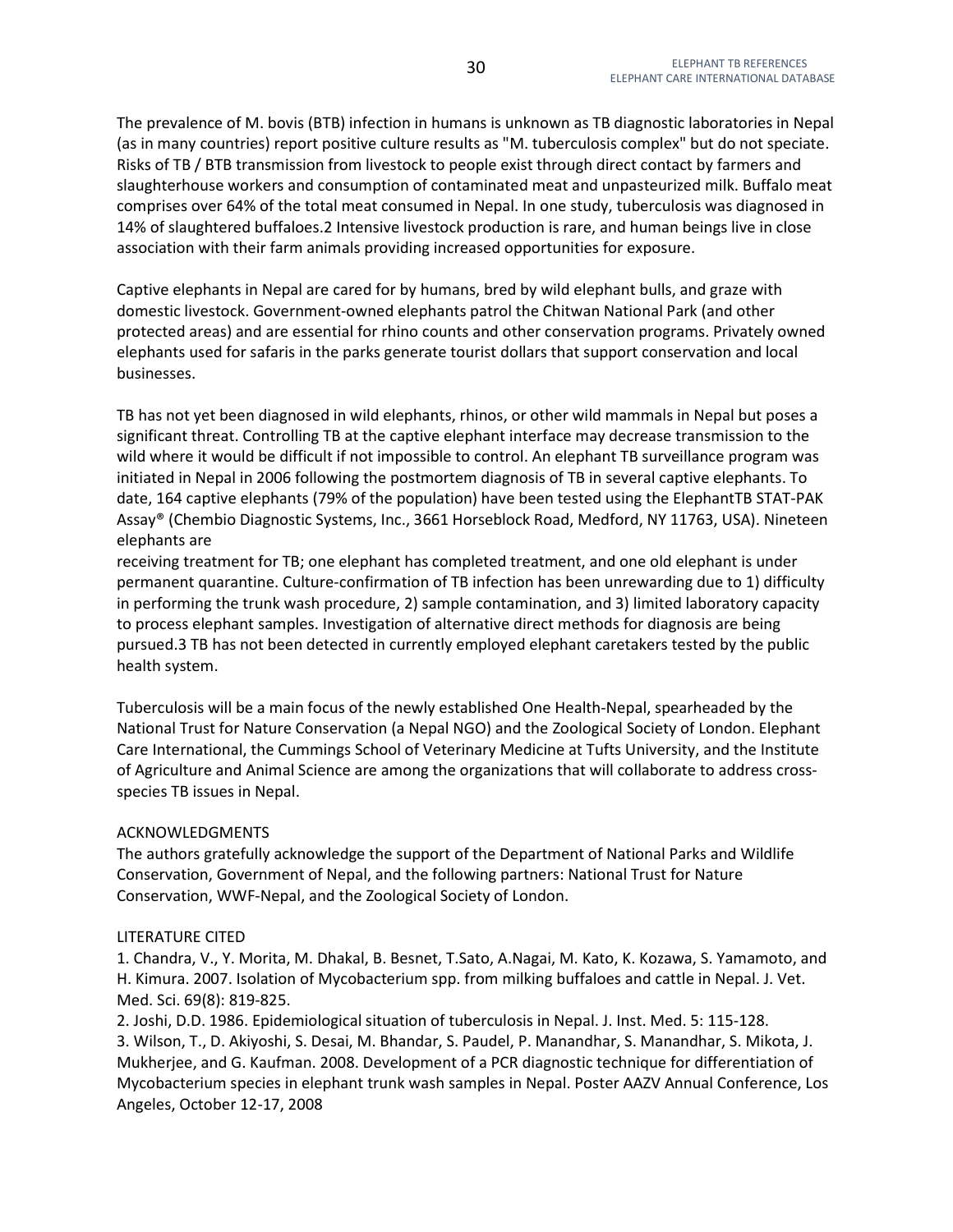Mikota, S. K., R. S. Larsen and R. J. Montali (2000). "Tuberculosis in Elephants in North America." Zoo Biol 19: 393-403.

 Within the past 4 years, TB has emerged as a disease of concern in elephants. The population of elephants in North America is declining (Weise,1997), and transmissible diseases such as TB may exacerbate this trend. Guidelines for all elephants for TB, were instituted in 1997 (USDA, 1997, 2000). Between August 1996 and May 2000, Mycobacterium tuberculosis was isolated form 18 of 539 elephants in North America, indicating an estimated prevalence of 3.3%. Isolation of the TB organism by culture is the currently recommended test to establish a diagnosis of TB; however, culture requires 8 weeks. Further research is essential to validate other diagnostic tests and treatment protocols.

Mikota, S. K. and J. Maslow (1997). Theoretical and technical aspects of diagnostic techniques for mammalian tuberculosis. Proceedings, American Association Zoo Veterinarians.

Mikota, S. K. and J. Maslow (2002). Epidemiology and Treatment of Tuberculosis in Elephants: 2002. American Association of Zoo Veterinarians Annual Conference.

Mikota, S. K. and J. N. Maslow (2011). "Tuberculosis at the human-animal interface: an emerging disease of elephants." Tuberculosis (Edinb) 91(3): 208-211.

 Over the past 15 years, cases of infection with organisms of the Mycobacterium tuberculosis complex have been diagnosed among captive elephants in the United States and worldwide. Outbreak investigations have documented that among staff employed at facilities housing infected animals, skin test conversion to purified protein derivative have been documented. Clonal spread among animals in close contact and even inter-species spread between elephant and human has been documented. Detection of actively infected animals relies on samples obtained by trunk wash. Diagnosis has been augmented by the development of a multi-antigen serologic assay with excellent specificity and sensitivity. Treatment regimens are still in development with efficacy largely unknown due to a paucity of both premortem follow-up and necropsy data of treated animals. The epidemiology, diagnosis and treatment of tuberculosis in elephants require additional careful study of clinical data.

Mikota, S. K., M. Miller, G. Dumonceaux, K. Giri, K. Gairhe, K. Hamilton, S. Paudel, K. Lyashchenko, R. S. Larsen, J. Payeur, R. Waters, M. D. Salman and G. Kaufman (2007). Comparison of four serological tests and culture to determine tuberculosis infection in captive elephants in Nepal. Proceedings AAZV,AAWV,AZA/NAG Joint Conference.

Mikota, S. K., M. Miller, G. Dumonceaux, K. Giri, K. Gairhe, K. Hamilton, S. Paudel and B. Vincent (2006). Elephant tuberculosis diagnosis: implications for elephant management in Asian range countries. 2006 Proceedings American Association of Zoo Veterinarians.

 Serologic tests including the ELISA, MAPIA (Multi-Antigen Print Immunoassay), and a rapid test, VetTB StatPak® (Chembio Diagnostic Systems, Inc., Medford, New York 11763 USA) have recently been developed and show great promise for the diagnosis of tuberculosis (TB) in elephants. These serologic tests detect antibodies to antigens of Mycobacterium tuberculosis complex organisms and in some cases have detected infection years in advance of active disease and mycobacterial shedding. The diagnosis of active TB (by culture) or serologic conversion presents management challenges for captive elephants in Asian range countries. Of the 2 billion humans world-wide infected with TB, fewer than 10% will develop active disease. This figure is unknown for elephants. The identification and management of infected elephants has ramifications for elephants and humans alike and issues such as public health and tourism may be impacted. TB is endemic among humans in Asia and where there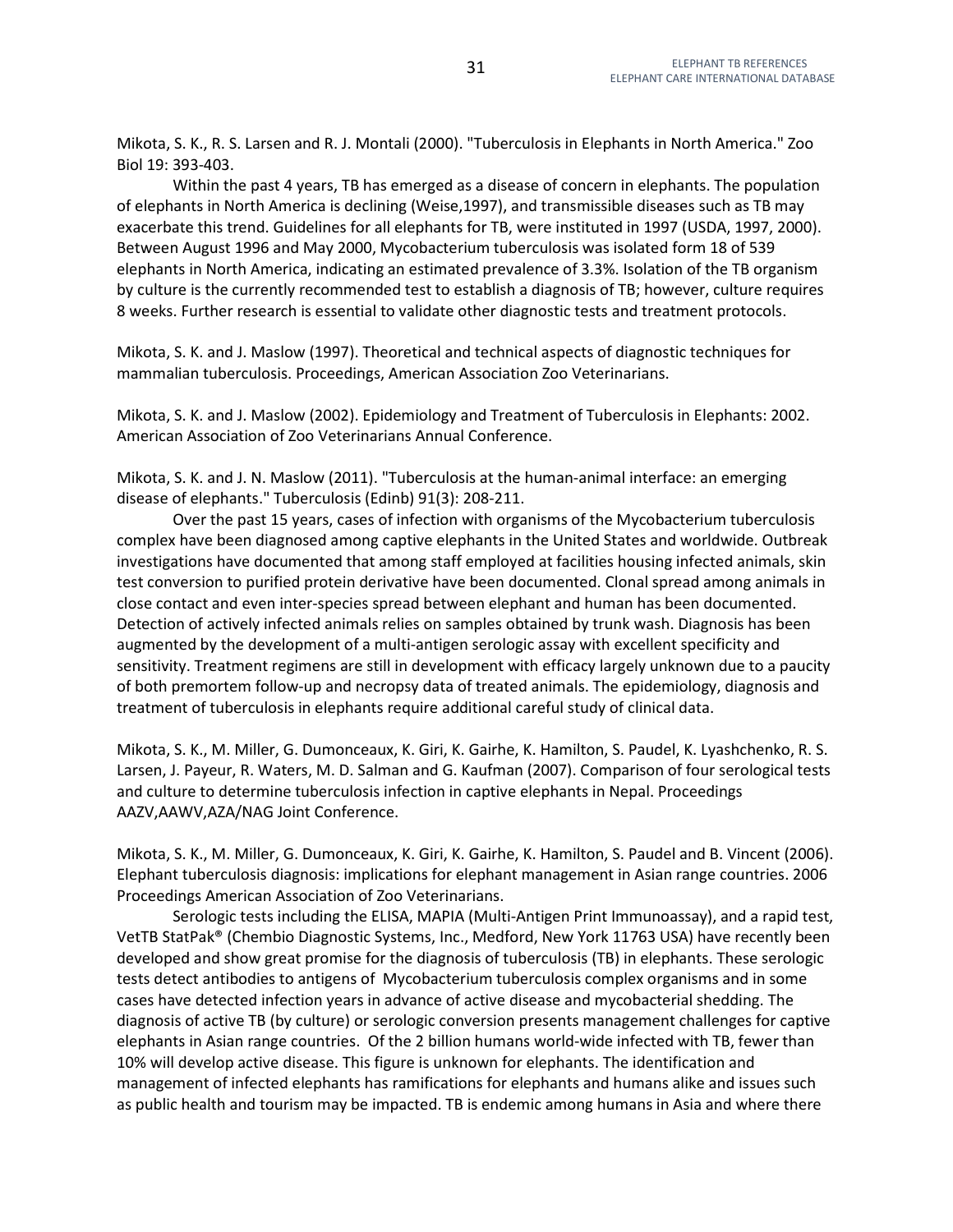is intermingling of elephants and humans, both species may act as reservoirs for disease transmission. The various situations in which elephants are kept in Asia (government-owned, privately-owned, festivals, temples, zoos, etc.) make it difficult to develop a management strategy that will address all circumstances. Other concerns are the cost of treatment for an elephant ( $\approx$  \$50,000 USD) and appropriate monitoring in resource-poor countries. The authors have recently undertaken the screening of 120 elephants in Nepal to further evaluate the above-mentioned (and other) diagnostic tests. To our knowledge, this is the first organized, large-scale initiative to screen Asian elephants within a range country. Preliminary discussions regarding the management of both culture and serologically positive government-owned and privately-owned elephants in Nepal have been initiated and may serve as a starting point for other countries as more elephants are screened within Asia. Basic options for active (culturepositive) cases include (1) treatment, (2) segregation or (3) euthanasia. Options for latent disease (culture-negative, serologically positive) cases include (1) treatment, (2) segregation and monitoring for active disease and (3) euthanasia. The particular ownership/husbandry system, available resources and cultural constraints may dictate final management choices in range countries.

Mikota, S. K., L. Peddie, J. Peddie, R. Isaza, F. Dunker, G. West, W. Lindsay, R. S. Larsen, M. D. Salman, D. Chatterjee, J. Payeur, D. Whipple, C. Thoen, D. S. Davis, C. Sedgwick, R. Montali, M. Ziccardi and J. Maslow (2001). "Epidemiology and diagnosis of Mycobacterium tuberculosis in captive Asian elephants (Elephas maximus)." Journal of Zoo and Wildlife Medicine 32(1): 1-16.

 The deaths of two Asian elephants (Elephas maximus) in August 1996 led the United States Department of Agriculture to require the testing and treatment of elephants for tuberculosis. From August 1996 to September 1999. Mycobacterium tuberculosis infection was confirmed by culture in 12 of 118 elephants in six herds. Eight diagnoses were made antemortem on the basis of isolation of M. tuberculosis by culture of trunk wash samples; the remainder (including the initial two) were diagnosed postmortem. We present the case histories, epidemiologic characteristics, diagnostic test results, and therapeutic plans from these six herds. The intradermal tuberculin test, enzyme-linked immunosorbent assay serology, the blood tuberculosis test, and nucleic acid amplification and culture are compared as methods to diagnose M. tuberculosis infection in elephants.

Mikota, S. K., S. Subedi, K. Gairhe, S. Paudel, J. Thapa, B. Vincent and G. Kaufman (2013). Nepal elephant (Elephas maximus) Healthcare and Tuberculosis Surveillance Program Update. American Association of Zoo Veterinarians.

 The Nepal Elephant Healthcare and Tuberculosis (TB) Surveillance Program was initiated by Elephant Care International in 2007 following the first comprehensive TB testing of Asian elephants in 2006. Previous reports have described the challenges that TB presents to wildlife, humans, and domestic livestock in Nepal 1-3 and a recent report has demonstrated the risk of transmission to the wild.4

The program is based near Chitwan National Park where a field office and lab are staffed by a full-time veterinarian. Program goals are to 1) mitigate transmission of TB to wild elephants, rhinos and other ungulates by controlling TB at the captive-wild interface, 2) ensure the health of government elephants used for anti-poaching patrols, rhino censuses, and other conservation purposes, 3) safeguard tourism that supports the national parks, 4) build wildlife veterinary capacity, 5) encourage the development of elephant TB control programs other Asian elephant range countries, and 6) advance our knowledge of TB in elephants.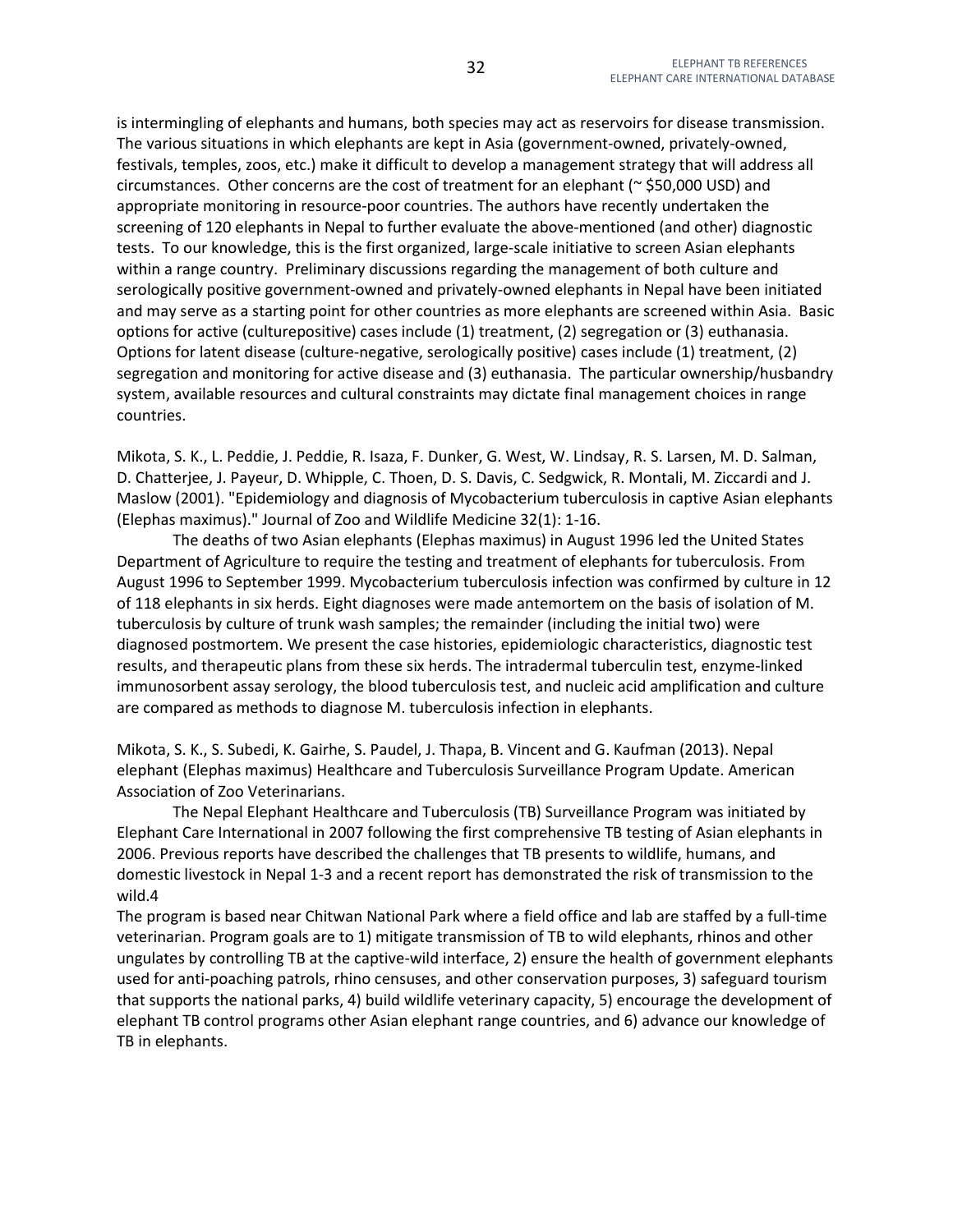Ninety-three percent of the captive population has been tested using the Elephant TB Stat-Pak<sup>®</sup> and / or DPP® Vet TB™ assays.a Over 20 elephants have been treated prophylactically or therapeutically for TB based on serology results, culture, and /or exposure history.

The Program has facilitated multiple research projects, involving students and investigators from Tufts University, Michigan State University, Murdoch University, and the Institute of Agriculture and Animal Science (Nepal).

In 2010 the Ministry of Forestry approved the Elephant Tuberculosis Control and Management Action Plan (2011-2015), the first such plan in Asia. The plan is on-line at www.elephantcare.org.

# ACKNOWLEDGMENTS

The authors would like to acknowledge the support of the Department of National Parks and Wildlife Conservation of the Government of Nepal, Dr. I.P. Dhakal of the Institute of Agriculture and Animal Science for working with us to establish a fellowship for the first TB Program veterinarian, Dr. Shantraj Jnawali for help in transitioning the TB Program to the National Trust for Nature Conservation, Dr. Christy Williams of WWF-Nepal for construction of a segregation site and mahout TB testing, and Konstantin Lyashchenko of Chembio Diagnostics Systems Inc.a for technical support.

We greatly acknowledge the financial support of the U.S Fish and Wildlife Services Asian Elephant Conservation Fund (Awards 98201-8-G571, 96200-9-G222, and 96200-0-G143), the Mazuri Fund, the Walter J. Ernst Memorial Fund, the Abraham Foundation, Buttonwood Park Zoo, Columbus Zoo, Oklahoma City Zoo, Phoenix Zoo, Busch Gardens Tamps, the Humane Society of the United States, and numerous private donors.

Products Mentioned in the Text: aChembio Diagnostic Systems, Inc, Medford, NY, USA 11763.

### LITERATURE CITED

1. Mikota, S.K., G. Kaufman, I.P. Dhakal, and B.D.Pandey. 2009. Tuberculosis in Nepal: elephants, humans, livestock, and wildlife. Proc. Am. Assoc. Zoo Vet. Annual. Conf. Pp. 3-4.

2. Mikota, S.K., M. Miller, G. Dumonceaux, K. Giri, K. Gairhe, K. Hamilton, S. Paudel, K. Lyashchenko, R.S. Larsen, J. Payeur, R. Waters, M.D. Salman, and G. Kaufman, G. 2007. Comparison of four serologic assays and culture to determine tuberculosis infection in captive elephants in Nepal. Proc. Am. Assoc. Zoo Ve.t, Am. Assoc. Wildlife Vet, Am. Zoo and Aquarium Assoc Nutr Adv Group Joint Conf. Pp. 71-72. 3. Mikota, S.K., M. Miller, G. Dumonceaux, K. Giri, K. Gairhe, K. Hamilton, S. Paudel, and B. Vincent. 2006. Elephant tuberculosis diagnosis: implications for elephant management in Asian range countries. Proc. Am. Assoc. Zoo Vet. Annual. Conf. Pp. 142-143.

4. Obanda, V., J. Poghon, M. Yongo, I. Mulei, M. Ngotho, K. Waititu, J. Makumi, F. Gakuya, P. Omondi, R.C. Soriguer, and S. Alasaad. 2013. First report of fatal tuberculosis in a wild African elephant with past human-wildlife contact. Epidemiol. Infect. Pp. 1-5.

Miller, M. and F. Olea-Popelka (2013). "One Health in the shrinking world: Experiences with tuberculosis at the human-livestock-wildlife interface." Comparative Immunology Microbiology and Infectious Diseases 36(3): 263-268.

 Tuberculosis (TB) is a global anthropozoonotic infection that has raised awareness of the impact of disease at the human-livestock-wildlife interface. There are examples of transmission from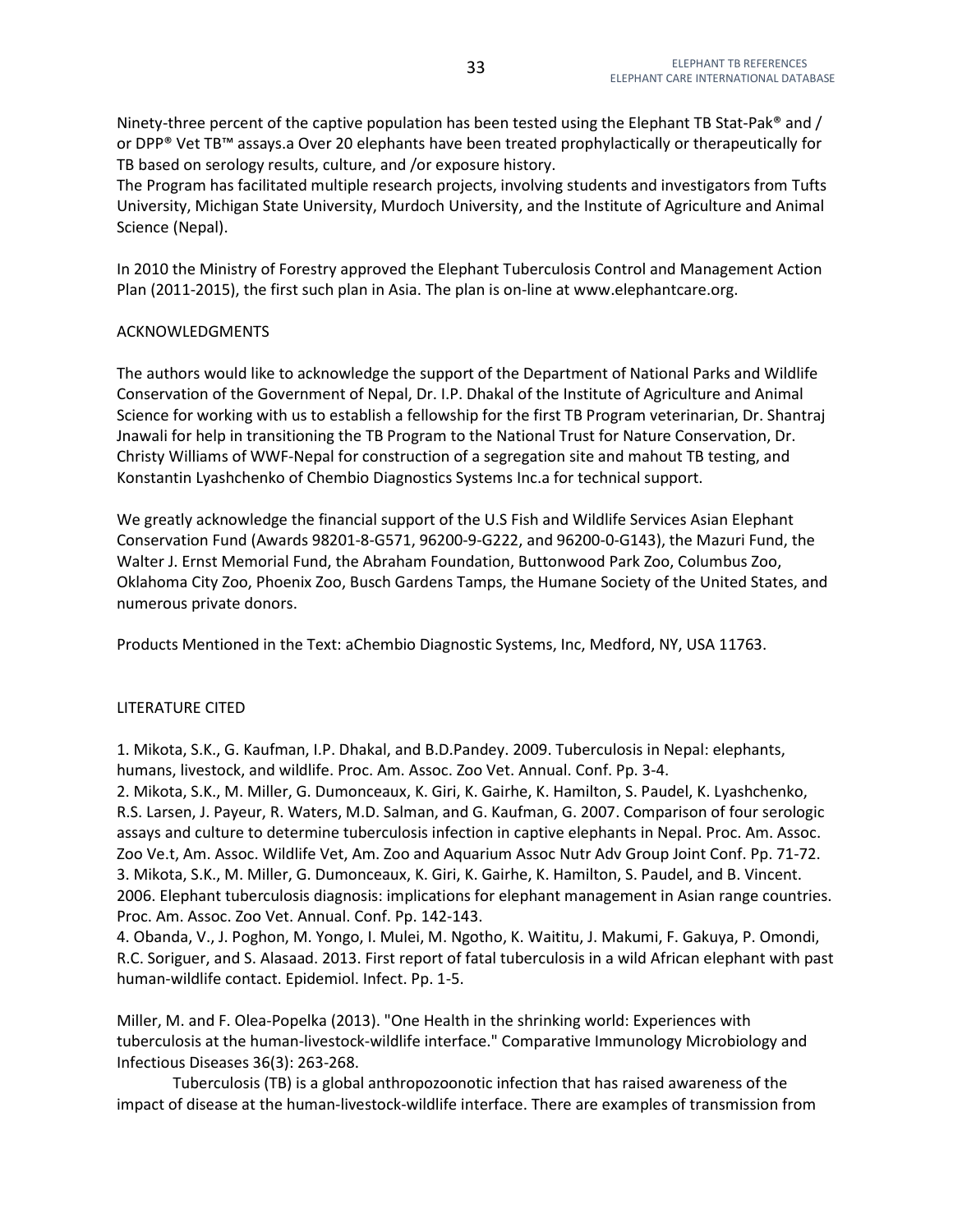livestock resulting in establishment of reservoirs in wildlife populations, and exposures from interactions between humans and wildlife that have resulted in disease outbreaks. A One Health approach is crucial to managing and protecting the health of humans, livestock, wildlife and the environment. Although still in its infancy in many areas of the world, the use of transdisciplinary teams to address wildlife-human-livestock boundary diseases will broaden the scope of options for solutions. This paper reviews some less commonly known examples of threats and outcomes using lessons learned from tuberculosis. (C) 2012 Elsevier Ltd. All rights reserved.

Miller, M. A., P. Buss, E. O. Roos, G. Hausler, A. Dippenaar, E. Mitchell, L. van Schalkwyk, S. Robbe-Austerman, W. R. Waters, A. Sikar-Gang, K. P. Lyashchenko, S. D. C. Parsons, R. Warren and P. van Helden (2019). "Fatal Tuberculosis in a Free-Ranging African Elephant and One Health Implications of Human Pathogens in Wildlife." Front Vet Sci 6: 18.

 Tuberculosis (TB) in humans is a global public health concern and the discovery of animal cases of Mycobacterium tuberculosis (Mtb) infection and disease, especially in multi-host settings, also has significant implications for public health, veterinary disease control, and conservation endeavors. This paper describes a fatal case of Mtb disease in a free-ranging African elephant (Loxodonta africana) in a high human TB burden region. Necropsy revealed extensive granulomatous pneumonia, from which Mtb was isolated and identified as a member of LAM3/F11 lineage; a common lineage found in humans in South Africa. These findings are contextualized within a framework of emerging Mtb disease in wildlife globally and highlights the importance of the One Health paradigm in addressing this anthroponotic threat to wildlife and the zoonotic implications.

Miller, M. A., M. Finnegan, T. Storms, M. Garner and K. P. Lyashchenko (2018). "OUTBREAK OF MYCOBACTERIUM TUBERCULOSIS IN A HERD OF CAPTIVE ASIAN ELEPHANTS ( ELEPHAS MAXIMUS): ANTEMORTEM DIAGNOSIS, TREATMENT, AND LESSONS LEARNED." J Zoo Wildl Med 49(3): 748-754.

 Tuberculosis (TB) was diagnosed in four Asian elephants ( Elephas maximus) in a zoo in the United States. The first case was detected by isolation of Mycobacterium tuberculosis during routine trunk wash (TW) culture testing of a herd of eight elephants. Retrospective antibody analyses revealed seroconversion 1 yr before diagnosis. Serological testing of the whole elephant herd identified two additional suspect bulls with detectable antibody, but which remained culture-negative and had no clinical signs of disease. In the following months, M. tuberculosis, identical to the isolate from the index case, was isolated from TW samples of these two elephants. A fourth elephant seroconverted nearly 4 yr after the first TB case was detected, and M. tuberculosis was isolated from a TW sample collected 1 mo later. All four infected elephants received anti-TB therapy. Two treated elephants were eventually euthanized for reasons unrelated to M. tuberculosis and found to be culture-negative on necropsy, although one of them had PCR-positive lung lesions. One infected animal had to be euthanized due to development of a drug-resistant strain of M. tuberculosis; this animal did not undergo postmortem examination due to risk of staff exposure. The fourth animal is currently on treatment. Serial serological and culture results of the other four herd mates have remained negative.

Miller, M. A., T. J. Kerr, C. R. de Waal, W. J. Goosen, E. M. Streicher, G. Hausler, L. Rossouw, T. Manamela, L. van Schalkwyk, L. Kleynhans, R. Warren, P. van Helden and P. E. Buss (2021). "Mycobacterium bovis Infection in Free-Ranging African Elephants." Emerg Infect Dis 27(3): 990-992.

 Mycobacterium bovis infection in wildlife species occurs worldwide. However, few cases of M. bovis infection in captive elephants have been reported. We describe 2 incidental cases of bovine tuberculosis in free-ranging African elephants (Loxodonta africana) from a tuberculosis-endemic national park in South Africa and the epidemiologic implications of these infections.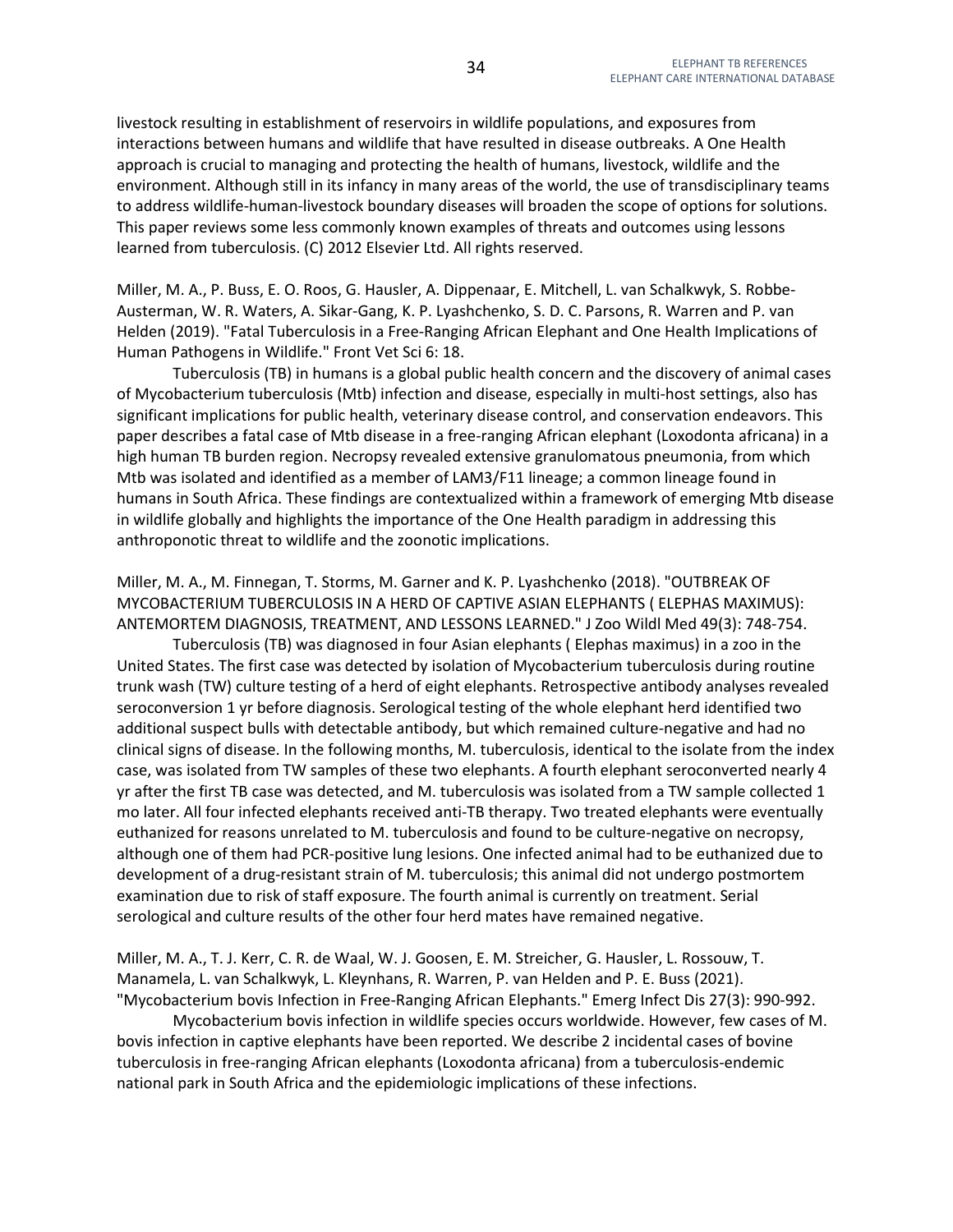Moda, G., C. J. Daborn, J. M. Grange and O. Cosivi (1996). "The zoonotic importance of Mycobacterium bovis." Tubercle and Lung Disease 77: 103-108.

 The zoonotic importance of Mycobacterium bovis has been the subject of renewed interest in the wake of the increasing incidence of tuberculosis in the human population. This paper considers some of the conditions under which transmission of M. bovis from animals to humans occurs and reviews current information on the global distribution of the disease. The paper highlights the particular threat posed by this zoonotic disease in developing countries and lists the veterinary and human public health measures that need to be adopted if the disease is to contained. The association of tuberculosis with malnutrition and poverty has long been recognized and the need to address these basic issues as as crucial as specific measures against the disease itself.

Moller, T., B. Roken, L. Petersson, C. Vitaud and K. Lyashchenko (2005). Preliminary results of a new serological test for detection of TB-infection (Mycobacterium tuberculosis) in elephants (Elephas maximus and Loxodonta africanum) - Swedish Case studies. Verh.ber.Erkrg.Zootiere.

Moller, T., B. O. Roken, S. S. Lewerin and K. Lyashchenko (2006). "The elephant Rapid Test (RT) the future diagnostic test for TB (M. tuberculosis) in elephants? Call for a validation study in Europe." Proceedings International Elephant Conservation and Research Symposium: 119-124.

Montali, R. J., L. H. Spelman, R. C. Cambre, D. Chattergee and S. K. Mikota (1998). Factors influencing interpretation of indirect testing methods for tuberculosis in elephants. Proceedings AAZV and AAWV Joint Conference.

 Serologic and other laboratory tests (such as BTB, ELISA, and gamma interferon) are often used in conjunction with the intradermal tuberculin test to detect tuberculosis (TB) in animals. The skin test is considered the "gold standard" in domestic cattle and humans, and the BTB test has been highly rated for use in cervid species. However, these indirect methods for TB diagnosis have not been proven valid in most exotic species susceptible to Mycobacterium tuberculosis complex (which includes M. bovis) infection. In addition, many of the tuberculin skin testing methods used in exotic species are not uniform in terms of tuberculin type(s) and sites used and interpretation of the end points.

Motlatso, H. T. and R. M. Mogano (2020). "Utility of xpert® MTB/RIF ultra assay in the rapid diagnosis of bovine T tuberculosis in wildlife and livestock animals from South Africa." Prev Vet Med 177.

Murphree, R., J. V. Warkentin, J. R. Dunn, W. Schaffner and T. F. Jones (2011). "Elephant-to-human transmission of tuberculosis, 2009." Emerg Infect Dis 17(3): 366-371.

 In 2009, the Tennessee Department of Health received reports of 5 tuberculin skin test (TST) conversions among employees of an elephant refuge and isolation of Mycobacterium tuberculosis from a resident elephant. To determine the extent of the outbreak and identify risk factors for TST conversion, we conducted a cohort study and onsite assessment. Risk for conversion was increased for elephant caregivers and administrative employees working in the barn housing the M. tuberculosisinfected elephant or in offices connected to the barn (risk ratio 20.3, 95% confidence interval 2.8- 146.7). Indirect exposure to aerosolized M. tuberculosis and delayed or inadequate infection control practices likely contributed to transmission. The following factors are needed to reduce risk for M. tuberculosis transmission in the captive elephant industry: increased knowledge about M. tuberculosis infection in elephants, improved infection control practices, and specific occupational health programs.

Narayanan, R. S. (1925). "A case of tuberculosis in an elephant." J. Comp. Pathol 38: 96-97.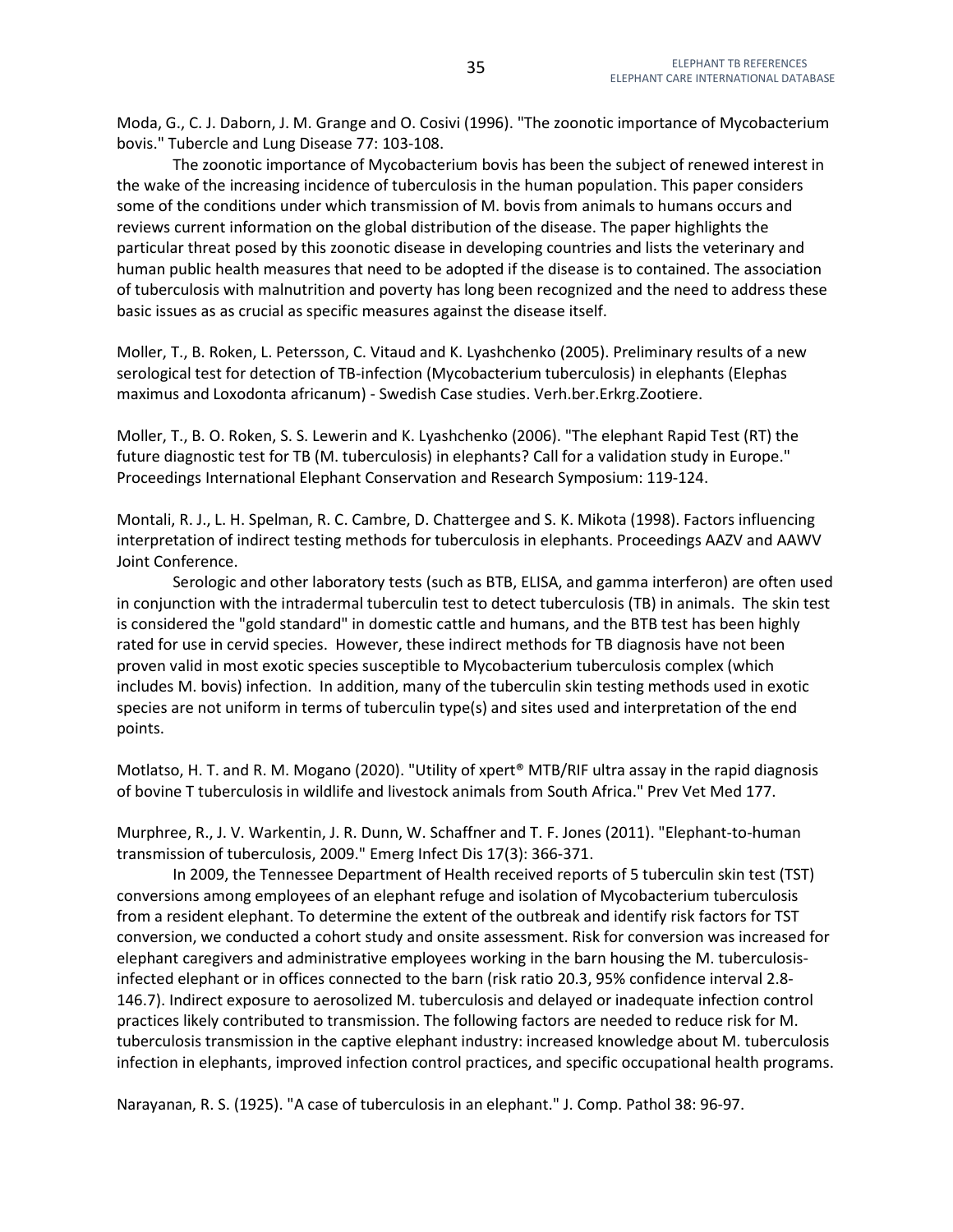Niemeier, R. T., K. Mead, M. A. dePerio, S. Martin and G. A. Burr (2015). Evaluation of Potential Employee Exposures to Mycobacterium tuberculosis at an Elephant Refuge, U.S. Department of Health and Human Services , Centers for Disease Control and Prevention, National Institute for Occupational Safety and Health: 27.

Obanda, V., J. Poghon, M. Yongo, M. Mulei, M. Ngotho, K. Waititu, J. Makumi, F. Gakuya, P. Osmondi, R. C. Soriguer and S. Alasaad (2013). "First reported case of fatal tuberculosis in a wild African elephant with past human-wildlife contact." Epidemiol Infect 141: 1476-1480.

 Tuberculosis is emerging/re-emerging in captive elephant populations, where it causes morbidity and deaths, although no case of TB in wild African elephants has been reported. In this paper we report the first case of fatal TB in an African elephant in the wild. The infection with Mycobacterium tuberculosis was confirmed by post-mortem and histological examinations of a female sub-adult elephant aged >12 years that died in Tsavo East National Park, Kenya, while under treatment. This case is unique in that during its lifetime the elephant had contact with both humans and wild elephants. The source of the infection was unclear because the elephant could have acquired the infection in the orphanage or in the wild. However, our results show that wild elephants can maintain human TB in the wild and that the infection can be fatal.

Oh, P., R. Granich, J. Scott, B. Sun, M. Joseph, C. Stringfield, S. Thisdell, J. Staley, D. Workman-Malcolm, L. Borenstein, E. Lehnkering, P. Ryan, J. Soukup, A. Nitta and J. Flood (2002). "Human exposure following Mycobacterium tuberculosis infection of multiple animal species in a Metropolitan Zoo." Emerg Infect Dis 8(11): 1290-1293.

 From 1997 to 2000, Mycobacterium tuberculosis was diagnosed in two Asian elephants (Elephas maximus), three Rocky Mountain goats (Oreamnos americanus), and one black rhinoceros (Diceros bicornis) in the Los Angeles Zoo. DNA fingerprint patterns suggested recent transmission. An investigation found no active cases of tuberculosis in humans; however, tuberculin skin-test conversions in humans were associated with training elephants and attending an elephant necropsy.

Ong, B. L., Y. F. Ngeow, M. F. Razak, Y. Yakuba, Z. Zakaria, A. R. Mutalib, L. Hassan, H. F. Ng and K. Versahib (2013). "Tuberculosis in captive Asian elephants (Elephas maximus) in peninsular Malaysia." Epidemiol Infect(141): 1481-1487.

 A cross-sectional study was conducted from 10 January to 9 April 2012, to determine the seroprevalence of tuberculosis (TB) of all captive Asian elephants and their handlers in six locations in Peninsular Malaysia. In addition, trunk-wash samples were examined for tubercle bacillus by culture and polymerase chain reaction (PCR). For 63 elephants and 149 elephant handlers, TB seroprevalence was estimated at 20·4% and 24·8%, respectively. From 151 trunk-wash samples, 24 acid-fast isolates were obtained, 23 of which were identified by hsp65-based sequencing as non-tuberculous mycobacteria. The Mycobacterium tuberculosis-specific PCR was positive in the trunk-wash samples from three elephants which were also seropositive. Conversely, the trunk wash from seven seropositive elephants were PCR negative. Hence, there was evidence of active and latent TB in the elephants and the high seroprevalence in the elephants and their handlers suggests frequent, close contact, two-way transmission between animals and humans within confined workplaces.

Pandey, R. and G. K. Khuller (2005). "Antitubercular inhaled therapy: opportunities, progress and challenges." Journal of Antimicrobial Therapy 55: 430-435.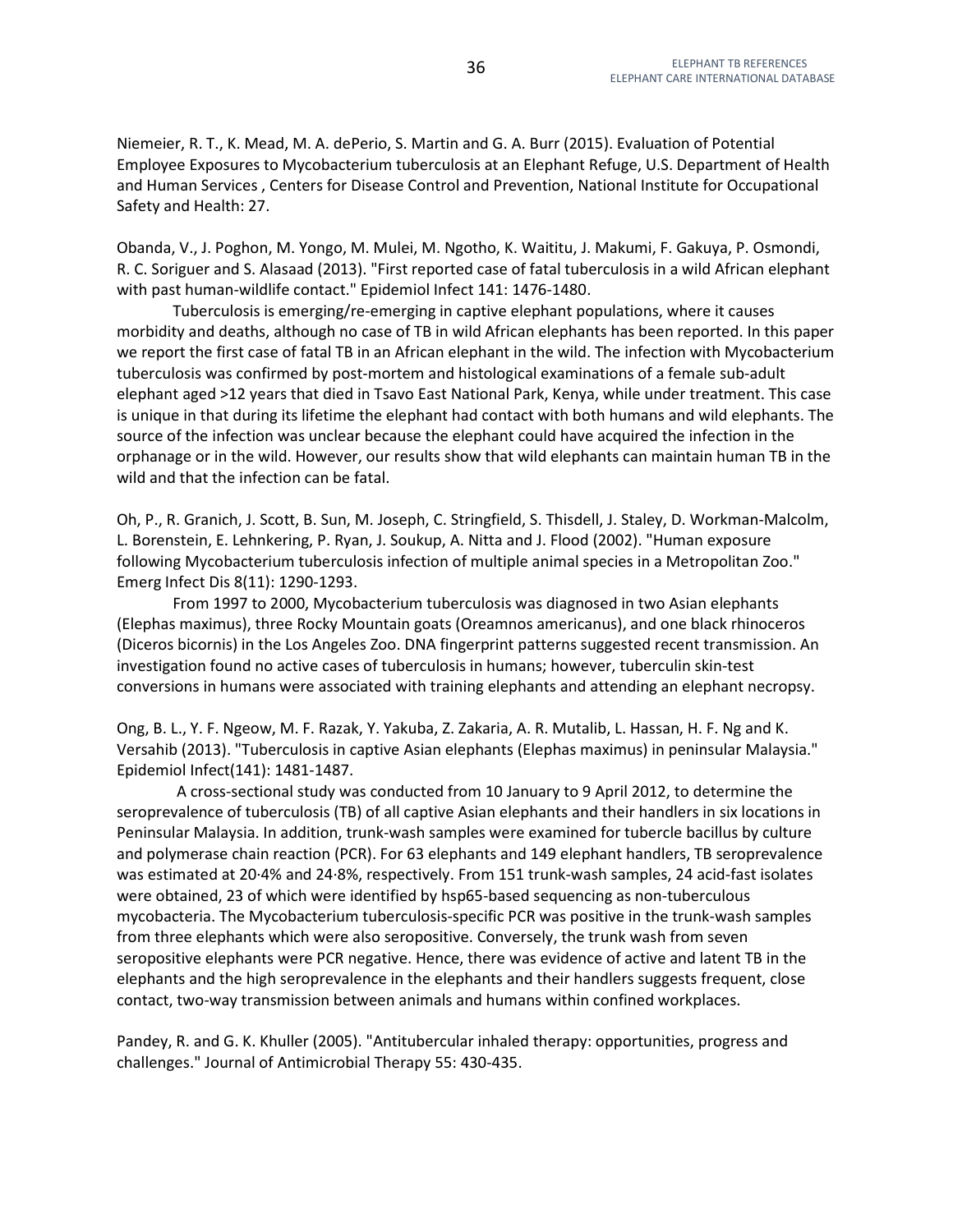Paudel, S., E. P. Brenner, S. A. Hadi, Y. Suzuki, C. Nakajima, T. Tsubota, K. P. Gairhe, B. Maharjan and S. Sreevatsan (2021). "Genome Sequences of Two Mycobacterium tuberculosis Isolates from Asian Elephants in Nepal." Microbiol Resour Announc 10(36): e0061421.

 This report describes the genome sequences of two Mycobacterium tuberculosis isolates, S1 and S3, recovered from Asian elephants in Nepal. These genome sequences will enhance our understanding of the genomic epidemiology of Mycobacterium tuberculosis in Asian elephants.

Paudel, S., J. L. Brown, S. Thapaliya, I. P. Dhakal, S. K. Mikota, K. P. Gairhe, M. Shimozuru and T. Tsubota (2016). "Comparison of cortisol and thyroid hormones between tuberculosis-suspect and healthy elephants of Nepal." Journal of Veterinary Medical Science 78(11): 1713-1716.

 We compared cortisol and thyroid hormone (T3 and T4) concentrations between tuberculosis (TB)-suspected (n=10) and healthy (n=10) elephants of Nepal. Whole blood was collected from captive elephants throughout Nepal, and TB testing was performed using the ElephantTB STAT-PAK® and DPP VetTB® serological assays that detect antibodies against Mycobacterium tuberculosis and M. bovis in elephant serum. Cortisol, T3 and T4 were quantified by competitive enzyme immunoassays, and the results showed no significant differences in hormone concentrations between TB-suspect and healthy elephants. These preliminary data suggest neither adrenal nor thyroid function is altered by TB disease status. However, more elephants, including those positively diagnosed for TB by trunk wash cultures, need to be evaluated over time to confirm results. © 2016 The Japanese Society of Veterinary Science.

Paudel, S., S. K. Mikota, J. Thapa, K. P. Lyaschenko, K. P. Gairhe, I. P. Dhakal, N. Subedi, B. Maharjan, S. Subedi, G. E. Kaufman and T. Tsubota (2018). "Serodiagnosis of elephant tuberculosis: a useful tool for early identification of infected elephants at the captive-wild interface." European Journal of Wildlife Research 64: 70.

 Tuberculosis (TB) is an emerging disease in elephants primarily caused by Mycobacterium tuberculosis (M. tb) and in some occassion by M. bovis. We performed culture and three serological tests—the Elephant TB STAT-PAK,® DPP VetTB® Assay, and MAPIA (multi-antigen print immunoassay)—prospectively on samples from eight elephants in Nepal that died of suspected or confirmed tuberculosis (TB) between 2007 and 2013. Among them, all elephants were reactive to DPP VetTB® Assay, five to Elephant TB STAT-PAK,® and two were reactive to MAPIA. Similarly, six elephants were positive on culture on samples collected antemortem or postmortem.We observed antibody responses months to years before culture confirmation of TB which shows that serological tests can be highly useful for the early diagnosis of TB in elephants. Validated point-of-care serological tests are easily performed in the field and hold promise for improved TB surveillance in other non-domestic species.

Paudel, S., S. K. Mikota and T. Tsubota (2019). "Tuberculosis threat in Asian elephants." Science 363(6425): 356.

Paudel, S., C. Nakajima, S. K. Mikota, K. P. Gairhe, B. Maharjan, S. Subedi, A. Poudel, M. Sashika, M. Shimozuru, Y. Suzuki and T. Tsubota (2019). "Mixed Mycobacterium tuberculosis Lineage Infection in 2 Elephants, Nepal." Emerg Infect Dis 25(5): 1031-1032.

 Tuberculosis in elephants is primarily caused by Mycobacterium tuberculosis. We identified mixed M. tuberculosis lineage infection in 2 captive elephants in Nepal by using spoligotyping and large sequence polymorphism. One elephant was infected with Indo-Oceanic and East African-Indian (CAS-Delhi) lineages; the other was infected with Indo-Oceanic and East Asian (Beijing) lineages.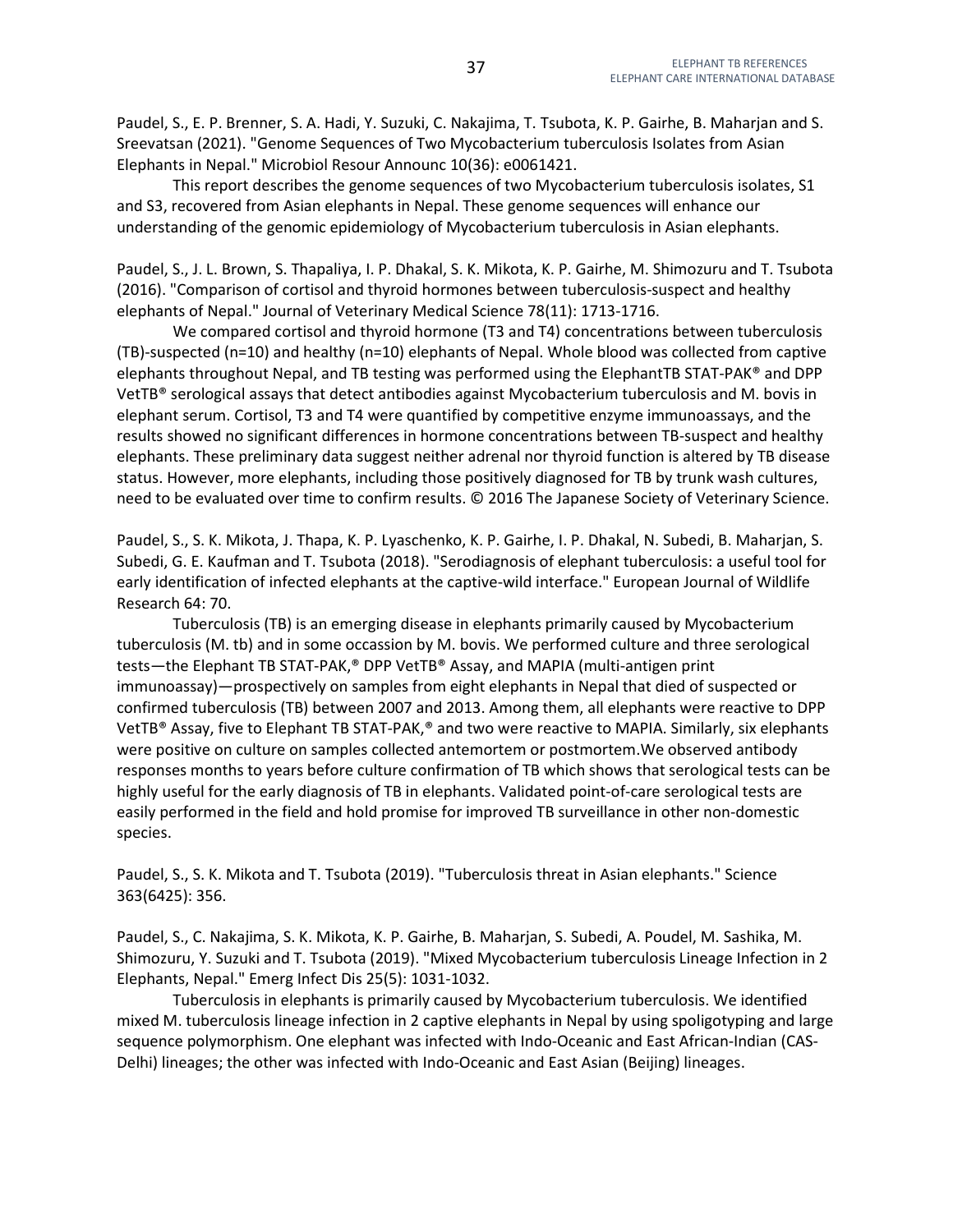Paudel, S. and S. Sreevatsan (2020). "Tuberculosis in elephants: Origins and evidence of interspecies transmission." Tuberculosis 123.

 Tuberculosis (TB) is a devastating disease in elephants caused by either Mycobacterium tuberculosis or M. bovis. It is an ancient disease, and TB in elephants was first reported over two millennia ago in Sri Lanka. Outbreaks of TB worldwide, in captive and free-ranging elephant populations, have been recorded. Interspecies transmission of TB among elephants and humans has been confirmed in several geographic localities using spoligotyping, MIRU-VNTR analysis, and/or comparative genomics. Active surveillance of TB in wild and captive elephants and their handlers is necessary to prevent TB transmission at the elephant-human interface and to aid in the conservation of Asian and African elephants. In this review, we present an overview of diagnosis, reports of TB outbreaks in the past 25 years, TB in wild elephants, its transmission, and possible prevention and control strategies that can be applied at the elephant-human interface. © 2020

Paudel, S., T. Tsubota and S. K. Mikota (2019). "Human TB threat to wild elephants." Nature 571(7764): 174.

Paudel, S., M. A. Villanueva, S. K. Mikota, C. Nakajima, K. P. Gairhe, S. Subedi, N. Rayamajhi, M. Sashika, M. Shimozuru, T. Matsuba, Y. Suzuki and T. Tsubota (2016). "Development and evaluation of an interferon-γ release assay in Asian elephants (Elephas maximus)." Journal of Veterinary Medical Science 78(7): 1117-1121.

 We developed an interferon-γ release assay (IGRA) specific for Asian elephants (Elephas maximus). Whole blood collected from forty captive Asian elephants was stimulated with three different mitogens i.e., phytohemagglutinin (PHA), pokweed mitogen (PWM) and phorbol myristate aceteate/ionomycin (PMA/I). A sandwich ELISA that was able to recognize the recombinant elephant interferon-γ (rEIFN-γ) as well as native interferon-γ from the Asian elephants was performed using antielephant IFN-γ rabbit polyclonal antibodies as capture antibodies and biotinylated anti-elephant IFN-γ rabbit polyclonal antibodies as detection antibodies. PMA/I was the best mitogen to use as a positive control for an Asian elephant IGRA. The development of an Asian elephant-specific IGRA that detects native IFN-γ in elephant whole blood provides promising results for its application as a potential diagnostic tool for diseases, such as tuberculosis (TB) in Asian elephants. © 2016 The Japanese Society of Veterinary Science.

Pavlik, I., W. Y. Ayele, I. Parmova, I. Melicharek, M. Hanzlikova, M. Svejnochova and B. Kormendy (2003). "Mycobacterium tuberculosis in animal and human populations in six Central European countries during 1990-1999." Veterinarni Medicina 48(4): 83-89.

 Results of Mycobacterium tuberculosis detection in animals from six Central European countries (Croatia, the Czech Republic, Hungary, Poland, Slovakia and Slovenia) spreading over 610402 km2 with a population of 11.8 million heads of cattle were analysed. In the monitoring period between 1990 and 1999, M. tuberculosis from animals was isolated only in two countries (Poland and Slovak Republic) from 16 animals with tuberculous lesions. These comprise 9 cattle (Bos taurus), 4 domestic pigs (Sus scrofa f. domestica) and three wild animals, an African elephant (Loxodonta africana), agouti (Dasyprocta aguti) and terrestrial tapir (Tapirus terrestris) from a zoological garden Gdansk in Poland. A steady decrease in the incidence of tuberculosis in humans was recorded during the monitoring period in all countries. The human population of the study countries was 68.03 million. In the period monitored, infection caused by M. tuberculosis was identified in a total of 241040 patients with a decreasing incidence of tuberculosis found in all countries. The lowest relative bacteriologically confirmed disease was found in the Czech Republic, Slovak Republic and Slovenia. Given the low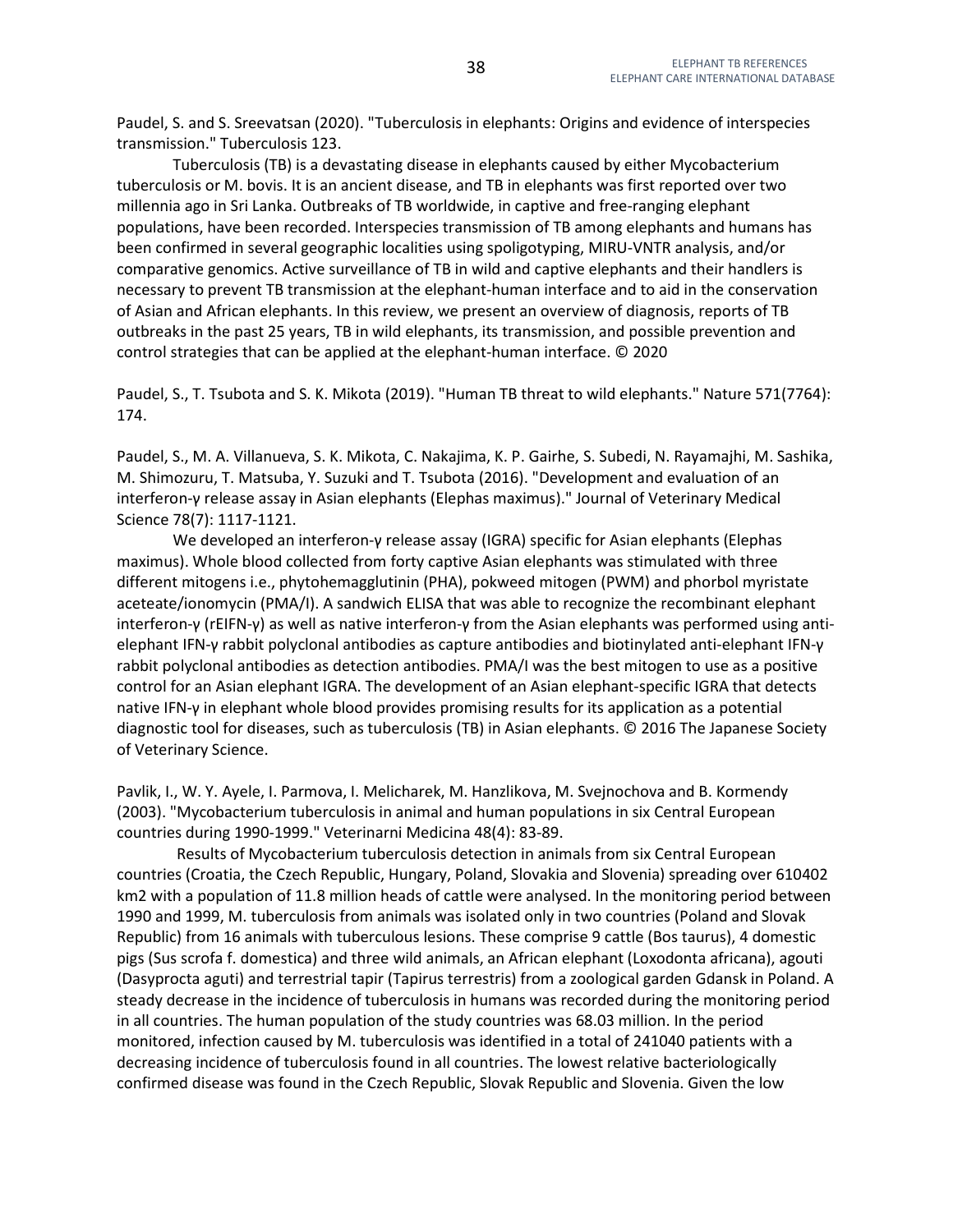number of infected domestic and wild animals, the epidemiological and epizootiological situation may be considered auspicious.

Payeur, J. B., J. L. Jarnagin, J. G. Marquardt and D. L. Whipple (2002). "Mycobacterial isolations in captive elephants in the United States." Ann N Y Acad Sci 969: 256-258.

 Interest in tuberculosis in elephants has been increasing over the past several years in the United States. Several techniques have been used to diagnose mammalian tuberculosis. Currently, the test considered most reliable for diagnosis of TB in elephants is based on the culture of respiratory secretions obtained by trunk washes.

Peloquin, C. (1997). "Using therapeutic drug monitoring to dose the antimycobacterial drugs." Clinics in Chest Medicine 18: 79-97.

Peloquin, C. (2002). "Therapeutic drug monitoring in the treatment of tuberculosis." Drugs 62(15): 2169-2183.

Peloquin, C. A., J. N. Maslow, S. K. Mikota, A. Forrest, F. Dunker, R. Isaza, L. R. Peddie, J. Peddie and M. Zhu (2006). "Dose selection and pharmacokinetics of rifampin in elephants for the treatment of tuberculosis." Journal of Veterinary Pharmacology and Therapeutics 29(6): 581-585.

Perera, B. V. P., M. A. Salgadu, G. S. P. d. S. Gunwardena, N. H. Smith and H. R. N. Jinadasa (2015). "First confirmed case of fatal tuberculosis in a wild Sri Lankan elephant." Gajah 41: 28-31.

Peters, H., A. Sadaula, N. Masters and A. Sainsbury (2020). "Risks from disease caused by Mycobacterium orygis as a consequence of Greater one-horned Rhinoceros (Rhinoceros unicornis) translocation in Nepal." Transboundary and Emerging Diseases 67(2): 711-723.

 The greater one-horned rhinoceros (Rhinoceros unicornis) is listed as vulnerable by the IUCN Red List. Mycobacterium orygis-associated disease was identified in a single greater one-horned rhino in Chitwan National Park in February 2015 prior to a planned translocation of five greater one-horned rhinoceros from Chitwan National Park to Bardia National Park for conservation purposes. This paper describes a qualitative disease risk analysis conducted retrospectively post-translocation for Mycobacterium orygis and this translocation, with the aim to improve the understanding of disease threats to the conservation of greater one-horned rhino. The disease risk analysis method used was devised by Sainsbury & Vaughan-Higgins (Conservation Biology, 26, 2017, 442) with modifications by Bobadilla Suarez et al (EcoHealth, 14, 2017, 1) and Rideout et al (EcoHealth, 14, 2017, 42) and included the use of a scenario tree and an analysis of uncertainty as recommended by Murray et al. (Handbook on import risk analysis for animals and animal products. Volume 1. Introduction and qualitative risk analysis, 2004), and the first time this combination of methods has been used to assess the risk from disease in a conservation translocation. The scenario tree and analysis of uncertainty increased the clarity and transparency of the analysis. Rideout et al.'s (EcoHealth, 14, 2017, 42) criteria were used to assess the source hazard and may be useful in comparative assessment of source hazards for future conservation translocations. The likelihood of release into the destination site of Mycobacterium orygis as a source hazard was estimated as of low risk, the risk of exposure of populations at the destination was of high risk and the likelihood of biological and environmental consequences was low. Overall, the risk from disease associated with Mycobacterium orygis as a result of this translocation was found to be low. Recommendations on disease risk management strategies could be improved with a better understanding of the epidemiology including the presence/absence of Mycobacterium orygis in greater one-horned rhino to develop effective disease risk management strategies.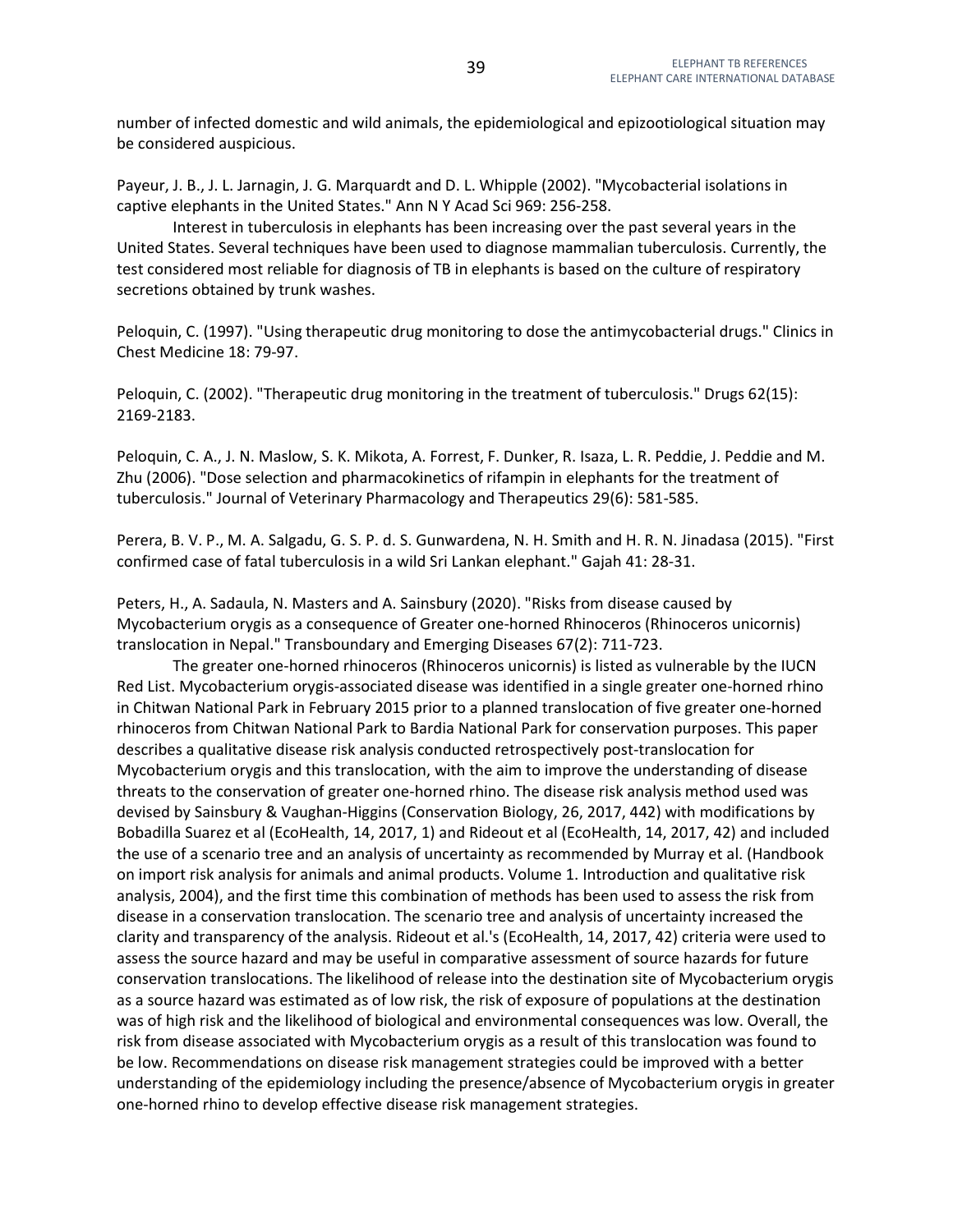Pinto, M. R. M., M. R. Jainudeen and R. G. Panabokke (1973). "Tuberculosis in a domesticated Asiatic elephant Elephas maximus." Vet. Rec 93(26): 662-664.

 A case of tuberculosis in a domesticated Asiatic elephant, Elephas maximus, was diagnosed on post-mortem examination. The causal organism was identified as Mycobacterium tuberculosis var hominis on the basis of cultural, biochemical and virulence studies. Microscopically, the lesions resembled tuberculous lesions as seen in man and other domestic animals, but an important difference was the apparent absence of Langerhan's type giant cells. The problems associated with the clinical diagnosis of tuberculosis in the elephant are discussed.

Potters, D., M. Seghers, G. Muyldermans, D. Pie´rard, A. Naessens and S. Lauwers (2003). "Recovery of Mycobacterium elephantis from sputum of a patient in belgium." Journal of Clinical Microbiology 41(3): 1344-1344.

 Mycobacterium elephantis was isolated from a human respiratory specimen in April 1999, demonstrating its presence in Europe. The biochemical reaction results, antimicrobial susceptibility pattern, and sequence data for this strain are all in agreement with those of M. elephantis strains isolated previously from other continents.

Rahman, T. (2003). Infectious and non-infectious disease of elephants. Healthcare, Breeding and Management of Asian Elephants. D. Das. New Delhi, Project Elephant. Govt. of India: 108-118.

Rajhans, U., G. Wankhede, B. Ambore, S. Chaudhari, N. Nighot, V. Dhaygude and C. Sonekar (2021). "Sero-diagnosis of Tuberculosis in Elephants in Maharashtra, India." Journal of Threatened Taxa 13(7): 18713-18718.

 Tuberculosis is a highly contagious zoonotic disease caused by Mycobacterium spp. A study was conducted to detect the presence of Mycobacterium in captive elephants. A total of 15 captive elephants were screened from various regions in Maharashtra. The blood and serum samples collected were subjected to rapid test kit, BacT/ALERT 3D system, Ziehl-Neelsen (ZN) staining and PCR. All the samples were found seronegative using rapid test kit and whole blood PCR. Whereas, all samples were signalled culture positive in BacT/ ALERT 3D system which were further subjected to PCR, only one amplicon was produced of 176bp of RD4 gene (Mycobacterium bovis) and no acid-fast organism was detected upon ZN. Due to the atypical nature of this organism, diagnosis of this disease in elephants using various tests is complicated unlike the diagnostic tests that are validated in domestic animals. Therefore, many tests have sub-optimal sensitivity and specificity in elephants. As TB is a zoonotic disease, transmission can occur between human-livestock-elephants interface. Therefore, the zoos and state forest authority should inculcate a protocol of periodic TB screening for Mahouts and elephants in captivity along with protocol of elephant-visitor interaction, thus helping in conservation of this endangered species in India. © Rajhans et al. 2021. Creative Commons Attribution 4.0 International License. JoTT allows unrestricted use, reproduction, and distribution of this article in any medium by providing adequate credit to the author(s) and the source of publication.

Ratanakorn, P. (2001). Elephant Health Problems and Management in Cambodia, Lao and Thailand. A Research Update on Elephants and Rhinos; Proceedings of the International Elephant and Rhino Research Symposium, Vienna, June 7-11, 2001, Schuling Verlag.

Riojas, M. A., K. J. McGough, C. J. Rider-Riojas, N. Rastogi and M. H. Hazbón (2018). "Phylogenomic analysis of the species of the mycobacterium tuberculosis complex demonstrates that mycobacterium africanum, mycobacterium bovis, mycobacterium caprae, mycobacterium microti and mycobacterium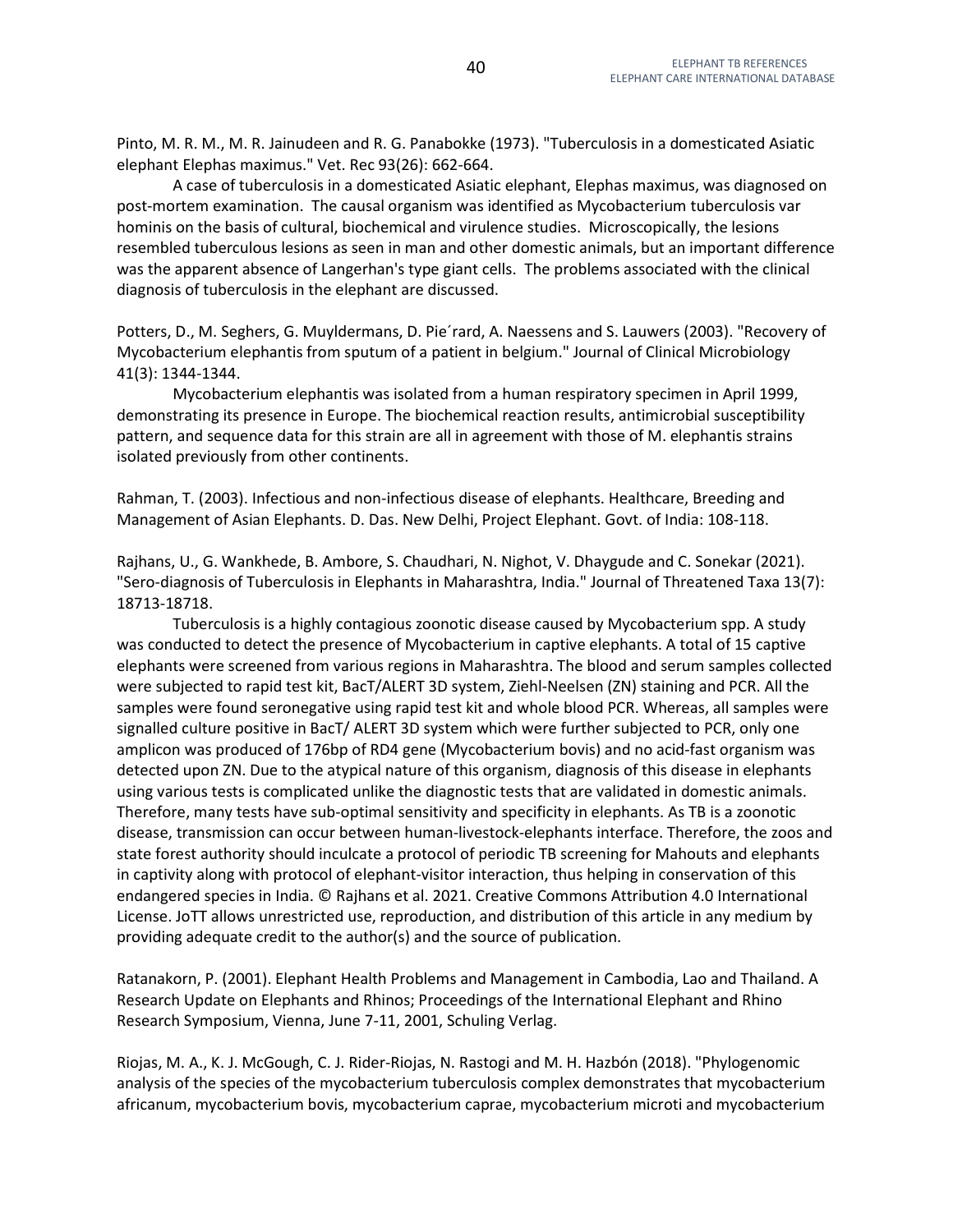pinnipedii are later heterotypic synonyms of mycobacterium tuberculosis." International Journal of Systematic and Evolutionary Microbiology 68(1): 324-332.

 The species within the Mycobacterium tuberculosis Complex (MTBC) have undergone numerous taxonomic and nomenclatural changes, leaving the true structure of the MTBC in doubt. We used next-generation sequencing (NGS), digital DNA–DNA hybridization (dDDH), and average nucleotide identity (ANI) to investigate the relationship between these species. The type strains of Mycobacterium africanum, Mycobacterium bovis, Mycobacterium caprae, Mycobacterium microti and Mycobacterium pinnipedii were sequenced via NGS. Pairwise dDDH and ANI comparisons between these, previously sequenced MTBC type strain genomes (including 'Mycobacterium canettii', 'Mycobacterium mungi' and 'Mycobacterium orygis') and M. tuberculosis H37RvT were performed. Further, all available genome sequences in GenBank for species in or putatively in the MTBC were compared to H37RvT. Pairwise results indicated that all of the type strains of the species are extremely closely related to each other (dDDH: 91.2–99.2 %, ANI: 99.21–99.92 %), greatly exceeding the respective species delineation thresholds, thus indicating that they belong to the same species. Results from the GenBank genomes indicate that all the strains examined are within the circumscription of H37RvT (dDDH: 83.5–100 %). We, therefore, formally propose a union of the species of the MTBC as M. tuberculosis. M. africanum, M. bovis, M. caprae, M. microti and M. pinnipedii are reclassified as later heterotypic synonyms of M. tuberculosis. 'M. canettii', 'M. mungi', and 'M. orygis' are classified as strains of the species M. tuberculosis. We further recommend use of the infrasubspecific term 'variant' ('var.') and infrasubspecific designations that generally retain the historical nomenclature associated with the groups or otherwise convey such characteristics, e.g. M. tuberculosis var. Bovis. © 2018 by American Type Culture Collection (ATCC).

Rosen, L. E., F. Olea-Popelka, S. L. Deem, R. Isaza, D. Schmitt and M. Miller (2019). "SURVEY OF ANTITUBERCULOSIS DRUG ADMINISTRATION AND ADVERSE EFFECTS IN ELEPHANTS IN NORTH AMERICA." J Zoo Wildl Med 50(1): 23-32.

 Tuberculosis, caused by Mycobacterium tuberculosis, is a disease causing morbidity and mortality in captive elephants (Elephas maximus and Loxodonta africana) as well as free-ranging individuals. Elephants in North America diagnosed with tuberculosis are often treated with antituberculosis drugs, unlike livestock species, which has necessitated the development of treatment guidelines adapted from recommendations for humans. There are few published reports describing empirical treatment, which may be complicated by poor patient compliance, interruptions in drug administration, and adverse effects. A survey of elephants in North America was conducted to compile information on treatment protocols, including drugs, dosages, routes of administration, serum drug concentrations, and adverse effects of antituberculosis treatment. Responses were received regarding 182 elephants, 12 of which were treated prophylactically or therapeutically with antituberculosis drugs. Treatment protocols varied among elephants, and included various combinations of isoniazid, rifampin, pyrazinamide, ethambutol, enrofloxacin, levofloxacin, and ethionamide. Serum drug concentrations also varied considerably among and within individuals. Facility staff reported 5 elephants (out of 7 treated elephants with responses) that exhibited clinical signs that may have been associated with antituberculosis drugs or treatment procedures. Anorexia, decreased water intake, constipation, depression, ataxia, limb paresis, and tremors were among the signs observed. Most adverse effects were reported to be moderate or severe, resulting in interruption of the treatment. The results from this survey provide veterinarians and elephant managers with valuable historical data to make informed clinical management decisions regarding antituberculosis therapy in elephants.

Rothschild, B. M. and R. Laub (2006). "Hyperdisease in the late Pleistocene:validation of an early 20th century hypothesis." Naturwissenschaften 93: 557-564.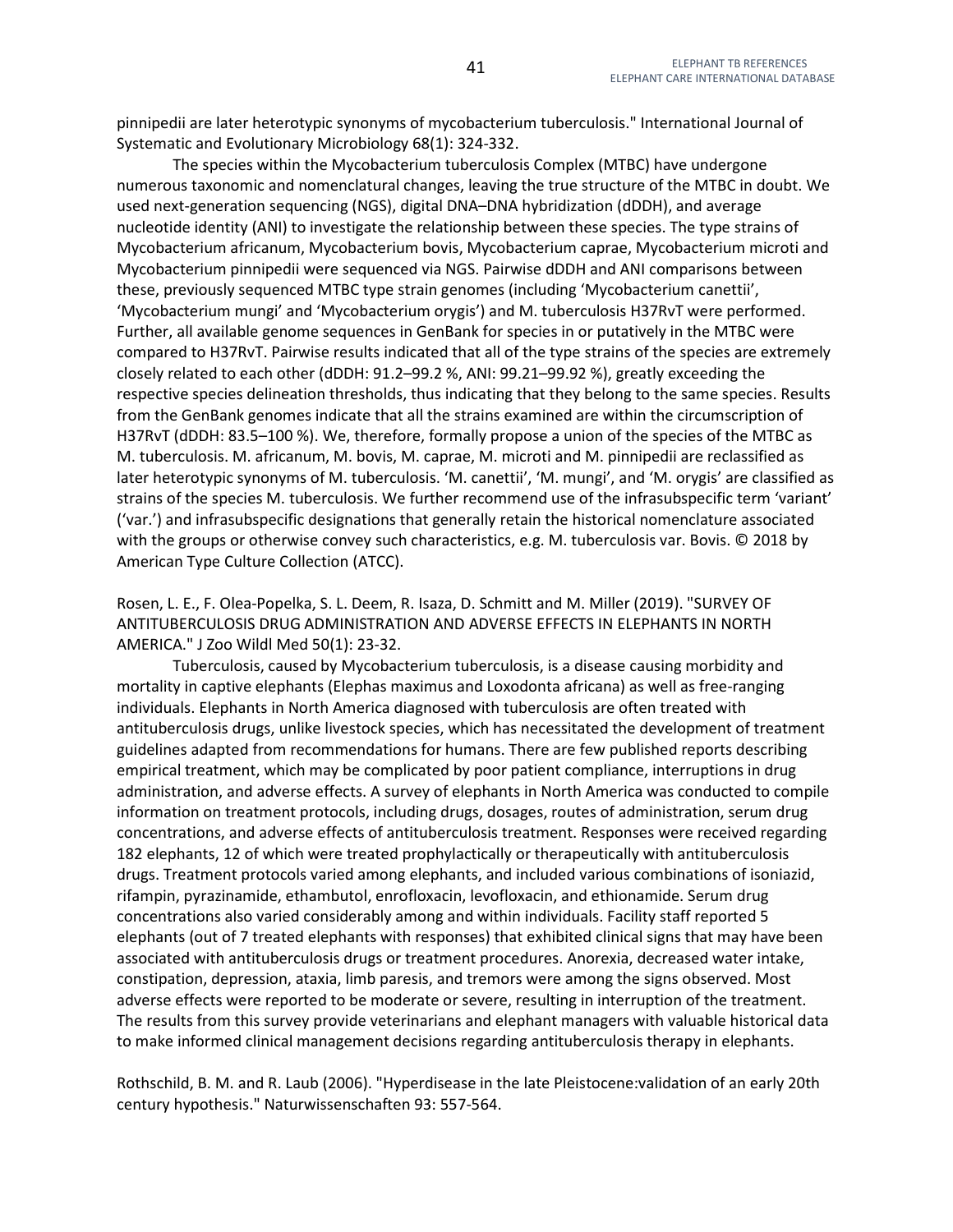Rothschild, B. M. and L. D. Martin (2006). "Did ice-age bovids spread tuberculosis?" Naturwissenschaften 93: 565-569.

 Pathognomonic metacarpal undermining is a skeletal pathology that has been associated with Mycobacterium tuberculosis in bovids. Postcranial artiodactyl, perissodactyl, and carnivore skeletons were examined in major university and museum collections of North America and Europe for evidence of this and other pathology potentially attributable to tuberculosis. Among nonproboscidean mammals from pre-Holocene North America, bone lesions indicative of tuberculosis were restricted to immigrant bovids from Eurasia. No bone lesions compatible

with diagnosis of tuberculosis were found in large samples of other pre-Holocene (164 Oligocene, 397 Miocene, and 1,041 Plio-Pleistocene) North American mammals, including

114 antilocaprids. Given the unchanged frequency of bovid tubercular disease during the Pleistocene, it appears that most did not die from the disease but actually reached an

accommodation with it (as did the mastodon) (Rothschild and Laub 2006). Thus, they were sufficiently long-lived to assure greater spread of the disease. The relationships of the

proboscidean examples need further study, but present evidence suggests a Holarctic spread of tuberculosis during the Pleistocene, with bovids acting as vectors. While the role of other animals in the transmission of tuberculosis could be considered, the unique accommodation achieved by bovids and mastodons makes them the likely "culprits" in its spread.

Ruetten, M., H. W. Steinmetz, M. Thiersch, M. Kik, L. Vaughan, S. Altamura, M. U. Muckenthaler and M. Gassmann (2020). "Iron Regulation in Elderly Asian Elephants (Elephas maximus) Chronically Infected With Mycobacterium tuberculosis." Front Vet Sci 7: 596379.

 Restriction of nutrients to pathogens (nutritional immunity) is a critical innate immune response mechanism that operates when pathogens such as Mycobacterium tuberculosis have the potential to evade humoral immunity. Tuberculosis is of growing concern for zoological collections worldwide and is well-illustrated by infections of Asian and African elephants, where tuberculosis is difficult to diagnose. Here, we investigated hematological parameters and iron deposition in liver, lung, and spleen of three Asian elephants (Elephas maximus) infected with Mycobacterium tuberculosis. For reference purposes, we analyzed tissue samples from control M. tuberculosis-negative elephants with and without evidence of inflammation and/or chronic disease. Molecular analyses of bacterial lesions of post mortally collected tissues confirmed M. tuberculosis infection in three elephants. DNA sequencing of the bacterial cultures demonstrated a single source of infection, most likely of human origin. In these elephants, we observed moderate microcytic anemia as well as liver (mild), lung (moderate) and spleen (severe) iron accumulation, the latter mainly occurring in macrophages. Macrophage iron sequestration in response to infection and inflammation is caused by inhibition of iron export via hepcidin-dependent and independent mechanisms. The hepatic mRNA levels of the iron-regulating hormone hepcidin were increased in only one control elephant suffering from chronic inflammation without mycobacterial infection. By contrast, all three tuberculosis-infected elephants showed low hepcidin mRNA levels in the liver and low serum hepcidin concentrations. In addition, hepatic ferroportin mRNA expression was high. This suggests that the hepcidin/ferroportin regulatory system aims to counteract iron restriction in splenic macrophages in M. tuberculosis infected elephants to provide iron for erythropoiesis and to limit iron availability for a pathogen that predominantly proliferates in macrophages. Tuberculosis infections appear to have lingered for more than 30 years in the three infected elephants, and decreased iron availability for mycobacterial proliferation may have forced the bacteria into a persistent, non-proliferative state. As a result, therapeutic iron substitution may not have been beneficial in these elephants, as this therapy may have enhanced progression of the infection.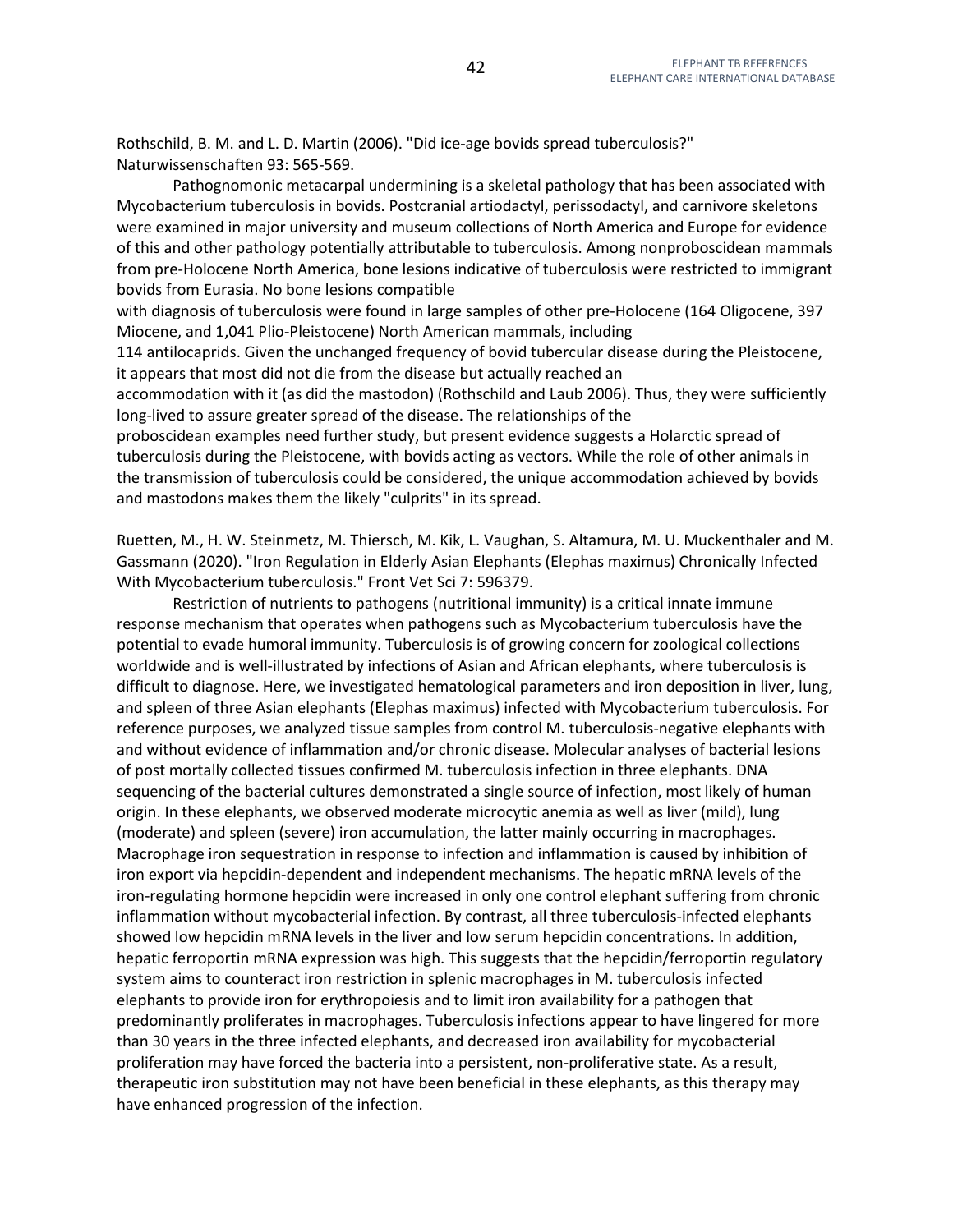Ryan, C. P. (1997). "Tuberculosis in circus elephants." Pulse Southern California Veterinary Medical Assoc(January): 8.

Sabin, J. E. (1990). "Joseph Hersey Pratt's cost-effective class method and its contemporary application." Psychiatry 53: 169-184.

Sahoo, N., S. K. Sahu, A. K. Das, D. Mohapatra, S. K. Panda, S. K. Gupta, B. K. Behera, A. Pahari and M. Dash (2021). "ELEPHANT ENDOTHELIOTROPIC HERPESVIRUS HEMORRHAGIC DISEASE OUTBREAK IN AN INDIAN ZOO." J Zoo Wildl Med 52(4): 1286-1297.

 Elephant endotheliotropic herpesvirus hemorrhagic disease (EEHV HD) is an acute viral infection of growing Asian elephants (Elephas maximus). Four apparently healthy subadult Asian elephants aged between 6 and 10 yr at Nandankanan Zoological Park (NKZP), India, died of EEHV HD during August-September 2019. All four elephants were rescued from different reserved forests of Odisha state at less than 1 yr of age and hand reared in the NKZP. Elephants exhibited the clinical signs of lethargy, head swelling, fever, loss of appetite, abdominal distension, scant urination and defecation, signs of colic, lameness, trunk discharge, cyanosis/ulceration of tongue, erratic behavior, and recumbence before death. Period of illness varied between 28 and 42 h. Thrombocytopenia was the common significant hematological observation. No significant biochemical alterations were recorded except for higher creatinine concentrations. Analysis of blood samples in RT-PCR assay using two different sets of primers and probes that targeted terminase gene and major DNA-binding protein gene followed by cPCR and sequencing was positive for EEHV-1A in all four animals. Postmortem examination of all four carcasses showed hemorrhages in internal organs, including the hard palate, heart, lungs, stomach, mesenteric lymph nodes, mesentery, colon serosa, spleen, liver, kidney, and meninges. Histopathology showed congestion and/or hemorrhages in heart, lung, brain, kidney, and liver. There was presence of intranuclear inclusion bodies in the sinusoidal epithelial cells. The outbreak of EEHV HD that resulted in the acute death of four juvenile captive Asian elephants within <30 d, the first of its kind documented in India, is increasing the fear of similar outbreaks in the future.

Sandin, R. L. (1996). "Polymerase chain reaction and other amplification techniques in mycobacteriology." Clinical Mycobacteriology 16(3): 617-639.

Sang, R., E. Kioko, J. Lutomiah, M. Warigia, C. Ochieng, M. O'Guinn, J. S. Lee, H. Koka, M. Godsey, D. Hoel, H. Hanafi, B. Miller, D. Schnabel, R. F. Breiman and J. Richardson (2010). "Rift Valley fever virus epidemic in Kenya, 2006/2007: the entomologic investigations." Am J Trop Med Hyg 83(2 Suppl): 28- 37.

 In December 2006, Rift Valley fever (RVF) was diagnosed in humans in Garissa Hospital, Kenya and an outbreak reported affecting 11 districts. Entomologic surveillance was performed in four districts to determine the epidemic/epizootic vectors of RVF virus (RVFV). Approximately 297,000 mosquitoes were collected, 164,626 identified to species, 72,058 sorted into 3,003 pools and tested for RVFV by reverse transcription-polymerase chain reaction. Seventy-seven pools representing 10 species tested positive for RVFV, including Aedes mcintoshi/circumluteolus (26 pools), Aedes ochraceus (23 pools), Mansonia uniformis (15 pools); Culex poicilipes, Culex bitaeniorhynchus (3 pools each); Anopheles squamosus, Mansonia africana (2 pools each); Culex quinquefasciatus, Culex univittatus, Aedes pembaensis (1 pool each). Positive Ae. pembaensis, Cx. univittatus, and Cx. bitaeniorhynchus was a first time observation. Species composition, densities, and infection varied among districts supporting hypothesis that different mosquito species serve as epizootic/epidemic vectors of RVFV in diverse ecologies, creating a complex epidemiologic pattern in East Africa.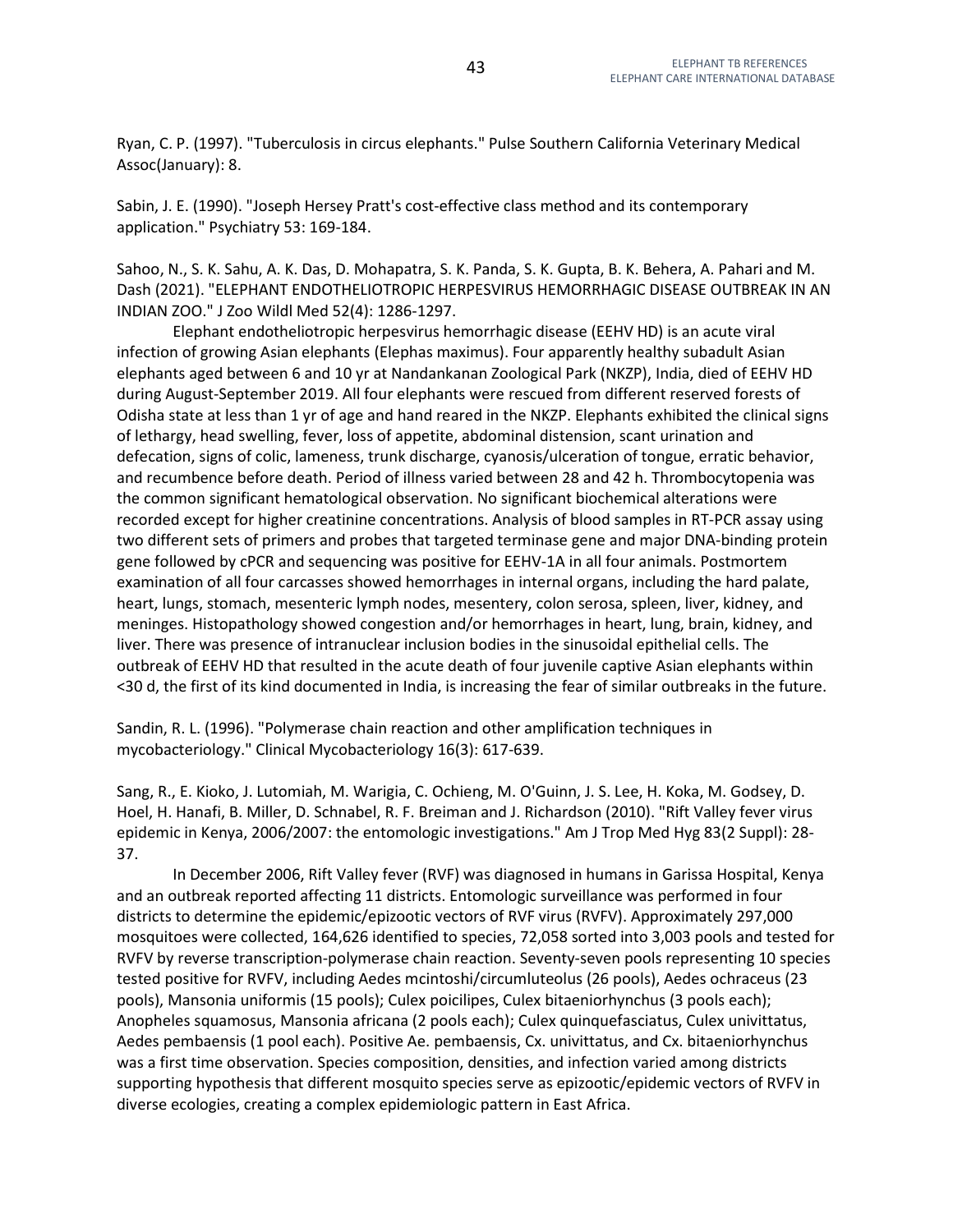Santos, N., T. Nunes, C. Fonseca, M. Vieira-Pinto, V. Almeida, C. Gortázar and M. Correia-Neves (2018). "Spatial analysis of wildlife tuberculosis based on a serologic survey using dried blood spots, Portugal." Emerging Infectious Diseases 24(12): 2169-2175.

 We investigated the spatial epidemiology of bovine tuberculosis (TB) in wildlife in a multihost system. We surveyed bovine TB in Portugal by serologic analysis of elutes of dried blood spots obtained from hunted wild boar. We modeled spatial disease risk by using areal generalized linear mixed models with conditional autoregressive priors. Antibodies against Mycobaterium bovis were detected in 2.4% (95% CI 1.5%–3.8%) of 678 wild boar in 2 geographic clusters, and the predicted risk fits well with independent reports of M. bovis culture. Results show that elutes are an almost perfect substitute for serum (Cohen unweighted  $k = 0.818$ ), indicating that serologic tests coupled with dried blood spots are an effective strategy for large-scale bovine TB surveys, using wild boar as sentinel species. Results also show that bovine TB is an emerging wildlife disease and stress the need to prevent further geographic spread and prevalence increase. © 2018, Centers for Disease Control and Prevention (CDC). All rights reserved.

Saunders, G. (1983). "Pulmonary Mycobacterium tuberculosis infection in a circus elephant." J. Am. Vet. Med. Assoc 183(11): 1311-1312.

Selye, H. (1956). Recent progress in stress research, with reference to tuberculosis. Personality, stress, and tuberculosis. P. J. Sparer. New York, Int. Univ. Press: 45-64.

Seneviratna, P., S. G. Wettimuny and D. Seneviratna (1966). "Fatal tuberculosis pneumonia in an elephant." VM SAC 60: 129-132.

 A fatal case of tuberculosis pneumonia with anemia and helminthiasis in a Ceylon elephant is reported. Acid-fast organisms resembling Mycobacterium tuberculosis and tubercular nodules were seen in large numbers in sections of the lung.

Shah, Y. and S. Paudel (2021). "Protect elephants from tuberculosis." Science 374(6569): 832-833.

Shah, Y., S. Paudel, K. Pandey, G. P. Gupta, E. S. Solo, J. Joshi, D. K. Pant and B. D. Pandey (2022). "Insights into transmission dynamics of Mycobacterium tuberculosis complex in Nepal." Tropical Medicine and Health 50(1).

 Tuberculosis (TB) is an infectious disease caused by Mycobacterium tuberculosis complex (MTBC) in humans and animals. Numbers of multi drug resistance TB (MDR-TB), extrapulmonary TB (EPTB) and zoonotic TB cases are increasingly being reported every year in Nepal posing a major public health problem. Therefore, the Government of Nepal should act immediately to strengthen the screening facilities across the country to be able to identify and treat the TB infected patients as well as detect zoonotic TB in animal species. Endorsement of One Health Act by the Government of Nepal is an opportunity to initiate the joint programs for TB surveillance among human and animal species using one health approach to reduce the TB burden in Nepal. © 2022, The Author(s).

Shojaei, H., J. G. Magee, R. Freeman, M. Yates, N. U. Horadagoda and M. Goodfellow (2000). "Mycobacterium elephantis sp. nov., a rapidly growing non-chromogenic Mycobacterium isolated from an elephant." International Journal of Systematic and Evolutionary Microbiology 50(5): 1817-1820.

 A strain isolated from a lung abscess in an elephant that died from chronic respiratory disease was found to have properties consistent with its classification in the genus Mycobacterium. An almost complete sequence of the 16S rDNA of the strain was determined following the cloning and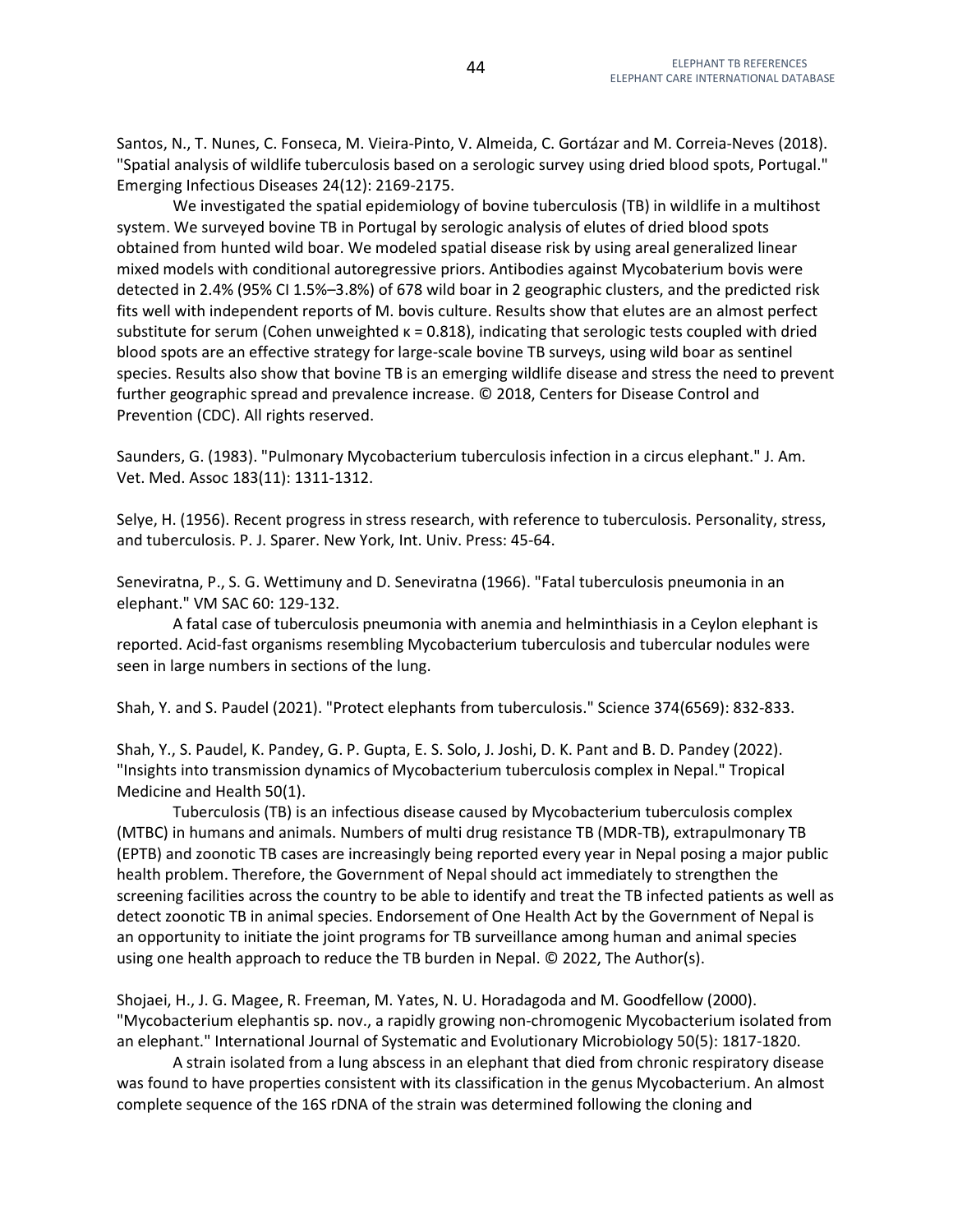sequencing of the amplified gene. The sequence was aligned with those available on mycobacteria and phylogenetic trees inferred by using three tree-making algorithms. The organism, which formed a distinct phyletic line within the evolutionary radiation occupied by rapidly growing mycobacteria, was readily distinguished from members of validly described species of rapidly growing mycobacteria on the basis of its mycolic acid pattern and by a number of other phenotypic features, notably its ability to grow at higher temperatures. The type strain is Mycobacterium elephantis DSM 44368T. The EMBL accession number for the 16S rDNA sequence of strain 484T is AJ010747.

Snider, D. E., Jr., W. D. Jones and R. C. Good (1984). "The usefulness of phage typing Mycobacterium tuberculosis isolates." Am. Rev. Respir. Dis 130: 1095-1099.

 Mycobacteriophage typing of Mycobacterium tuberculosis isolates was used as an epidemiologic aid in investigating the transmission of tuberculosis in community, industrial, and institutional outbreaks. The technique was also useful in other situations, e.g., documenting congenital transmission of infection and distinguishing exogenous reinfection from endogenous reactivation. Additional studies are indicated to further explore the value of phage typing for tracking the transmission of tuberculosis in the community

Songthammanuphap, S., S. Puthong, C. Pongma, A. Buakeaw, T. Prammananan, S. Warit, W. Tipkantha, E. Kaewkhunjob, W. Yindeeyoungyeon and T. Palaga (2020). "Detection of Mycobacterium tuberculosis complex infection in Asian elephants (Elephas maximus) using an interferon gamma release assay in a captive elephant herd." Sci Rep 10(1): 14551.

 Tuberculosis is highly contagious disease that can be transmitted between humans and animals. Asian elephants (Elephas maximus) in captivity live in close contact with humans in many Asian countries. In this study, we developed an interferon gamma release assay (IGRA) for elephant TB detection using antigens from the MTB complex (MTBC) and nontuberculous mycobacteria (NTM) as stimulating antigens (PPD, ESAT6, CFP10) to elicit a cell-mediated immune response (CMIR). The developed assay was applied to an elephant herd of more than 60 animals in Thailand, and the results were compared with those obtained through serological detection. IGRA has sufficient sensitivity for detecting elephant interferon gamma (eIFNγ) from specific antigen-stimulated PBMCs. Among 60 animals tested, 20 samples (33.3%) showed negative results for both MTBC and NTM infection. Eighteen samples (30%) showed positive responses against PPD from M. bovis and/or ESAT6 and CFP10, indicating MTBC infection. In contrast, only 15.6% showed seropositivity in a commercial serological test kit for elephant TB. The discrepancies between serological and CMIR highlight that the two methods may detect different stages of elephant TB. Therefore, employing both tests may enable them to complement each other in correctly identifying elephants that have been exposed to MTBC.

Sookaromdee, P. and V. Wiwanitkit (2020). "Zoonotic possibility of tuberculosis from domestic elephants: a case assessment from Thailand." Egyptian Journal of Chest Diseases and Tuberculosis 69(3): 447-448.

 Background Tuberculosis is an important medical problem which is at present a public health problem around the world. Zoonotic tuberculosis is a new emerging problem and has become an important issue today. The elephant tuberculosis is the specific kind of animal tuberculosis. Zoonotic tuberculosis from elephants is an interesting situation that becomes the new concern in the community where domestic elephants are common. Methods In this article, the authors specifically perform a mathematical model study to assess zoonotic possibility of tuberculosis from domestic elephants based on the available data in Thailand. Results According to this study, the prediction on the transmission rate is equal to 54.5% focusing on zoonotic transmission from domestic elephants to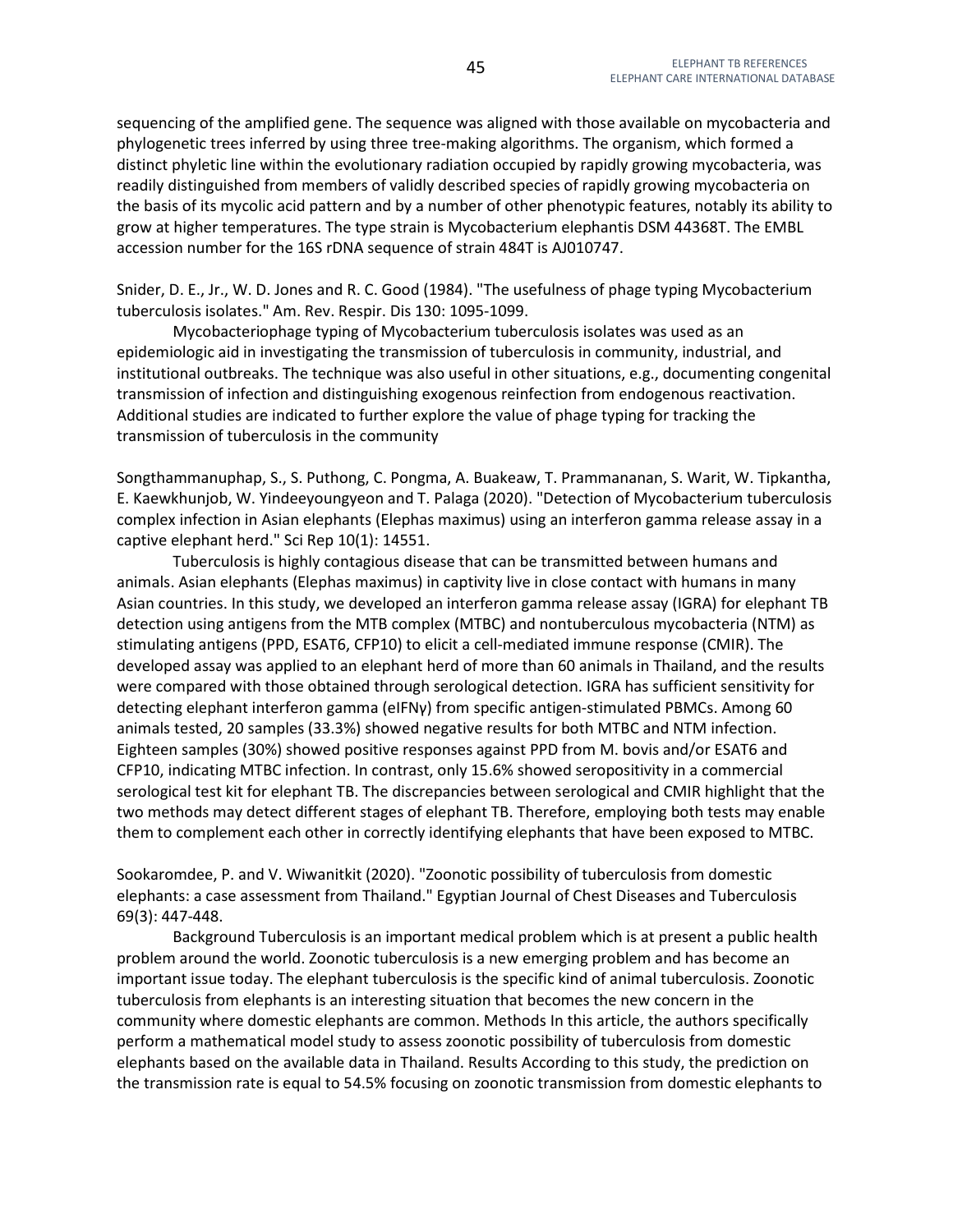humans. Conclusion In this article, the authors assessed the possibility of zoonotic tuberculosis from the domestic elephant. It can be seen that there is a high chance.

Steinmetz, H. and M. Rutten (2016). TB or Not TB: Diagnosis of tuberculosis in a group of Asian elephants (Elephas maximus). AAZV /EAZWV/IZW Joint Conference, Atlanta GA.

 Animal and human health is inextricably interwoven; a good example is tuberculosis (TB). Although recognized as a disease of elephants for over 20 centuries, investigations into TB's prevalence in the captive Asian elephant (Elephas maximus) population only go back 20 yr.3,4 The increasing problem of human TB combined with the susceptibility of elephants and the close contact between human and elephant, makes surveillance based on reliable early diagnosis essential.3 Although the availability of diagnostics for clinical applications has improved in recent years, there is still a wide discrepancy between their sensitivities and specificities.1,2

In a group of 10 Asian elephants, tuberculosis was suspected from clinical observations and various clinical tests. Nevertheless, despite over 200 trunk washes being taken for analysis over a period of 14 mo, culture and RT-PCR tests for M. tuberculosis were negative. Three animals were euthanatized due to severe geriatric health problems. Pathologic examination revealed typical M. tuberculosis lesions in lung and lymph nodes. Culture and RT-PCR performed from the lesions, of postmortem collected tracheal secretions and of stomach wall tissues confirmed M. tuberculosis infection.

Based on these results, utilization of a combination of clinical signs (e.g., chronic weight loss), standard tests (e.g., comparative intradermal tuberculin test, trunk wash culture or PCR) and newer serologic tests (e.g., sero-diagnostic tests - Dual Path Platform [DPP] VetTB and multiantigen print immunoassay [MAPIA]), and repeated testing to increase antemortem validity are recommended. Gastric and bronchial lavage should also be investigated to improve accuracy of antemortem diagnostics.

Stringfield, C. E., P. Oh, R. Granich, J. Scott, B. Sun, M. Joseph, J. Flood and C. J. Sedgwick (2004). Epidemiologic investigation of a Mycobacterium tuberculosis infection of multiple animal species in a metropolitan zoo. 2004 PROCEEDINGS AAZV, AAWV, WDA JOINT CONFERENCE.

 From 1997 to 2000, six cases of Mycobacterium tuberculosis (TB) infection were diagnosed in three species of animals at, or recently originating from, the Los Angeles Zoo. Restriction fragment length polymorphism (RFLP) analysis showed that five of six animal isolates shared an identical IS6110 pattern, with the sixth differing only by one additional band. A multiinstitutional epidemiologic investigation was conducted to identify and interrupt possible transmission among the animal cases, and to screen personnel for active TB infection and TB skin-test conversion. Animal Cases

In April and October of 1994, Asian elephant (Elephas maximus) #1 and Asian elephant #2 arrived at the Los Angeles Zoo from a private elephant facility where they had lived together. They were housed together at the zoo until November of 1996 when elephant #2 was returned to the facility for several months before transfer to another zoo. In the spring of 1997, Elephant #1 (30 yr old) died of salmonellosis, with M. tuberculosis found in granulomatous lymph node lesions from the thoracic and abdominal cavities, and Elephant #2 (30 yr old) was found to have a positive trunk wash culture for M. tuberculosis. In July of 1998, one of a closed herd of three Rocky Mountain goats (Oreamnos americanus) consisting of a sire and two offspring, died of pulmonary M. tuberculosis at 6 yr of age. The goat's asymptomatic herdmates were screened and had negative chest radiographs and tracheal wash cultures, but one of the two goats was positive on tuberculin skin-test. In October of 1998, a clinically normal Black rhinocerus (Diceros bicornis) was diagnosed with Mycobacerium tuberculosis after a positive skin test and nasal wash culture. In the winter of 1998, the two remaining goats were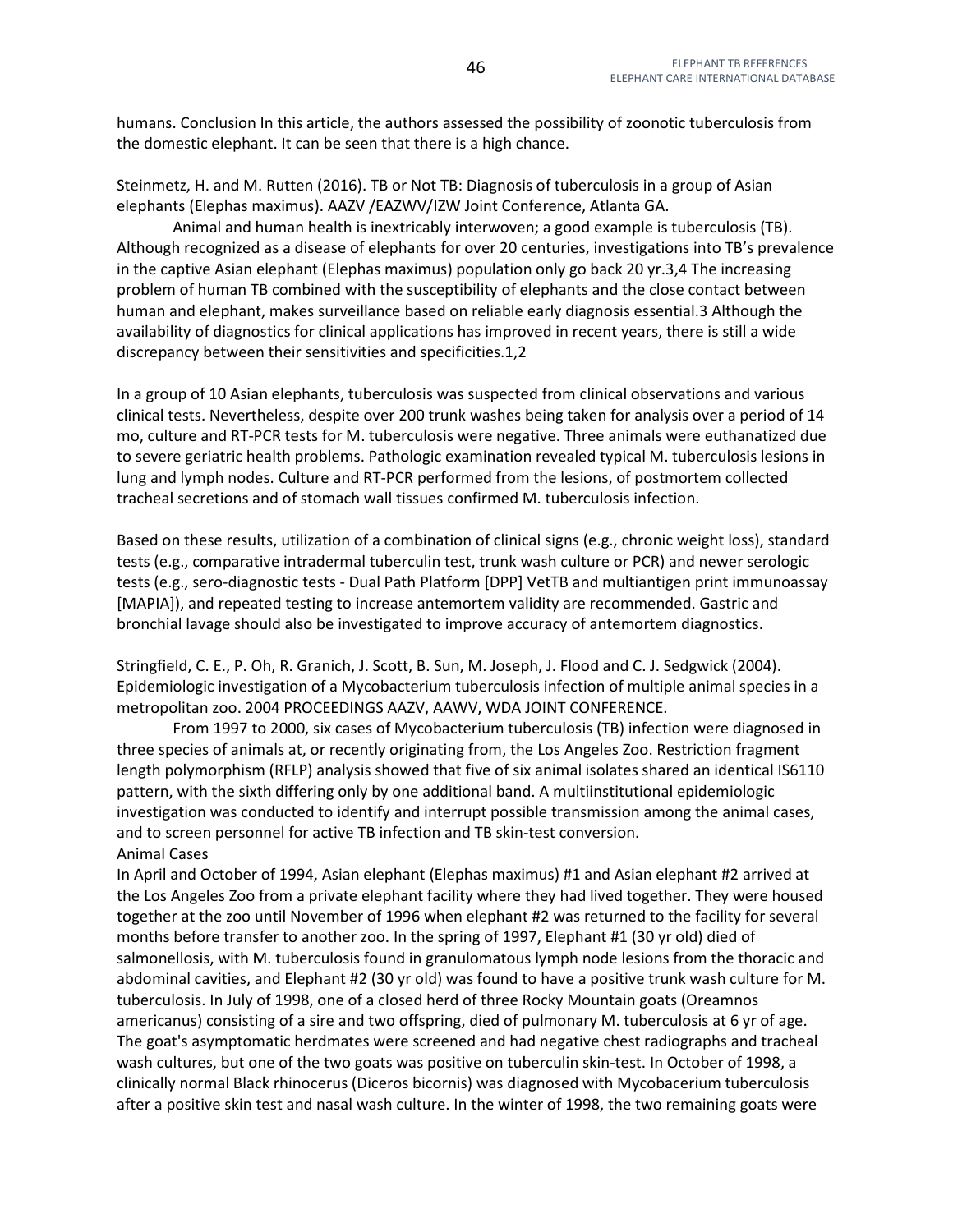evaluated again with negative chest radiographs and tracheal wash cultures. However, 1 yr later, both were humanely euthanatized at 8 and 12 yr of age due to clinical evidence of tuberculosis on chest radiographs (both animals), and active clinical signs in one (neither were able to be orally treated). In January of 2001, a rhino was humanely euthanatized after a protracted illness that was nonresponsive to aggressive treatment. The rhino was found to have severe multifocal hemosiderosis and atypical mycobacterial infection in her lungs, with no M. tuberculosis cultured. This animal had been treated with oral Isoniazid and Rifampin for 1 yr, cultured routinely, and was never culture positive again. Epidemiologic Investigation

Investigators examined medical and location histories of the affected animals, animal handling practices, health-care procedures, and performed an infection control assessment of the animal compounds and health-care facilities (including measuring air flow in the compounds by smoke testing). We conducted a review of zoo employee medical records for evidence of TB symptoms, tuberculin skin-test results, and chest radiograph information. A list of current and former employees was cross-matched with reported TB cases in the California state registry from 1985 to 2000. As part of the annual occupational health screening in June of 2000, zoo employees underwent questioning regarding TB symptoms, received tuberculin skin tests, and completed a questionnaire on medical history, job type, and history of contact with the infected animals. Epidemiologic Findings

No common cross-species contact outside the animal compounds and no contact with an infectious human were found. The distance at which the public was kept from the animals and the distance of the compounds from each other (the elephant compound was 27 meters from the rhino compound and the goat compound was 90 m from both) suggests that direct transmission was unlikely. No active TB cases in humans were found, and no matches were found in the database of reporte d cases. The RFLP analysis of this strain of M. tuberculosis matched that of three elephants with which #1 and #2 were housed at a private elephant facility from September of 1993-February of 1994.1 We hypothesize that elephants #1 and #2 were infected at the private facility and were shipped with latent M. tuberculosis infection in 1994, subsequently infecting the black rhino and Mountain goats at the Los Angeles Zoo. Of interest, animal caretaking and animal contact were not associated with a positive tuberculin skintest, while groundskeepers were found to have an increased risk of tuberculin skin-test conversion compared with other job categories. Employees attending the elephant necropsy and employees who trained elephants were more likely to have tuberculin skin-test conversion than those who did not. Conclusion

This is the first documented human and veterinary epidemiologic investigation of Mycobacterium tuberculosis affecting multiple species in a zoo. 2 No evidence of transmission from humans to animals or active infections in humans were found. Genotyping evidence strongly suggests transmission from one species to another, although no evidence of transmission was discovered. Human tuberculin skintest conversions associated with the elephants were most likely due to lack of respiratory protection for these employees when the risk of TB infection was not known. The finding that groundskeepers and not animal handlers were associated with a higher risk of tuberculin skin-test conversion was surprising, and we hypothesized that this may have to do with groundskeepers as a group being more likely to have

# been born outside of the United States.

Control measures to eliminate the spread of disease to people and animals were undertaken immediately and throughout this outbreak, and no further cases of M. tuberculosis have been diagnosed at the zoo in the past 3 yr despite ongoing surveillance. Four elephants and three rhinos that had direct contact with the infected animals remain TB negative by trunk and nasal wash culture methods as outlined by the USDA for elephant TB surveillance. Methods of indirect transmission in mammalian zoo species and causes of variability in infection and morbidity within and among species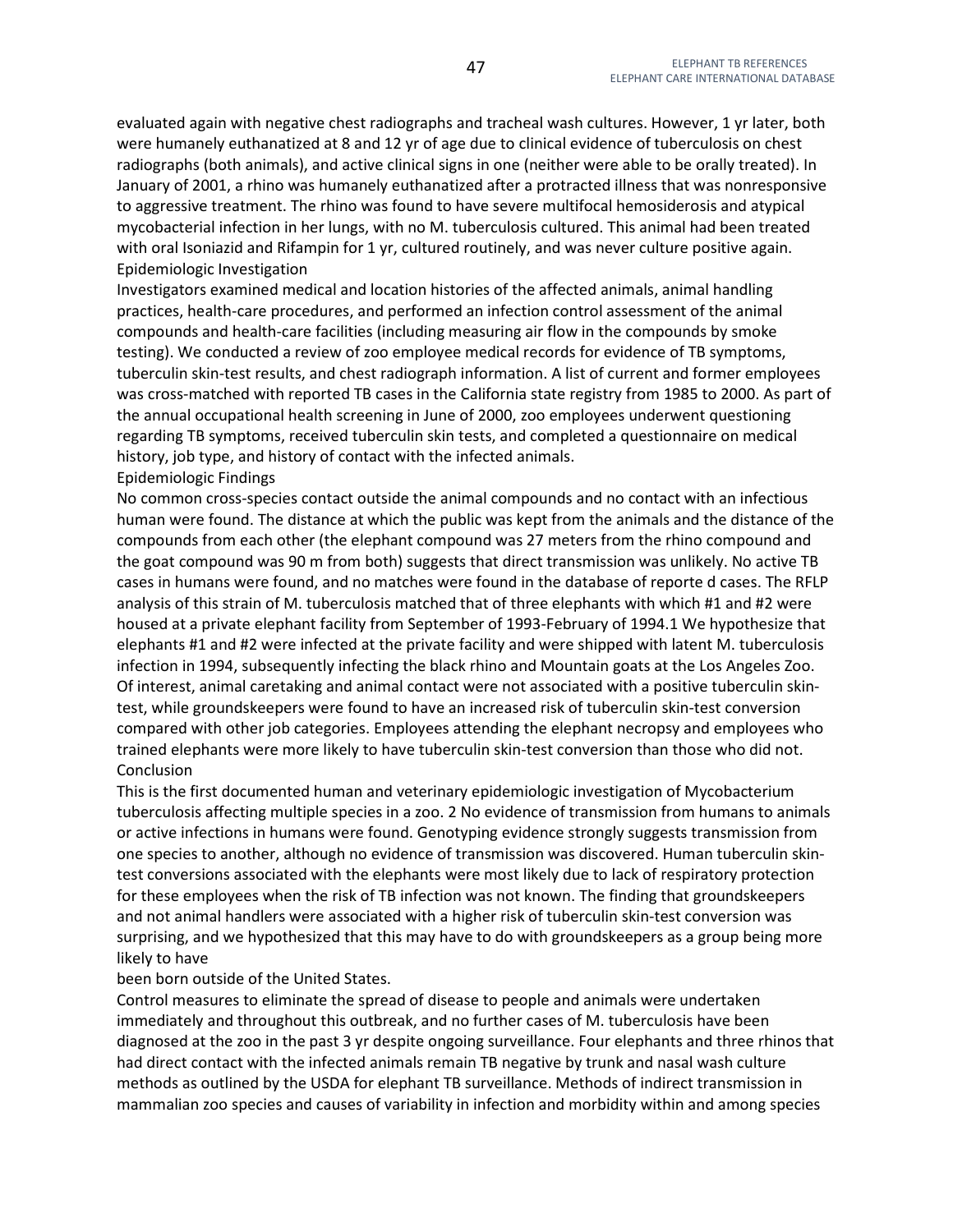warrant further investigation. Ongoing vigilance, occupational health programs and infection control measures in potentially exposed animals are recommended to prevent ongoing transmission of M. tuberculosis in zoo settings.

Acknowledgments

The authors thank the Animal Care and Animal Health staff of the Los Angeles Zoo who cared so well for these animals, and the veterinarians (including consulting pathologists), technicians, and medical records staff who collected, analyzed, and organized the clinical data. We could not have performed this evaluation without Sue Thisdell, Safety Officer at the Los Angeles Zoo; Jothan Staley and Donna Workman-Malcom of the City of Los Angeles Occupational Health Services Division; Lee Borenstein, Elenor Lehnkering, Patrick Ryan, Jeanne Soukup, and Annette Nita of the Los Angeles County Department of Health Services; and Diana Whipple for her RFLP expertise. LITERATURE CITED

1. Mikota, S.K., L. Peddie, J. Peddie, R. Isaza, F. Dunker, G. West, W. Lindsay, R.S.Larsen, M. D. Salman, D. Chatterjee, J. Payeur, D. Whipple, C. Thoen, D. Davis, C. Sedgwick, R.J. Montali, M. Ziccardi, J. Maslow. 2001. Epidemiology and diagnosis of Mycobacterium tuberculosis in captive asian elephants (Elephas maximus). J. Zoo Wildl. Med. 32: 1-16.

2. Oh, P., R. Granich, J. Scott, B. Sun, M. Joseph, C. Stringfield, S. Thisdell, J. Staley, D. Workman-Malcolm, L. Borenstein, E. Lehnkering, P. Ryan, J. Soukup, A.Nitta, J. Flood. 2002. Human exposure following Mycobacterium tuberculosis infection of multiple animal species in a metropolitan zoo. Emerging Infectious Diseases. 8 (11): 1290-1293.orte

Suga, S., Y. Mukai, S. Ishikawa, S. Yoshida, S. Paudel and T. Wada (2021). "Intensive treatment of a captive bornean elephant (elephas maximus borneensis) infected with mycobacterium caprae in Japan." Journal of Zoo and Wildlife Medicine 51(4): 1062-1066.

 In 2015, an estimated 17-year-old female Bornean elephant (Elephas maximus borneensis) at Fukuyama Zoo in Japan exhibited anorexia and significant weight loss. Pan-susceptible Mycobacterium tuberculosis complex (MTBC) was isolated from vaginal discharge, oral mucus, urine, and fecal samples by culture. The isolate was identified as Mycobacterium caprae by genetic analysis. Isoniazid, pyrazinamide, and levofloxacin were administered rectally. Body weight increased to normal, but subsequently decreased again. Elevation of liver enzymes occurred, likely related to the increase in isoniazid dosage. After recovery from side effects, the elephant's weight increased further. However, isoniazid-resistant M. caprae was isolated from oral mucus after anti-tuberculosis drug treatment for 9 mo. The regimen was changed to rifampicin, pyrazinamide, ethambutol, and levofloxacin, administered orally or rectally. The 18-mo treatment was completed in October 2018. This elephant has shown no clinical sign since. No MTBC-positive sample had been obtained as of March 2020. © Copyright 2020 by American Association of Zoo Veterinarians.

Swift, B. M. C., N. Meade, E. S. Barron, M. Bennett, T. Perehenic, V. Hughes, K. Stevenson and C. E. D. Rees (2020). "The development and use of Actiphage® to detect viable mycobacteria from bovine tuberculosis and Johne's disease-infected animals." Microbial Biotechnology 13(3): 738-746.

 Here, we describe the development of a method that exploits bacteriophage D29 as a lysis agent for efficient DNA extraction from low numbers of mycobacterial cells. This method (Actiphage®) used in combination with PCR achieved rapid and sensitive (LOD ≤ 10 cell ml-1) detection and identification of viable, pathogenic mycobacteria in blood samples within 6 h. We demonstrate that mycobacteriophage D29 can be used to detect a range of mycobacteria from clinical blood samples including both Mycobacterium tuberculosis complex and Mycobacterium avium subsp. paratuberculosis without the need for culture and confirms our earlier observations that a low-level bacteraemia is associated with these infections in cattle. In a study of M. bovis-infected cattle (n = 41),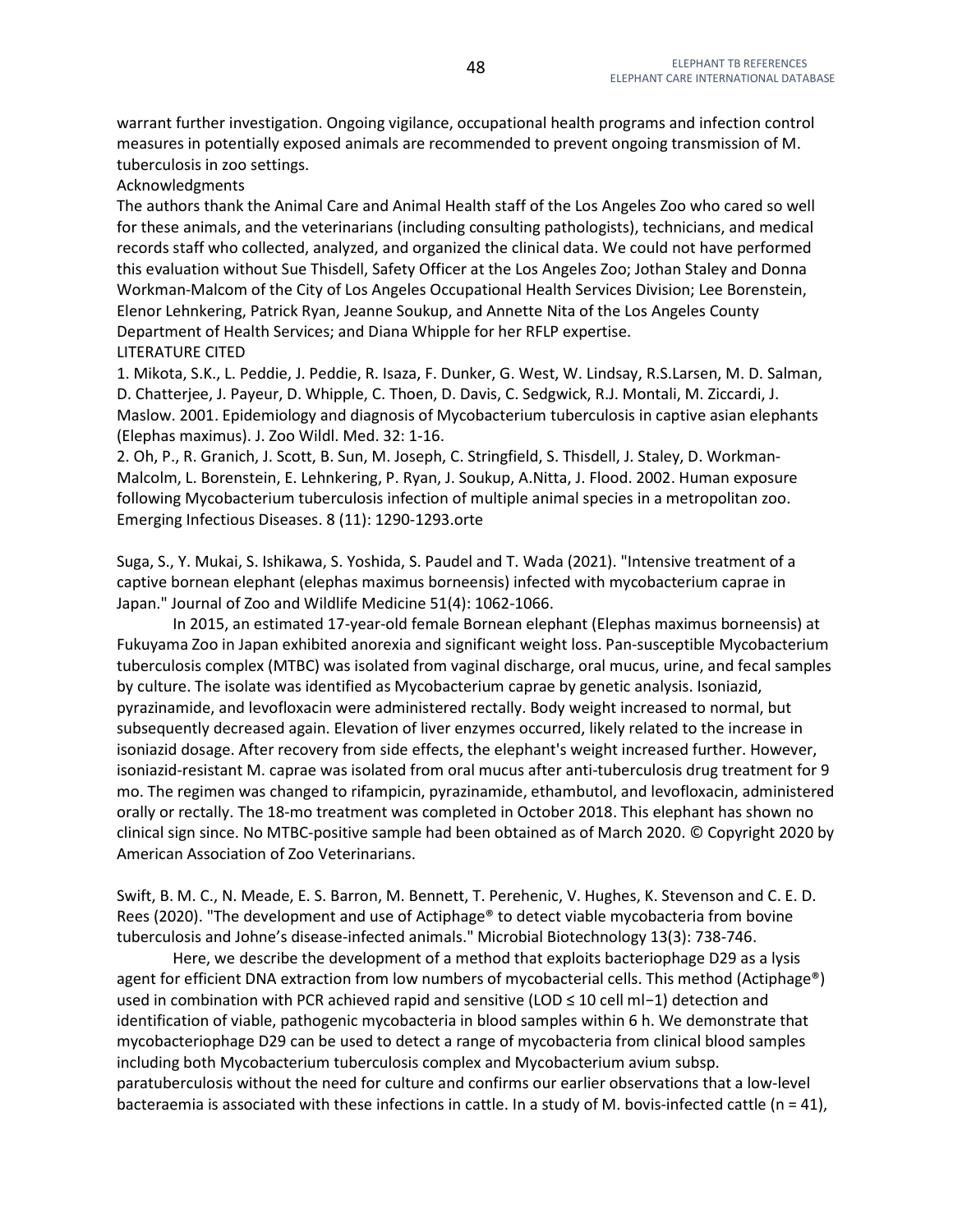the sensitivity of the Actiphage® method was 95 % (95 % CI; 0.84–0.99) and specificity was 100 % (95% CI; 0.92-1). We further used Actiphage<sup>®</sup> to demonstrate viable Mycobacterium avium subsp. paratuberculosis is present in the blood of Johne's infected cattle. This method provides a revolutionary new tool for the study of infections caused by these difficult to grow pathogens. © 2019 The Authors. Microbial Biotechnology published by John Wiley & Sons Ltd and Society for Applied Microbiology.

Szydlowski, M. (2022). "Elephants in Nepal: Correlating disease, tourism, and welfare." Journal of Applied Animal Welfare Science.

 Asian elephants and humans have long shared their lives, but recent changes in human perspectives on animal use have created ripples through the small country of Nepal. Captive elephants are caught in the crossfire between local communities, elephant owners, mahouts, and NGOs in debates over their treatment, health, welfare and use in tourism. In addition, zoonotic disease, natural disasters and political strife affect the lives of captive elephants and mahouts. For example, during the COVID-19 pandemic, elephants, caregivers and owners found themselves facing income loss, decreased welfare from housing and husbandry issues, and food shortages. Many owners sold elephants, fired mahouts, and "quit" the tourism industry. Others sought help from outside organizations, community members, and governmental agencies to retain ownership of what they viewed as valuable commodities. NGOs and grassroots organizations assisted in the hopes of keeping elephants in Nepal, thus preventing them from long, treacherous walks across the border and into situations where they might face further welfare decreases. This article combines elephant stable visits and interviews with mahouts, owners, NGO, and government staff between January 2019 and December 2021. It highlights the ongoing health and welfare challenges faced by elephants and mahouts in Nepal. © 2022 Informa UK Limited, trading as Taylor & Francis Group.

Thieringer, H. (1911). About tuberculosis in an elephant. Berl. Tierarztl. Wschr Ueber Tuberkulose bei einem Elefanten. 27: 234-235.

Thoen, C. O. (1988). "Tuberculosis." J. Am. Vet. Med. Assoc 193(9): 1045-1048.

Thoen, C. O. and E. M. Himes (1980). Mycobacterial infections in exotic animals. The comparative pathology of zoo animals. R. J. Montali and G. Migaki. Washington,D.C., Smithsonian Institution Press: 241-245.

 Mycobacteria were isolated from 59% of the 826 specimens submitted from exotic animals suspected of having tuberculosis. Mycobacterium bovis and Mycobacterium tuberculosis accounted for 61% of the isolations from nonhuman primates. Mycobacterium bovis was the organism most frequently isolated from hoofed animals and Mycobacterium avium was most commonly isolated from birds. The distribution, pathogenesis, diagnosis, and control of tuberculosis in exotic animals is discussed.

Thoen, C. O. and E. M. Himes (1981). Tuberculosis. Infectious diseases of wild mammals. J. W. Davis, L. H. Karstad and D. O. Trainer. Ames, Iowa, The University of Iowa Press.

Thoen, C. O., K. Mills and M. P. Hopkins (1980). "Enzyme linked protein A: An enzyme-linked immunosorbent assay reagent for detecting antibodies in tuberculous exotic animals." Am. J. Vet. Res 41(5): 833-835.

 An enzyme-linked immunosorbent assay (ELISA) was developed, using protein A labeled with horseradish peroxidase for detecting antibodies in tuberculous exotic animals (llamas, rhinoceroses,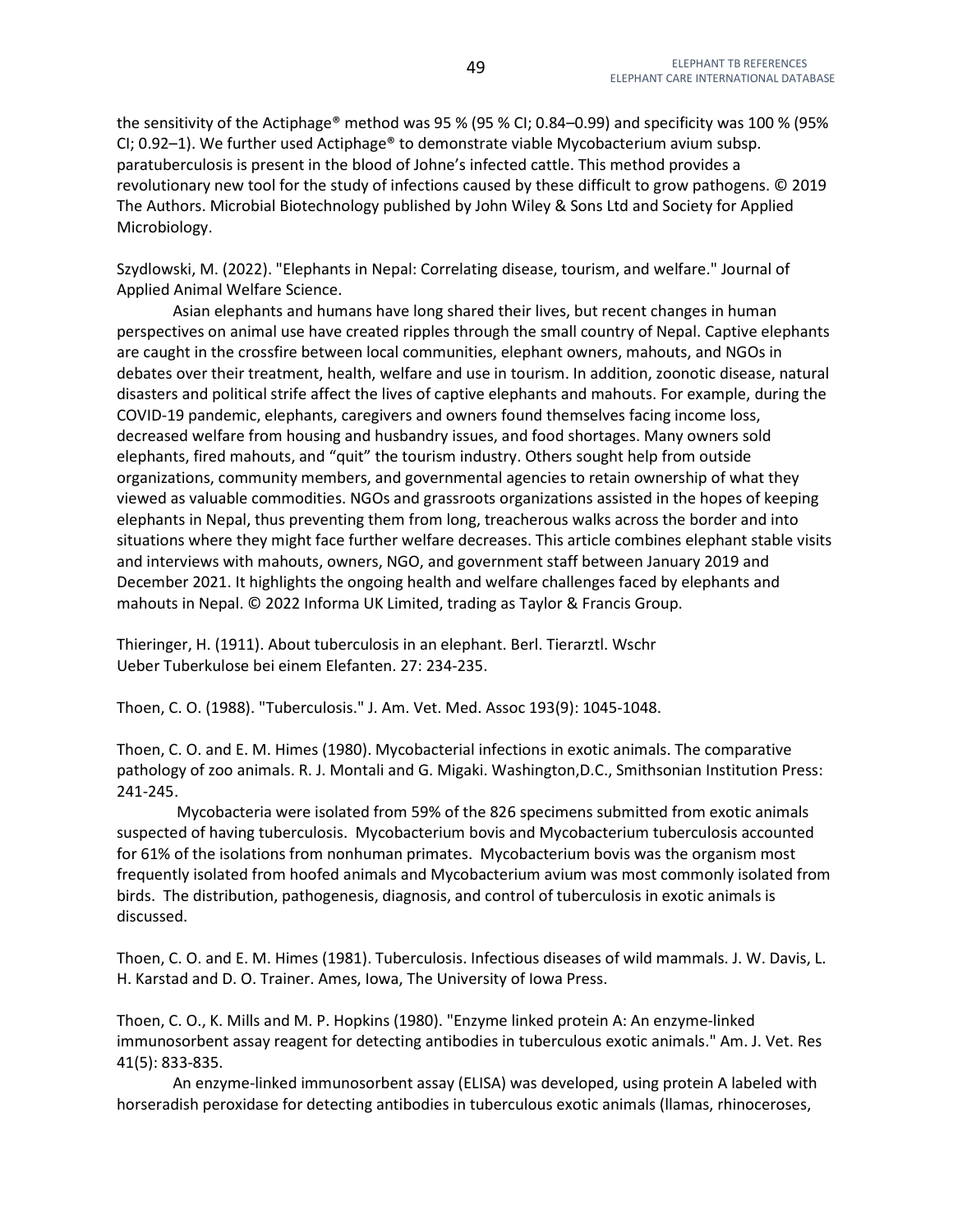elephants). The modified ELISA provides a rapid procedure for screening several animal species simultaneously for tuberculosis without the production of specific anti-species conjugates. Heat-killed cells of Mycobacterium bovis and M. avium and purified protein-derivative tuberculin of M. bovis were used as antigens for ELISA.

Thoen, C. O., W. D. Richards and J. L. Jarnagin (1977). "Mycobacteria isolated from exotic animals." J. Am. Vet. Med. Assoc 170(9): 987-990.

Tollis, M., E. Ferris, M. S. Campbell, V. K. Harris, S. M. Rupp, T. M. Harrison, W. K. Kiso, D. L. Schmitt, M. M. Garner, C. A. Aktipis, C. C. Maley, A. M. Boddy, M. Yandell, C. Gregg, J. D. Schiffman and L. M. Abegglen (2021). "Elephant Genomes Reveal Accelerated Evolution in Mechanisms Underlying Disease Defenses." Mol Biol Evol 38(9): 3606-3620.

 Disease susceptibility and resistance are important factors for the conservation of endangered species, including elephants. We analyzed pathology data from 26 zoos and report that Asian elephants have increased neoplasia and malignancy prevalence compared with African bush elephants. This is consistent with observed higher susceptibility to tuberculosis and elephant endotheliotropic herpesvirus (EEHV) in Asian elephants. To investigate genetic mechanisms underlying disease resistance, including differential responses between species, among other elephant traits, we sequenced multiple elephant genomes. We report a draft assembly for an Asian elephant, and defined 862 and 1,017 conserved potential regulatory elements in Asian and African bush elephants, respectively. In the genomes of both elephant species, conserved elements were significantly enriched with genes differentially expressed between the species. In Asian elephants, these putative regulatory regions were involved in immunity pathways including tumor-necrosis factor, which plays an important role in EEHV response. Genomic sequences of African bush, forest, and Asian elephant genomes revealed extensive sequence conservation at TP53 retrogene loci across three species, which may be related to TP53 functionality in elephant cancer resistance. Positive selection scans revealed outlier genes related to additional elephant traits. Our study suggests that gene regulation plays an important role in the differential inflammatory response of Asian and African elephants, leading to increased infectious disease and cancer susceptibility in Asian elephants. These genomic discoveries can inform future functional and translational studies aimed at identifying effective treatment approaches for ill elephants, which may improve conservation.

Turenne, C., P. Chedore, J. Wolfe, F. Jamieson, K. May and A. Kabani (2002). "Phenotypic and molecular characterization of clinical isolates of Mycobacterium elephantis from human specimens." J Clin Microbiol 40(4): 1230-1236.

 Eleven strains of a rapidly growing mycobacterium were isolated from patient specimens originating from various regions of the province of Ontario, Canada, over a 2-year period. Unique highperformance liquid chromatography (HPLC) and PCR-restriction enzyme pattern analysis (PRA) profiles initially suggested a new Mycobacterium species, while sequencing of the 16S rRNA gene revealed a sequence match with Mycobacterium sp. strain MCRO 17 (GenBank accession no. X93028), an isolate determined to be unique which is to date uncharacterized, and also a close similarity to M. elephantis (GenBank accession no. AJ010747), with six base pair variations. A complete biochemical profile of these isolates revealed

a species of mycobacteria with phenotypic characteristics similar to those of M. flavescens. HPLC, PRA, and 16S rRNA sequencing of strain M. elephantis DSM 44368(T) and result comparisons with the clinical isolates revealed that these strains were in fact M. elephantis, a newly described species isolated from an elephant. All strains were isolated from human samples, 10 from sputum and 1from an axillary lymph node.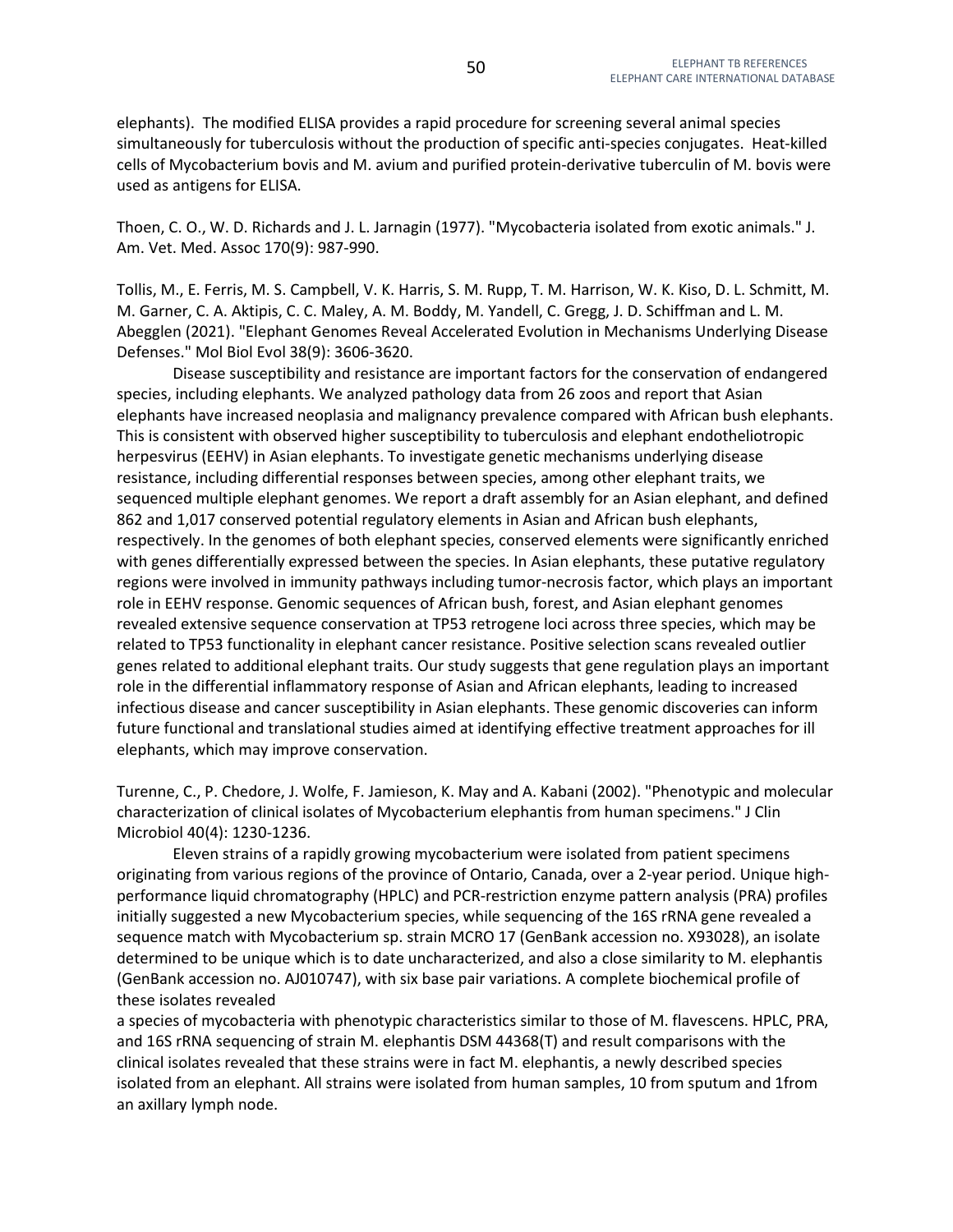Une, Y. and T. Mori (2007). "Tuberculosis as a zoonosis from a veterinary perspective." Comp Immunol Microbiol Infect Dis 30: 415-425.

 Tuberculosis is an important disease among many zoonoses, because both Mycobacterium tuberculosis and Mycobacterium bovis, which are the major causes of tuberculosis, are highly pathogenic, infect many animal species and thus are likely to be the source of infection in humans. In particular, monkeys are highly susceptible to these bacteria and are important spreaders. Recently, two outbreaks of M. tuberculosis occurred in four different kinds of monkeys and humans were also infected with the disease in Japan. In zoos, tuberculosis was reported not only in monkeys, but also in several different kinds of animals, including elephants. Pets such as dogs and cats are believed to be generally less susceptible to M. tuberculosis, but in this article we introduce a case of infection from man to dog by close contact. Japan is one of the few countries that have been able to control M. bovis infection. In other countries, however, cases of bovine tuberculosis and human M. bovis infection have been reported, and thus further attention is still required in the future.

Unuma, K., R. Watanabe, N. Hirayama and K. Uemura (2020). "Autopsy Identification of Viable Mycobacterium Tuberculosis in the Lungs of a Markedly Decomposed Body." Journal of Forensic Sciences 65(6): 2194-2197.

 Various infectious diseases, including COVID-19, MERS, and tuberculosis, are global public health issues. Tuberculosis, which is caused by Mycobacterium tuberculosis (MTB), is highly contagious and can be transmitted through inhalation of the bacteria. However, it has been assumed that the infectiousness of bacteria and viruses in dead bodies weakens as the time from death increases. In particular, there is little awareness of infection control measures concerning decomposed bodies or even the need for such measures. The deceased, in whom we discovered MTB 3 months following her death, was a woman in her 80s who died at home. We performed judicial autopsy, because police suspected homicide when her husband hanged himself. Obtained organs were used for microscopic examination by hematoxylin–eosin staining and Ziehl–Neelsen staining. In addition, real-time PCR and mycobacterial culture testing using Ogawa's medium were performed for the detection of MTB. We found that the MTB in the decomposed body remained viable and potentially infectious. To identify the bacterial strain further, we performed DNA-DNA hybridization and identified the strain as MTB complex. Potentially infectious live MTB survived in the dead body far longer than had been previously reported. Pathologists should consider microbial culture tests for all autopsied cases in which the decedent's medical history or macro-examination suggests possible infection, even when a long duration of time has passed since death. Pathologists and specialists who perform autopsies should recognize that all dead bodies are potentially infectious, including those in which long periods have elapsed since death. © 2020 American Academy of Forensic Sciences

Urbain, A. (1938). Tuberculosis in wild animals in captivity. Ann. Inst. Pasteur Tuberculose chez animaux sauvages en captivite. 61: 705-730.

van Sandwyk, J. H., N. C. Bennett, R. Swanepoel and A. D. S. Bastos (2013). "Retrospective genetic characterisation of Encephalomyocarditis viruses from African elephant and swine recovers two distinct lineages in South Africa." Veterinary Microbiology 162(1): 23-31.

 Encephalomyocarditis virus (EMCV) outbreaks are rare in southern Africa. Only two have been reported to date from South Africa, both coinciding with rodent irruptions. The first outbreak manifested as acute myocarditis in pigs in 1979, whilst the second, occurring from 1993 to 1994, was linked to the deaths of 64 free-ranging adult African elephants (Loxodonta africana). The P1 genome region, inclusive of the flanking leader (L) and 2A genes, of three South African isolates, one from swine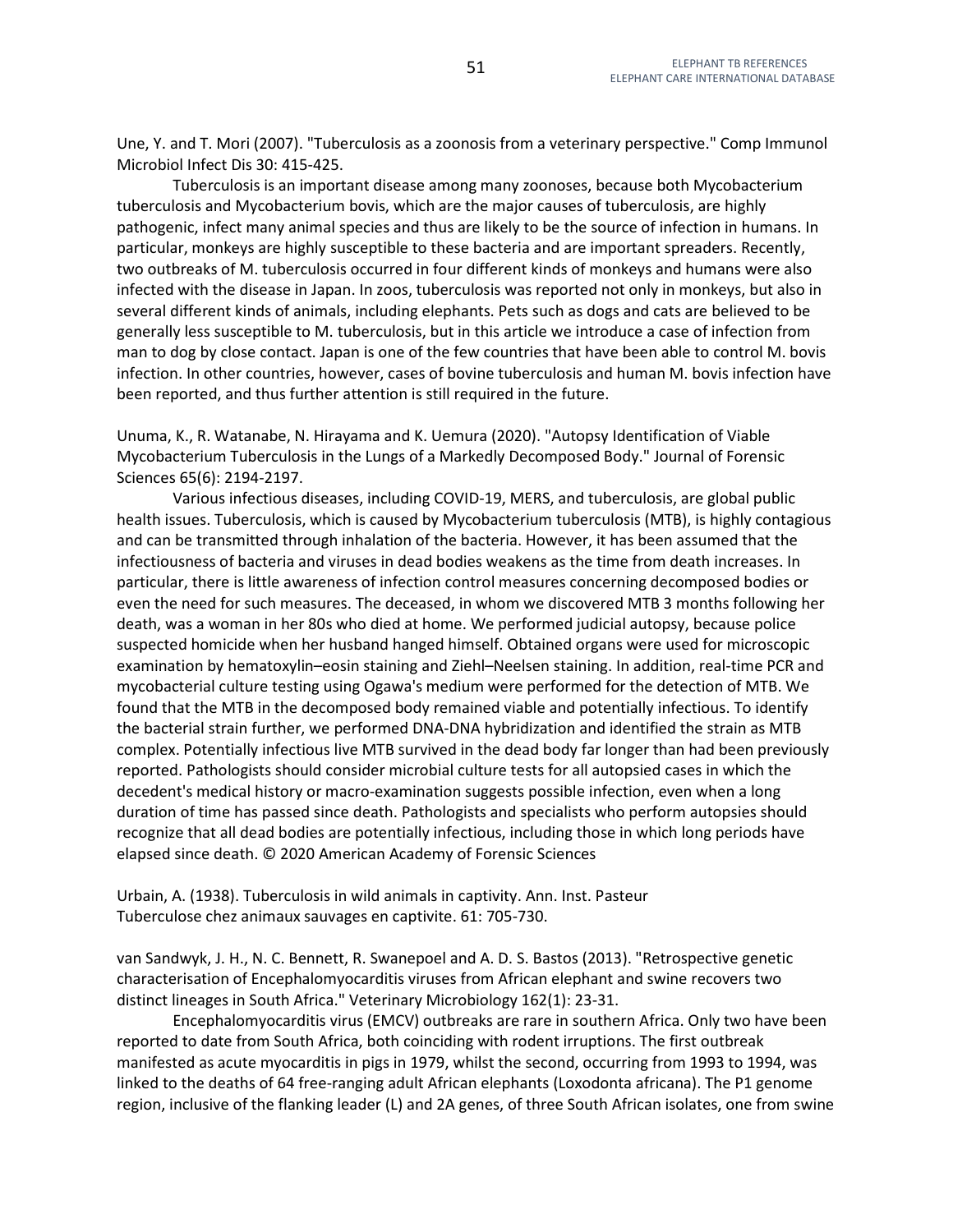and two from elephants, was characterised by PCR amplification and sequencing of up to 11 overlapping fragments. In addition to the resulting 3329 nucleotide dataset, the 3D region that is widely used in molecular epidemiology studies, was characterised, and three datasets (P1, VP1/3 and 3D), complemented with available homologous EMCV data, were compiled for analyses. Phylogenetic inferences revealed the near-identical elephant outbreak strains to be most closely related to a mengovirus from rhesus macaques (Macaca mulatta) in Uganda, differing from the latter by between 11% (3D) and 15% (VP3/1). The South African pig isolate differed by 4% (3D) and 11% (VP3/1) from available European and Asian pig virus sequences. This study confirms the presence of two genetically distinct EMCV lineages recovered from sporadic outbreaks in wild and domestic hosts in southern Africa, and provides valuable baseline data for future outbreak eventualities in the sub-region. © 2012 Elsevier B.V.

Veerasami, M., K. Venkataraman, C. Karuppannan, A. A. Shanmugam, M. C. Prudhvi, T. Holder, P. Rathnagiri, K. Arunmozhivarman, G. D. Raj, M. Vordermeier and B. Mohana Subramanian (2017). "Point of Care Tuberculosis Sero-Diagnosis Kit for Wild Animals: Combination of Proteins for Improving the Diagnostic Sensitivity and Specificity." Indian Journal of Microbiology: 1-12.

 Tuberculosis is a significant problem globally for domestic animals as well as captive and free ranging wild life. Rapid point of care (POC) serology kits are well suited for the diagnosis of TB in wild animals. However, wild animals are invariably exposed to environmental non-pathogenic mycobacterium species with the development of cross reacting antibodies. In the present study, POC TB diagnosis kit was developed using a combination of pathogenic Mycobacteria specific recombinant antigens and purified protein derivatives of pathogenic and non-pathogenic Mycobacteria. To benchmark the TB antibody detection kit, particularly in respect to specificity which could not be determined in wildlife due to the lack of samples from confirmed uninfected animals, we first tested well-characterized sera from 100 M. bovis infected and 100 uninfected cattle. Then we investigated the kit's performance using sera samples from wildlife, namely Sloth Bears (n = 74), Elephants (n = 9), Cervidae (n = 14), Felidae (n = 21), Cape buffalo (n = 2), Wild bear (n = 1) and Wild dog (n = 1). In cattle, a sensitivity of 81% and a specificity of 90% were obtained. The diagnostic sensitivity of the kit was 94% when the kit was tested using known TB positive sloth bear sera samples. 47.4% of the in-contact sloth bears turned seropositive using the rapid POC TB diagnostic kit. Seropositivity in other wild animals was 25% when the sera samples were tested using the kit. A point of care TB sero-diagnostic kit with the combination of proteins was developed and the kit was validated using the sera samples of wild animals. © 2017 Association of Microbiologists of India

Veerasami, M., K. Venkataraman, C. Karuppannan, A. A. Shanmugam, M. C. Prudhvi, T. Holder, P. Rathnagiri, K. Arunmozhivarman, G. D. Raj, M. Vordermeier and B. Mohana Subramanian (2018). "Point of Care Tuberculosis Sero-Diagnosis Kit for Wild Animals: Combination of Proteins for Improving the Diagnostic Sensitivity and Specificity." Indian J Microbiol 58(1): 81-92.

 Tuberculosis is a significant problem globally for domestic animals as well as captive and free ranging wild life. Rapid point of care (POC) serology kits are well suited for the diagnosis of TB in wild animals. However, wild animals are invariably exposed to environmental non-pathogenic mycobacterium species with the development of cross reacting antibodies. In the present study, POC TB diagnosis kit was developed using a combination of pathogenic Mycobacteria specific recombinant antigens and purified protein derivatives of pathogenic and non-pathogenic Mycobacteria. To benchmark the TB antibody detection kit, particularly in respect to specificity which could not be determined in wildlife due to the lack of samples from confirmed uninfected animals, we first tested well-characterized sera from 100 M. bovis infected and 100 uninfected cattle. Then we investigated the kit's performance using sera samples from wildlife, namely Sloth Bears (n = 74), Elephants (n = 9),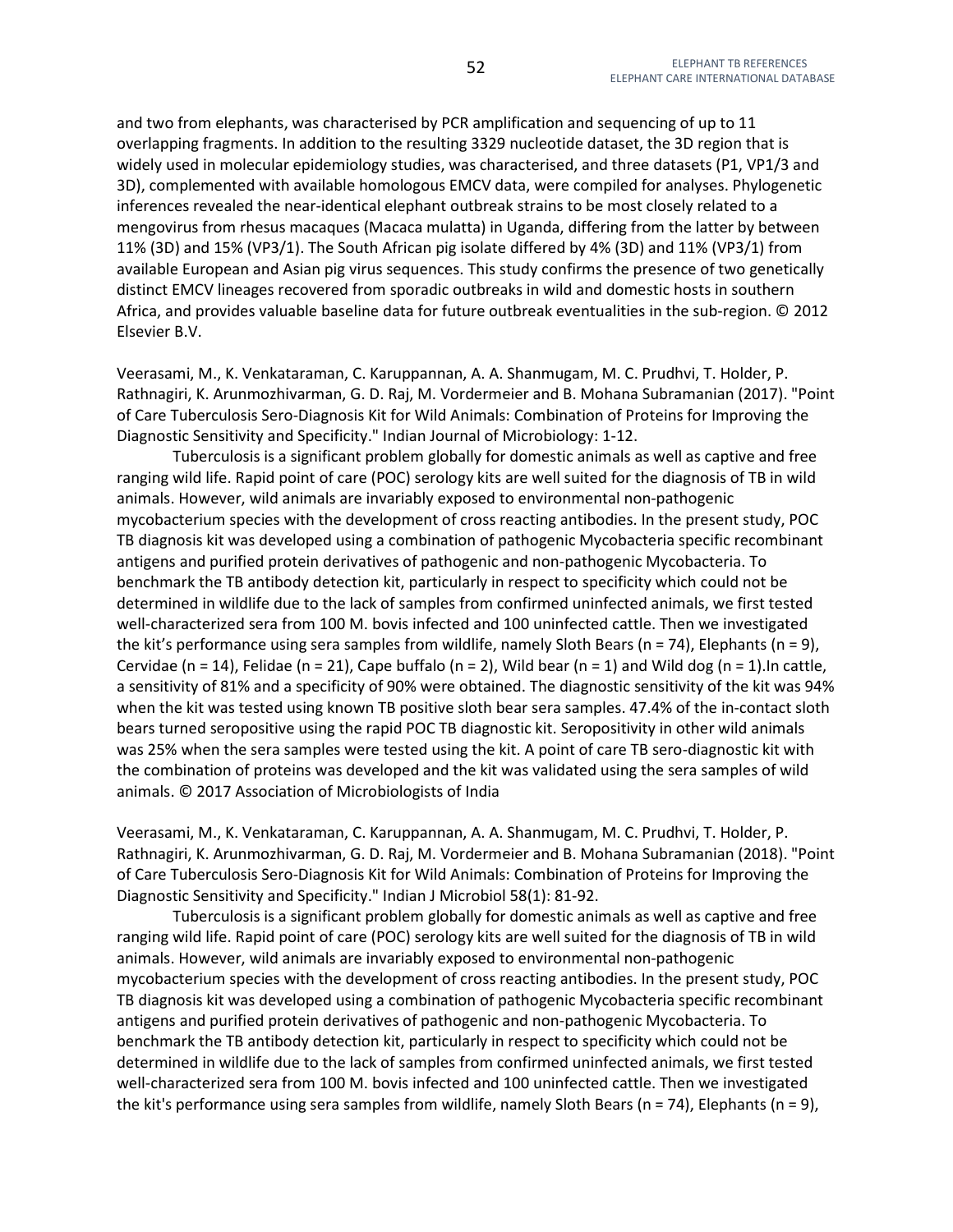Cervidae (n = 14), Felidae (n = 21), Cape buffalo (n = 2), Wild bear (n = 1) and Wild dog (n = 1). In cattle, a sensitivity of 81% and a specificity of 90% were obtained. The diagnostic sensitivity of the kit was 94% when the kit was tested using known TB positive sloth bear sera samples. 47.4% of the in-contact sloth bears turned seropositive using the rapid POC TB diagnostic kit. Seropositivity in other wild animals was 25% when the sera samples were tested using the kit. A point of care TB sero-diagnostic kit with the combination of proteins was developed and the kit was validated using the sera samples of wild animals.

Verma, R., B. M. C. Swift, W. Handley-Hartill, J. K. Lee, G. Woltmann, C. E. D. Rees and P. Haldar (2020). "A novel, high-sensitivity, bacteriophage-based assay identifies low-level mycobacterium tuberculosis bacteremia in immunocompetent patients with active and incipient tuberculosis." Clinical Infectious Diseases 70(5): 933-936.

 The haematogenous dissemination of Mycobacterium tuberculosis (Mtb) is critical to the pathogenesis of progressive tuberculous infections in animal models. Using a novel, phage-based blood assay, we report the first concordant evidence in well-characterized, immunocompetent human cohorts, demonstrating associations of Mtb bacteremia with progressive phenotypes of latent infection and active pulmonary tuberculosis. © The Author(s) 2019.

Verma-Kumar, S., D. Abraham, N. Dendukuri, J. V. Cheeran, R. Sukumar and K. N. Balaji (2012). "Serodiagnosis of tuberculosis in Asian elephants (Elephas maximus) in southern India: a latent class analysis." PLoS ONE 7(11): 1-8.

Vogelnest, L., F. Hulst, P. Thompson, K. P. Lyashchenko and K. A. Herrin (2015). "Diagnosis and management of tuberculosis (Mycobacterium tuberculosis) in an Asian elephant (Elephas maximus) with a newborn calf." J Zoo Wildl Med 46(1): 77-85.

 In 2006, five Asian elephants (Elephas maximus) were imported to Taronga Zoo, Australia, from Thailand. Pre-import and initial postarrival tuberculosis screening was performed by trunk wash (TW) culture and was negative for Mycobacterium tuberculosis. In April 2009, the ElephantTB STAT-PAK (SP) assay was used to test the elephants. A 15.5-yr-old pregnant cow was reactive. TW frequency for this cow was increased from annually to quarterly. TW cultures remained negative on all other elephants. In February 2010, the Dual Path Platform (DPP) VetTB assay was used for the first time, and the SPreactive cow also reacted on the DPP. A SP was run concurrently and was reactive. All other elephants were nonreactive on both assays. Treatment was not initiated due to concern about the effect of antituberculous drugs on the fetus. Quarterly TW cultures continued. The cow gave birth on 2 November 2010. A routine TW on 24 November 2010 was culture positive for M. tuberculosis. Although previous shedding could not be ruled out, reactivation of latent infection or exacerbation of subclinical disease due to parturition was suspected. Treatment with isoniazid, pyrazinamide, rifampicin, and ethambutol commenced. A 12-mo treatment course was completed within a 15-mo period. The isolate was susceptible to these drugs and genotyped as a Beijing strain. Stored serum samples from 2004 and 2006 were tested retrospectively and were reactive on SP and DPP. TW, SP, and DPP screening frequency increased to monthly for the positive cow on commencement of treatment in January 2011. Monthly serum biochemistry indicated drug-induced hepatitis. Therapeutic drug monitoring was conducted to ensure therapeutic levels were achieved. The infant calf was reactive on DPP, but TW culture negative, and was not treated. Serial DPP results for the cow and calf during and after treatment indicated that the antibody levels were declining, suggesting a favorable response to therapy in the dam, and that the origin of the antibodies in the calf were maternal, rather than a response to infection.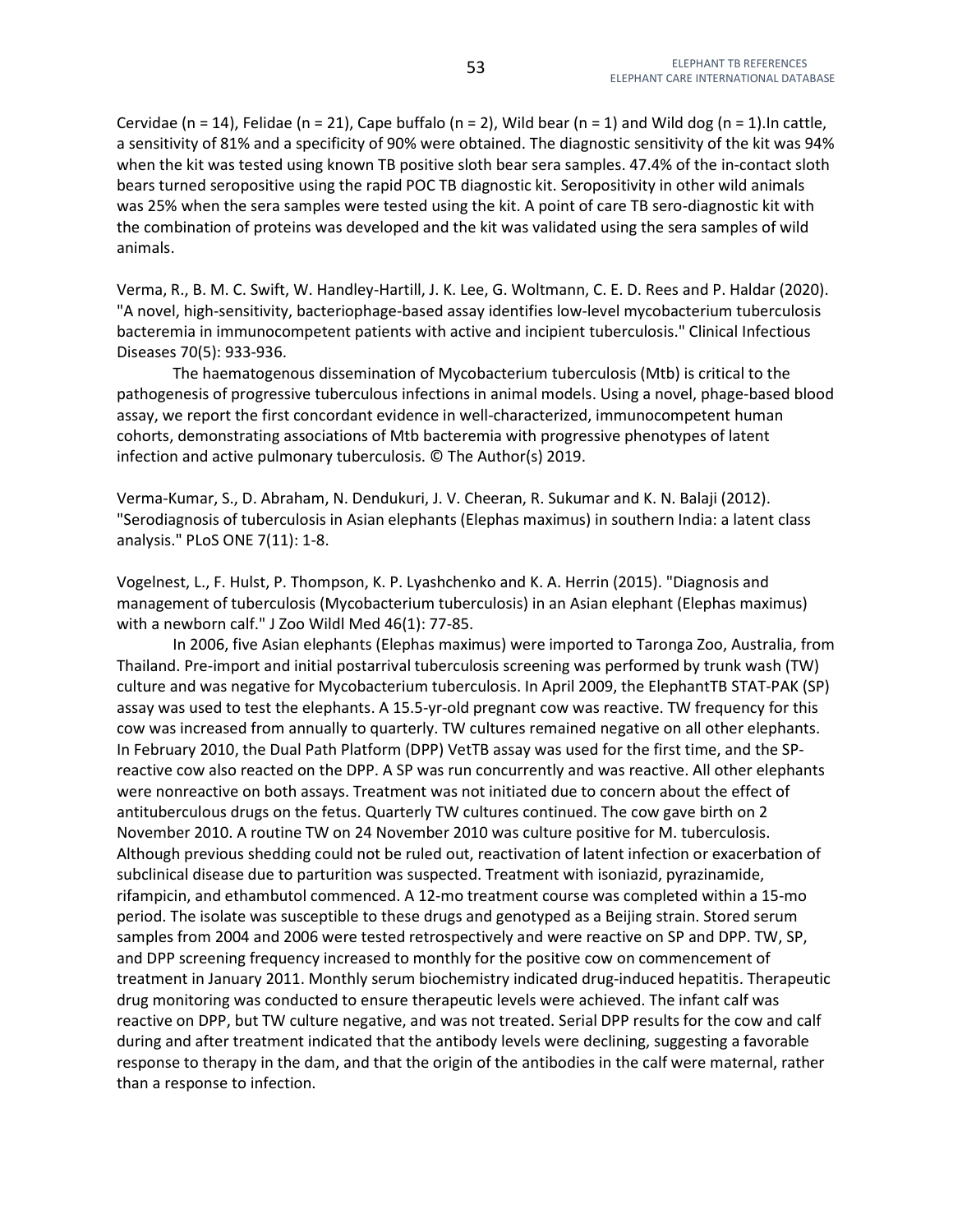von Benten, K., H. H. Fiedler, U. Schmidt, L. C. Schultz, G. Hahn and L. Dittrich (1975). "Occurrence of tuberculosis in zoo mammals; a critical evaluation of autopsy material from 1970 to the beginning of 1974." Deutsche Tierarztliche Wochenschrift 82(8): 316-318.

Wallach, J. D. and W. J. Boever (1983). Tuberculosis. Diseases of Exotic Animals.: 791-792.

Waters, W. R., M. V. Palmer, J. P. Bannantine, R. Greenwald, J. Esfandiari, P. Andersen, J. McNair, J. M. Pollock and K. P. Lyashchenko (2005). "Antibody responses in reindeer (Rangifer tarandus) infected with Mycobacterium bovis." Clinical and Diagnostic Laboratory Immunology 12(6): 727-735.

 Despite having a very low incidence of disease, reindeer (Rangifer tarandus) are subject to tuberculosis (TB) testing requirements for interstate shipment and herd accreditation in the United States. Improved TB tests are desperately needed, as many reindeer are falsely classified as reactors by current testing procedures. Sera collected sequentially from 11 (experimentally) Mycobacterium bovisinfected reindeer and 4 noninfected reindeer were evaluated by enzyme-linked immunosorbent assay (ELISA), immunoblotting, and multiantigen print immunoassay (MAPIA) for antibody specific to M. bovis antigens. Specific antibody was detected as early as 4 weeks after challenge with M. bovis. By MAPIA, sera were tested with 12 native and recombinant antigens, which were used to coat nitrocellulose. All M. bovis-infected reindeer developed responses to MPB83 and a fusion protein, Acr1/MPB83, and 9/11 had responses to MPB70. Other antigens less commonly recognized included MPB59, ESAT-6, and CFP10. Administration of purified protein derivatives for skin testing boosted serum antibody responses, as detected by each of the assays. Of the noninfected reindeer, 2/4 had responses that were detectable immediately following skin testing, which correlated with pathological findings (i.e., presence of granulomatous lesions yet the absence of acid-fast bacteria). The levels of specific antibody produced by infected reindeer appeared to be associated with disease progression but not with cell-mediated immunity. These findings indicate that M. bovis infection of reindeer elicits an antibody response to multiple antigens that can be boosted by skin testing. Serological tests using carefully selected specific antigens have potential for early detection of infections in reindeer.

Whipple, D. L., R. M. Meyer, D. F. Berry, J. L. Jarnagin and J. B. Payeur (1997 ). Molecular epidemiology of tuberculosis in wild white-tailed deer in michigan and elephants. Proceedings One Hundred and First Annual Meeting of the United States Animal Health Association, United States Animal Health Association.

Wiegeshaus, E., V. Balasubramanian and D. W. Smith (1989). "Immunity to tuberculosis from the perspective of pathogenesis." Infect Immun 57: 3671-3676.

Winogradradsky, S. (1938). "La microbiologie ecologique ses principes - son procede." Ann. Inst. Pasteur 64(6): 715-730.

Witt, C. J., A. L. Richards, P. M. Masuoka, D. H. Foley, A. L. Buczak, L. A. Musila, J. H. Richardson, M. G. Colacicco-Mayhugh, L. M. Rueda, T. A. Klein, A. Anyamba, J. Small, J. A. Pavlin, M. M. Fukuda, J. Gaydos, K. L. Russell, A.-G. P. S. W. Group, R. C. Wilkerson, R. V. Gibbons, R. G. Jarman, K. S. Myint, B. Pendergast, S. Lewis, J. E. Pinzon, K. Collins, M. Smith, E. Pak, C. Tucker, K. Linthicum, T. Myers, M. Mansour, K. Earhart, H. C. Kim, J. Jiang, D. Schnabel, J. W. Clark, R. C. Sang, E. Kioko, D. C. Abuom, J. P. Grieco, E. E. Richards, S. Tobias, M. R. Kasper, J. M. Montgomery, D. Florin, J. P. Chretien and T. L. Philip (2011). "The AFHSC-Division of GEIS Operations Predictive Surveillance Program: a multidisciplinary approach for the early detection and response to disease outbreaks." BMC Public Health 11 Suppl 2: S10.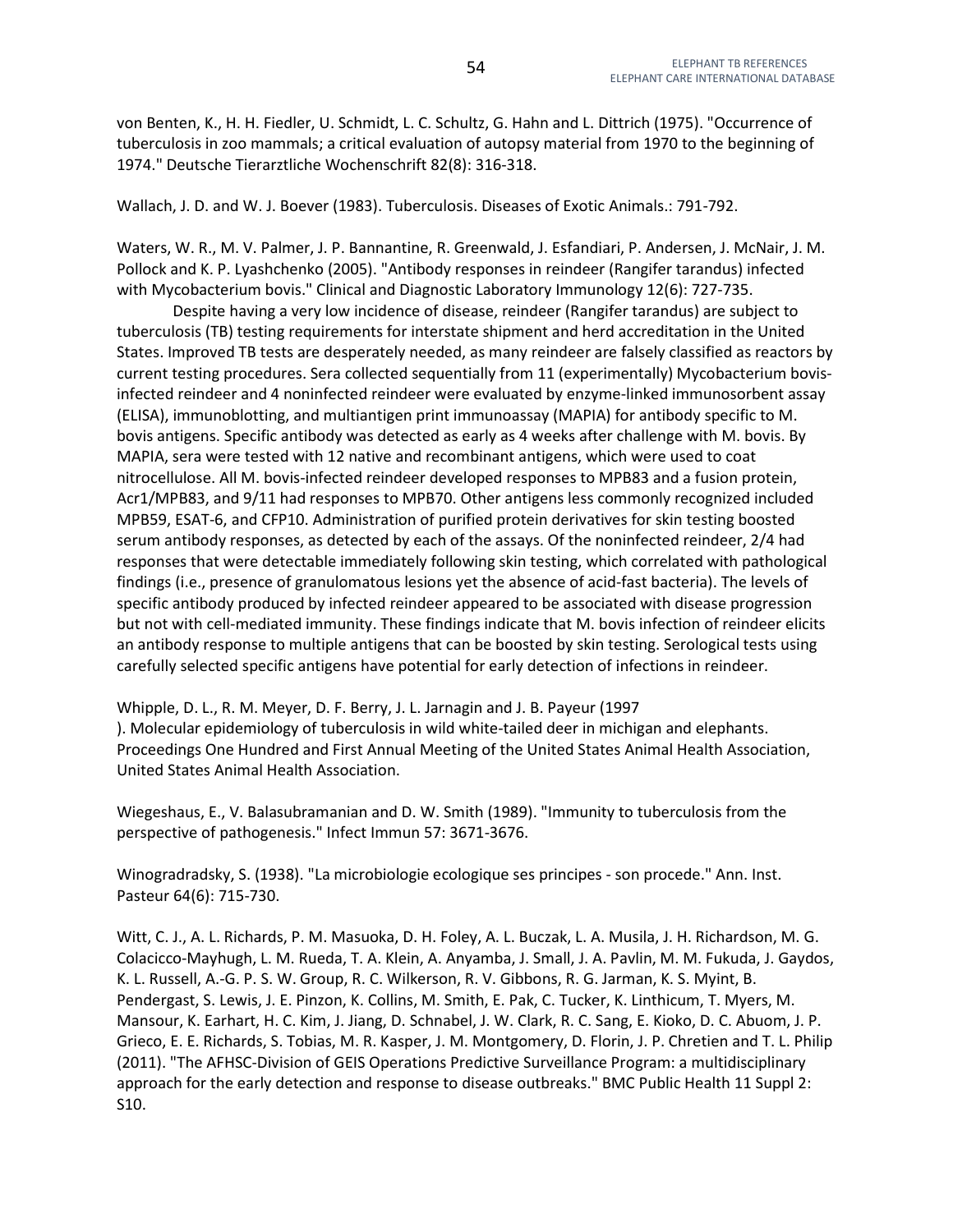The Armed Forces Health Surveillance Center, Division of Global Emerging Infections Surveillance and Response System Operations (AFHSC-GEIS) initiated a coordinated, multidisciplinary program to link data sets and information derived from eco-climatic remote sensing activities, ecologic niche modeling, arthropod vector, animal disease-host/reservoir, and human disease surveillance for febrile illnesses, into a predictive surveillance program that generates advisories and alerts on emerging infectious disease outbreaks. The program's ultimate goal is pro-active public health practice through pre-event preparedness, prevention and control, and response decision-making and prioritization. This multidisciplinary program is rooted in over 10 years experience in predictive surveillance for Rift Valley fever outbreaks in Eastern Africa. The AFHSC-GEIS Rift Valley fever project is based on the identification and use of disease-emergence critical detection points as reliable signals for increased outbreak risk. The AFHSC-GEIS predictive surveillance program has formalized the Rift Valley fever project into a structured template for extending predictive surveillance capability to other Department of Defense (DoD)-priority vector- and water-borne, and zoonotic diseases and geographic areas. These include leishmaniasis, malaria, and Crimea-Congo and other viral hemorrhagic fevers in Central Asia and Africa, dengue fever in Asia and the Americas, Japanese encephalitis (JE) and chikungunya fever in Asia, and rickettsial and other tick-borne infections in the U.S., Africa and Asia.

Woodford, M. H. (1982). "Tuberculosis in wildlife in the Ruwenzori National Park, Uganda (Part II)." Trop. Anim. Hlth. Prod 14(3): 155-160.

 The results of post-mortem examinations of 90 warthog (Phacochoerus aethiopicus) conducted in the Ruwenzori National Park, Uganda during a survey of tuberculous infection in wildlife are described. Nine per cent of warthog were found to show gross lesions on autopsy and of these organisms which could by typed, Mycobacterium bovis was isolated in 2 of 6 cases and 5 atypical mycobacterial strains were isolated from the remaining 4. The distribution and character of the lesions is described and it is concluded that the route of infection in the warthog is alimentary. A mycobacterial survey of 8 other species of mammals, 7 species of birds, 5 species of fish and 1 species of amphibian is described. None of the mammals (except possibly 1 elephant), birds, fish or amphibia was harbour atypical, probably saprophytic, mycobacterial types. The origin of tuberculosis in buffalo and warthog in the Ruwenzori National Park is discussed and is concluded to have been previous contact with domestic cattle.

Yakubu, Y., B. L. Ong, Z. Zakaria, L. Hassan, A. R. Mutalib, Y. F. Ngeow, K. Verasahib and M. F. Razak (2016). "Evidence and potential risk factors of tuberculosis among captive Asian elephants and wildlife staff in Peninsular Malaysia." Prev Vet Med 125: 147-153.

 Elephant tuberculosis (TB) caused by Mycobacterium tuberculosis is an important re-emerging zoonosis with considerable conservation and public health risk. We conducted prospective cohort and cross-sectional studies in elephants and wildlife staff respectively in order to identify potential risk factors associated with TB in captive Asian elephants and their handlers in Peninsular Malaysia. Sixty elephants in six different facilities were screened for TB longitudinally using the ElephantTB STAT-PAK and DPP VetTB assays from February 2012 to May 2014, and 149 wildlife staff were examined for tuberculosis infection using the QuantiFERON-TB Gold In-tube (QFT) assay from January to April, 2012. Information on potential risk factors associated with infection in both elephants and staff were collected using questionnaires and facility records. The overall seroprevalence of TB amongst the elephants was 23.3% (95% CI: 13.8-36.3) and the risk of seroconversion was significantly higher among elephants with assigned mahouts [p=0.022, OR=4.9 (95% CI: 1.3-18.2)]. The percentage of QFT responders among wildlife staff was 24.8% (95% CI: 18.3-32.7) and the risk of infection was observed to be significantly associated with being a zoo employee [p=0.018, OR=2.7 (95% CI: 1.2-6.3)] or elephant handler [p=0.035, OR=4.1 (95% CI: 1.1-15.5)]. These findings revealed a potential risk of TB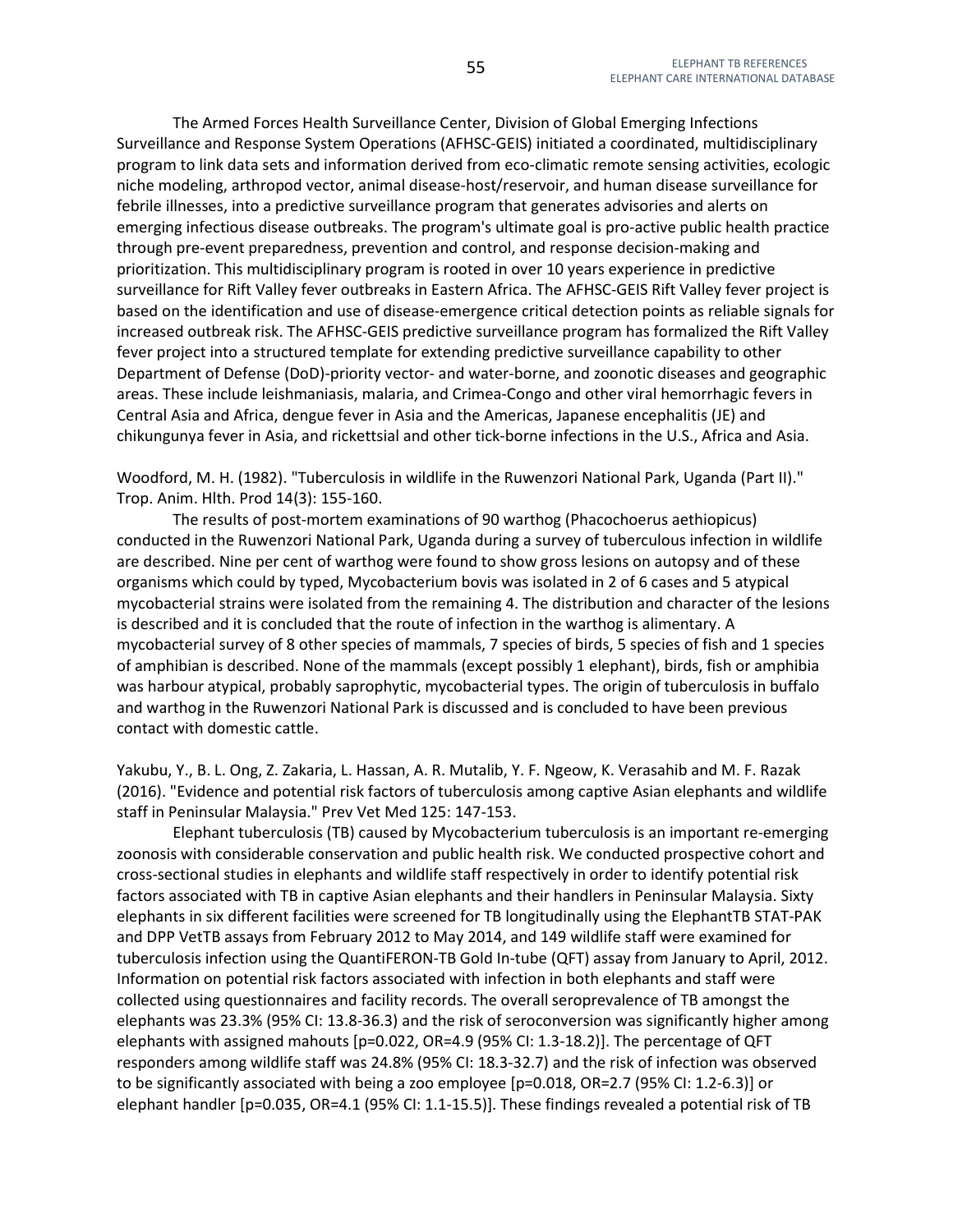infection in captive elephants and handlers in Malaysia, and emphasize the need for TB screening of newly acquired elephants, isolating sero-positive elephants and performing further diagnostic tests to determine their infection status, and screening elephant handlers for TB, pre- and post-employment.

Yano, T., S. Premashthira, T. Dejyong, S. Tangtrongsup and M. D. Salman (2018). "The Effectiveness of a Foot and Mouth Disease Outbreak Control Programme in Thailand 2008-2015: Case Studies and Lessons Learned." Vet Sci 5(4).

 Three Foot and Mouth Disease (FMD) outbreaks in northern Thailand that occurred during the implementation of the national FMD strategic plan in 2008(-)2015 are described to illustrate the lessons learned and to improve the prevention and control of future outbreaks. In 2008, during a FMD outbreak on a dairy farm, milk delivery was banned for 30 days. This was a part of movement management, a key strategy for FMD control in dairy farms in the area. In 2009, more than half the animals on a pig farm were affected by FMD. Animal quarantine and restricted animal movement played a key role in preventing the spread of FMD. In 2010, FMD infection was reported in a captive elephant. The suspected source of virus was a FMD-infected cow on the same premises. The infected elephant was moved to an elephant hospital that was located in a different province before the diagnosis was confirmed. FMD education was given to elephant veterinarians to promote FMD prevention and control strategies in this unique species. These three cases illustrate how differences in outbreak circumstances and species require the implementation of a variety of different FMD control and prevention measures. Control measures and responses should be customized in different outbreak situations.

Yong, H., C. Go-Eun, B. S. Lee, J. Whang and S. J. Shin (2011). "Disseminated infection due to Mycobacterium avium subsp. avium in an Asian elephant (Elephas maximus." Journal of Zoo and Wildlife Medicine 42(4): 743-746.

Young, L., S. Scott, M. Salfinger and E. Ramsay (2016). Serum concentrations of antimycobacterial drugs in Asian Elephants (Elephas maximus). AAZV / EAZWV / IZW Joint Conference.

 Mycobacterium tuberculosis is an important disease of captive Asian elephants (Elephas maximus.) In this study six adult Asian elephants which had Mycobacterium tuberculosis cultured from trunk wash samples or had reactive DPP/MAPIA serologic responses were treated, concurrently, with one to three antimycobacterial drugs. Enrofloxacin hydrochloride, 2.5 mg/kg p.o., s.i.d., was administered to all animals in various foodstuffs for 9-15 mo. Serum enrofloxacin concentrations ranged from 230-2380 μg/ml (targeted concentrations = 125-1000 μg/ml).1 Pyrazinamide (PZA), 30 mg/kg p.o., s.i.d., was administered to five elephants in various foodstuffs for 9-12 mo. Serum PZA concentrations ranged from 26-57 μg/ml (targeted concentrations = 20- 60 μg/ml).2 Ethambutol (EMB), 30 mg/kg p.o., s.i.d., was administered to one elephant for 12 mo. A serum EMB concentration of 4.07 μg/ml was achieved (targeted concentration = 2-6 μg/ml).2 Rifampin (RIF), 10 mg/kg p.o., s.i.d., was administered to one elephant for 9 mo. A serum RIF concentration of 16 μg/ml was achieved (targeted concentration = 8-24 μg/ml). All elephants were monitored for adverse clinical effects throughout treatments. Notable side effects were limited to excess, foamy lacrimation, believed to have occurred secondary to PZA administration. Clinical chemistries and complete blood counts were monitored in all animals and values remained within reference intervals throughout treatments. This study shows antimycobacterial drug dosages may require individuation, but concurrent, long-term, multidrug regimens for the treatment of Mycobacterium tuberculosis in Asian elephants can achieve appropriate therapeutic levels with minimal detrimental side effects.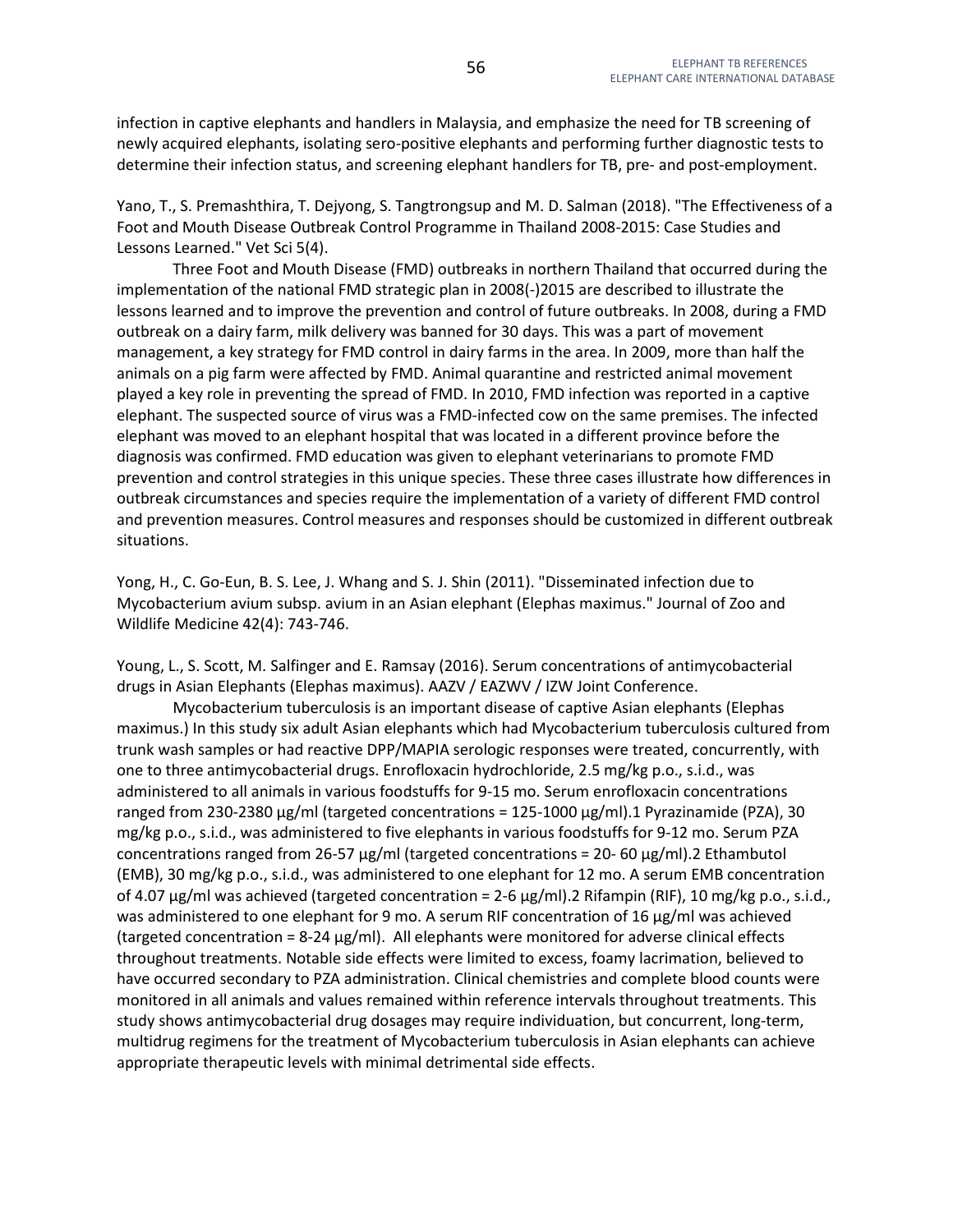Zhu, M., J. N. Maslow, S. K. Mikota, R. Isaza, F. Dunker, H. Riddle and C. A. Peloquin (2005). "Population pharmacokinetics of pyrazinamide in elephants." J. Vet. Pharmacol. Ther 28(5): 403-409.

 This study was undertaken to characterize the population pharmacokinetics (PK), therapeutic dose, and preferred route of administration for pyrazinamide (PZA) in elephants. Twenty-three African (Loxodonta africana) and Asian (Elephas maximus) elephants infected with or in contact with others culture positive for Mycobacterium tuberculosis were dosed under treatment conditions. PZA was dosed daily at 20-30 mg/kg via oral (fasting or nonfasting state) or rectal (enema or suppository) administration. Blood samples were collected 0-24 h postdose. Population PK was estimated using nonlinear mixed effect modeling. Drug absorption was rapid with T(max) at or before 2 h regardless of the method of drug administration. C(max) at a mean dose of 25.6 (+/-4.6) mg/kg was 19.6 (+/-9.5 microg/mL) for PZA given orally under fasting conditions. Under nonfasting conditions at a mean dose of 26.1 +/- 4.2 mg/kg, C(max) was 25% (4.87 +/- 4.89 microg/mL) and area under concentration curve (AUC) was 30% of the values observed under fasting conditions. Mean rectal dose of 32.6 +/- 15.2 mg/kg yielded C(max) of 12.3 +/- 6.3 microg/mL, but comparable AUC to PZA administered orally while fasting. Both oral and rectal administration of PZA appeared to be acceptable and oral dosing is preferred because of the higher C(max) and lower inter-subject variability. A starting dose of 30 mg/kg is recommended with drug monitoring between 1 and 2 h postdose. Higher doses may be required if the achieved C(max) values are below the recommended 20-50 microg/mL range

Ziccardi, M., S. K. Mikota, R. B. Barbiers and T. M. Norton (2000). Tuberculosis in zoo ungulates:Survey results and surveillance plan. Proc. AAZV and IAAAM Joint Conf.

Ziccardi, M., H. N. Wong, L. A. Tell, D. Fritcher, J. Blanchard, A. Kilbourn and H. P. Godfrey (2003). Further optimization and validation of the antigen 85 immunoassay for diagnosing mycobacteriosis in wildlife. Proc Amer Assoc Zoo Vet.

 Mycobacteriosis caused by Mycobacterium bovis, M. tuberculosis and M. avium has been a well-documented health problem for zoological collections as long ago as the late 19th century. Prevalence estimation in these captive wildlife populations, however, has been hampered by diagnostic test methods that are oftentimes difficult or impossible to conduct and/or interpret (due to the requirement for multiple immobilizations for measurement of response), the occurrence of nonspecific results with methods such as the intradermal skin test, and/or the near-total lack of validation, optimization and standardization of any of the available test methods in the species of interest. Additionally, because intradermal skin testing is the primary screening method for many of these species, the ability to compare exposure in captive wildlife with exposure in free-ranging populations has been limited due to the difficulty with follow-up in free-ranging populations. Lastly, unlike testing methods that use serological techniques, skin testing precludes retrospective studies of banked samples to determine onset of reactivity.

Recently, human tuberculosis researchers working with tuberculosis in humans have developed an immunoassay that detects a serum protein complex (the antigen 85, or Ag85, complex) produced by mycobacteria in the early stages of mycobacterial infections1. Previous work has shown that this method is a promising diagnostic tool in the evaluation of tuberculosis exposure in some primate (including orangutan (Pongo pygmaeus), a species known for non-specific tuberculin responses)2 and captive hoofstock species3. In order to determine the feasibility and applicability of a widespread use of this method for captive and free-ranging wildlife species, we have undertaken a number of pilot studies on different populations of interest, with the goals of optimizing and validating the immunoassay through analysis of serum from known infected and non-infected individuals and through comparisons with other diagnostic methods. Thus far, we have begun evaluating the